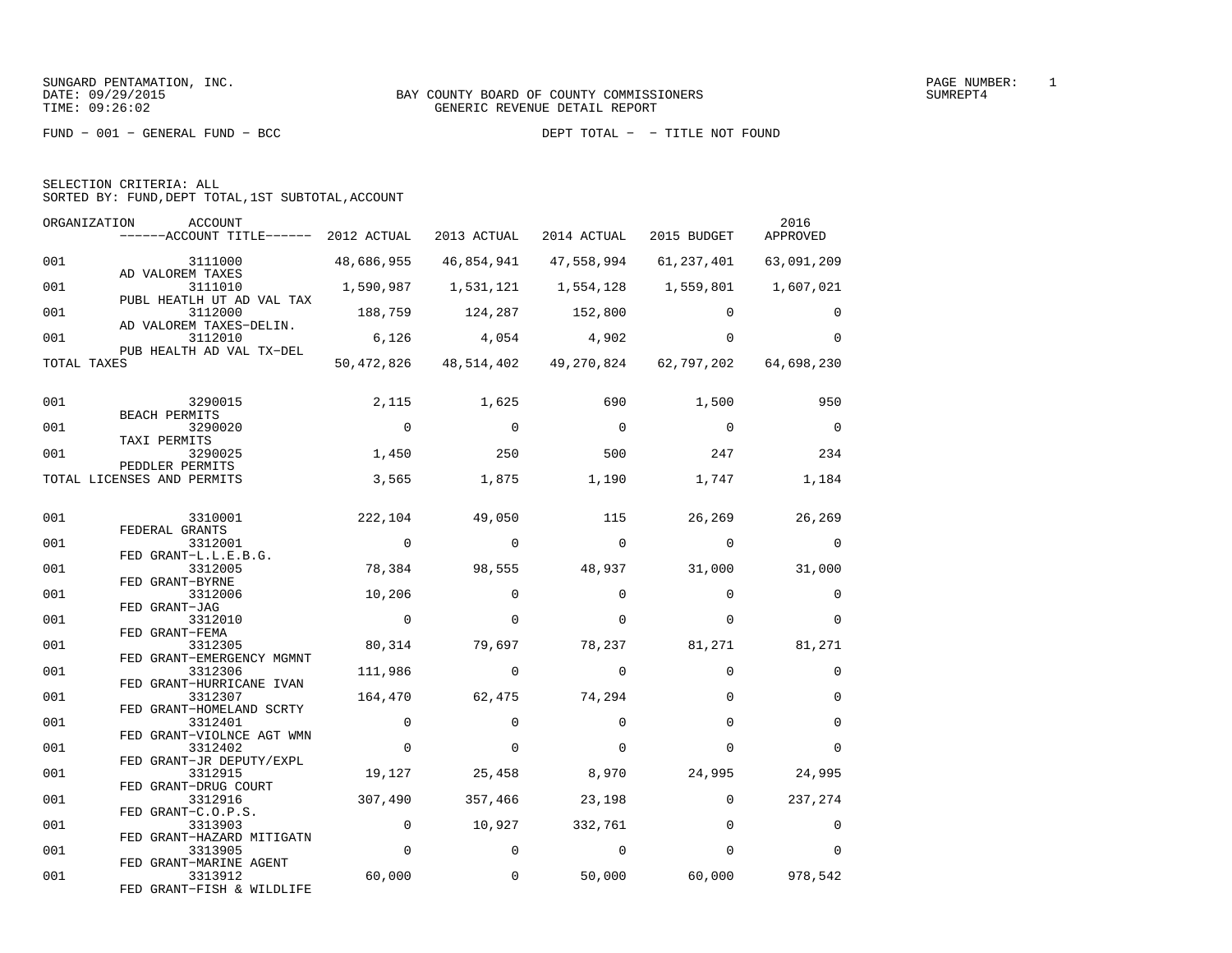FUND − 001 − GENERAL FUND − BCC DEPT TOTAL − − TITLE NOT FOUND

| ORGANIZATION | <b>ACCOUNT</b>                        |              |                         |                 |                     | 2016        |
|--------------|---------------------------------------|--------------|-------------------------|-----------------|---------------------|-------------|
|              | ------ACCOUNT TITLE------ 2012 ACTUAL |              | 2013 ACTUAL             | 2014 ACTUAL     | 2015 BUDGET         | APPROVED    |
| 001          | 3315001                               | 169,654      | 1,141,405               | 462,943         | $\Omega$            | $\Omega$    |
| 001          | FED GRANT-CDBG<br>3315009             | $\mathbf 0$  | $\Omega$                | $\Omega$        | $\Omega$            | $\Omega$    |
| 001          | FED GRANT-FEMA FLOOD<br>3316901       | $\mathbf 0$  | $\Omega$                | $\Omega$        | $\Omega$            | $\Omega$    |
|              | FED GRANT-CSBG                        |              |                         |                 |                     |             |
| 001          | 3316903<br>FED GRANT-CHILD HOME SOC   | $\Omega$     | $\Omega$                | <sup>0</sup>    | $\Omega$            | $\Omega$    |
| 001          | 3317001                               | $\Omega$     | <sup>0</sup>            | 0               | $\Omega$            | $\Omega$    |
| 001          | FED GRANT-PIER<br>3330001             | 270,566      | $-262, 159$             | 254,201         | $\Omega$            | $\Omega$    |
|              | FED PMT IN LIEU OF TAXES              |              |                         |                 |                     |             |
| 001          | 3340001                               | $\mathsf{O}$ | 335,715                 | 34,987          | $\Omega$            | 98,094      |
|              | STATE GRANTS                          |              |                         |                 |                     |             |
| 001          | 3341001<br>ST GRANT-CIV TRAFFIC OFFC  | $\mathbf 0$  | $\Omega$                | $\Omega$        | $\Omega$            | 0           |
| 001          | 3342006                               | $\mathbf 0$  | $\Omega$                | <sup>0</sup>    | $\Omega$            | $\Omega$    |
|              | ST GRANT-MUTUAL AID/HURR              |              |                         |                 |                     |             |
| 001          | 3342007                               | $\mathbf 0$  | 14,050                  | 132,791         | $\Omega$            | 4,000       |
|              | ST GRANT-EMERGENCY MANGMT             |              |                         |                 |                     |             |
| 001          | 3342008                               | $\mathsf 0$  | $\mathbf 0$             | 0               | 29,575              | 29,575      |
|              | ST GRANT-VICTIMS OF CRIME             |              |                         |                 |                     |             |
| 001          | 3342009                               | $\mathbf 0$  | 0                       | $\Omega$        | $\Omega$            | 0           |
| 001          | ST GRANT-DRUG CONTROL<br>3342011      | $\Omega$     | $\Omega$                | 0               | $\Omega$            | $\Omega$    |
|              | ST GRANT-EOC BUILDING                 |              |                         |                 |                     |             |
| 001          | 3342016                               | 100,170      | 106,213                 | 104,884         | 105,806             | 105,806     |
|              | ST GRANT-EM ASSISTANCE                |              |                         |                 |                     |             |
| 001          | 3347001                               | $\mathbf 0$  | $\Omega$                | $\Omega$        | $\Omega$            | $\mathbf 0$ |
|              | ST GRANT-BAY CO LIBRARY               |              |                         |                 |                     |             |
| 001          | 3347005                               | $\mathbf 0$  | 0                       | $\Omega$        | $\Omega$            | $\mathbf 0$ |
|              | ST GRANT-FRDAP                        |              |                         |                 |                     |             |
| 001          | 3347010                               | $\mathbf 0$  | $\Omega$                | 0               | $\Omega$            | $\Omega$    |
| 001          | ST GRANT-HP WALK TRAIL<br>3347015     | $\mathbf 0$  | $\Omega$                | <sup>0</sup>    | $\Omega$            | $\Omega$    |
|              | ST GRANT-BOATING IMPRV                |              |                         |                 |                     |             |
| 001          | 3347906                               | $\mathbf 0$  | $\mathbf 0$             | 19,900          | $\Omega$            | $\Omega$    |
|              | ST GRANT-FISH & WILDLIFE              |              |                         |                 |                     |             |
| 001          | 3349005                               | $\Omega$     | $\Omega$                | $\Omega$        | <sup>0</sup>        | $\Omega$    |
|              | ST GRANT-CSS OP CENTER                |              |                         |                 |                     |             |
| 001          | 3351200                               |              | 3, 211, 349 3, 413, 917 |                 | 3,607,298 3,533,047 | 3,822,187   |
|              | ST REV SHARING PROCEEDS               |              |                         |                 |                     |             |
| 001          | 3351300<br>LICENSES-INSURANCE AGENTS  | 37,532       | 44,273                  | 42,068          | 41,800              | 41,800      |
| 001          | 3351400                               | 20,059       |                         | 20, 264 21, 364 | 19,000              | 19,000      |
|              | LICENSES-MOBILE HOME                  |              |                         |                 |                     |             |
| 001          | 3351500                               | 95,293       | 103,910                 | 101,684         | 97,850              | 97,850      |
|              | LICENSES-ALCOHOLIC BEVRGE             |              |                         |                 |                     |             |
| 001          | 3351601                               | 235,417      | 235,417                 |                 | 235,417 235,418     | 235,600     |
|              | PARI MUTUEL TAXES                     |              |                         |                 |                     |             |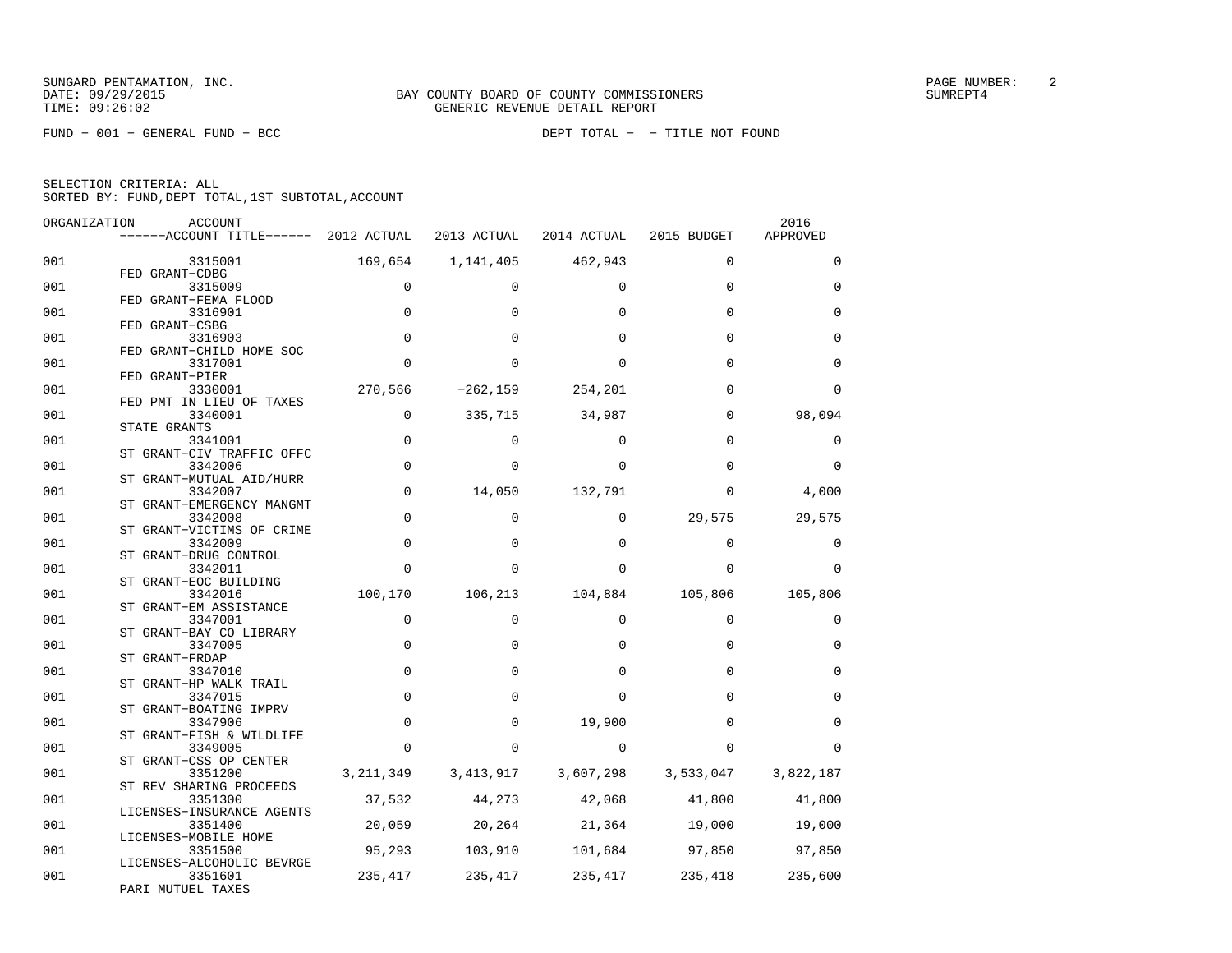FUND − 001 − GENERAL FUND − BCC DEPT TOTAL − − TITLE NOT FOUND

|  | SELECTION CRITERIA: ALL                            |  |  |
|--|----------------------------------------------------|--|--|
|  | SORTED BY: FUND, DEPT TOTAL, 1ST SUBTOTAL, ACCOUNT |  |  |

| ORGANIZATION | <b>ACCOUNT</b><br>------ACCOUNT TITLE------ 2012 ACTUAL           |                | 2013 ACTUAL    | 2014 ACTUAL | 2015 BUDGET                                                 | 2016<br>APPROVED |
|--------------|-------------------------------------------------------------------|----------------|----------------|-------------|-------------------------------------------------------------|------------------|
| 001          | 3351800                                                           | 9,916,743      | 10,594,619     | 11,325,809  | 11,257,150                                                  | 11,504,003       |
| 001          | SALES TAX-LCL GOV/1/2 CEN<br>3351905<br>ST INCENTIVE PAY TITLEIVD | $\overline{0}$ | $\Omega$       | $\Omega$    | $\Omega$                                                    | $\Omega$         |
| 001          | 3351920<br>ST REIMB-SRV OF PRCSS/SHF                              |                | 33,376 35,884  | 31,337      | 35,000                                                      | 35,000           |
| 001          | 3354902<br>MOTOR FUEL USE TAX                                     | $\overline{0}$ | $\Omega$       | $\Omega$    | $\Omega$                                                    | $\Omega$         |
| 001          | 3355010<br>S.H.I.P. PROGRAM                                       | 163,214        | 331,653        | $-68,903$   | 65,000                                                      | 65,000           |
| 001          | 3355012<br>REIMB-S.H.I.P. FUNDS                                   |                | 145,554 66,390 | $\Omega$    | 66,500                                                      | 66,500           |
| 001          | 3355014<br>REIMB-NSP FUNDS                                        | $\mathbf 0$    | 11,723         | $\Omega$    | $\Omega$                                                    | $\mathbf 0$      |
| 001          | 3356010<br>ST SHARED REV-CHOOSE LIFE                              | $\Omega$       | $\Omega$       | $\Omega$    | $\Omega$                                                    | $\Omega$         |
| 001          | 3357001<br>FLA BOATING IMPRV PROGRAM                              |                | 94,574 93,465  | 91,602      | 95,000                                                      | 95,000           |
| 001          | 3359001<br>ST REIMB-DEPENDENCY CASES                              | $\mathbf 0$    | $\Omega$       | $\Omega$    | $\Omega$                                                    | $\Omega$         |
| 001          | 3360001<br>STATE PMT IN LIEU OF TXS                               | $\Omega$       | $\Omega$       | $\Omega$    | 88,250                                                      | 88,250           |
|              | TOTAL INTERGOVERNMENTAL REVENUE                                   |                |                |             | 15,547,583  16,970,367  17,013,894  15,892,931  17,687,016  |                  |
| 001          | 3413000                                                           |                |                |             | 2, 210, 004 1, 954, 187 2, 050, 371 2, 217, 102 2, 581, 360 |                  |
| 001          |                                                                   |                |                |             |                                                             |                  |
|              | CHRGS ADMIN FEES<br>3413005                                       | $\mathbf{0}$   | $\overline{0}$ | 66,794      | $\Omega$                                                    | $\Omega$         |
| 001          | CHRGS-NON ADV ASSESS FEE<br>3415101                               | $\mathbf 0$    | 1,131          | $\Omega$    | $\Omega$                                                    | $\Omega$         |
| 001          | FEES-UNCLAIMED TX CERTIF.<br>3415105                              | 38,795         | 6,709          | $\Omega$    | 9,500                                                       | 9,500            |
| 001          | FEES-TAX DEED EXCESS<br>3415201                                   | 222,789        | 228,499        | 235,188     | 228,000                                                     | 228,000          |
| 001          | CHRGS FOR SRV/SHERIFF/CIV<br>3415401                              | $\overline{0}$ | $\Omega$       | $\Omega$    | $\Omega$                                                    | $\Omega$         |
| 001          | FEES-COUNTY & CIRCUIT CRT<br>3415406                              | 7,740          | 8,523          | 6,258       | 10,000                                                      | 10,000           |
| 001          | FEES-PARTICIPANT/DRUG CRT<br>3419002<br>COPIES                    | 194            | 405            | 901         | 150                                                         | 150              |
| 001          | 3419010<br><b>VAB FEE (\$15)</b>                                  | 13,084         | 7,025          | 4,290       | 7,000                                                       | 7,000            |
| 001          | 3421005<br>CHRGS FOR SRV-SHERIFF/SRO                              | 523,376        | 557,880        | 685,045     | 735,045 685,045                                             |                  |
| 001          | 3421010<br>CHRGS FOR SRV-SHER/CALLWY                              |                |                |             | 1, 244, 372 1, 306, 591 1, 339, 256 1, 406, 219             | 1,476,530        |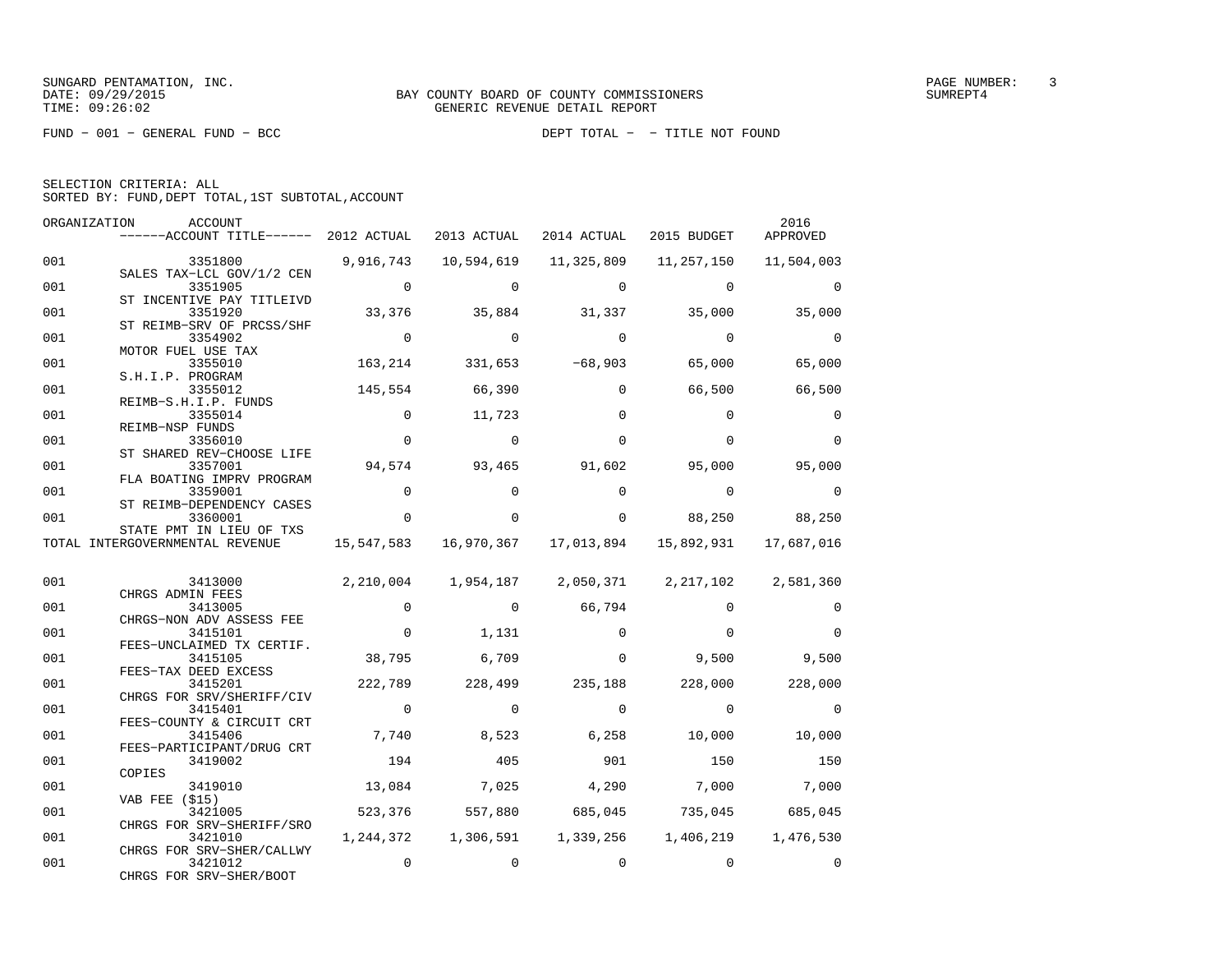| SELECTION CRITERIA: ALL |  |                                                    |  |
|-------------------------|--|----------------------------------------------------|--|
|                         |  | SORTED BY: FUND, DEPT TOTAL, 1ST SUBTOTAL, ACCOUNT |  |

| ORGANIZATION | ACCOUNT                                                                            |                |                |                         |                | 2016           |
|--------------|------------------------------------------------------------------------------------|----------------|----------------|-------------------------|----------------|----------------|
|              | ------ACCOUNT TITLE------ 2012 ACTUAL 2013 ACTUAL 2014 ACTUAL 2015 BUDGET APPROVED |                |                |                         |                |                |
| 001          | 3421015                                                                            | $\sim$ 0       | $\circ$        | $\overline{0}$          | $\overline{0}$ | $\overline{0}$ |
|              | CHRGS FOR SRV-SHERIFF                                                              |                |                |                         |                |                |
| 001          | 3423000<br>CHRGS FOR SRV-FED PRISNRS                                               |                |                | 489,844 508,445 334,116 | 500,000        | 500,000        |
| 001          | 3429015                                                                            |                |                | 91,411 83,472 80,426    | 75,000         | 75,000         |
|              | CHRG FOR SRV-COMM PLANNG                                                           |                |                |                         |                |                |
| 001          | 3429016<br>CHRG FOR SRV-GIS                                                        | 235,790        |                | 158,041 103,760         | 74,340         | 66,269         |
| 001          | 3429018                                                                            | 7,500          | 9,000          | 8,750                   | 9,000          | 9,000          |
|              | CHRGS FOR SRV-EMG PLAN RV                                                          |                |                |                         |                |                |
| 001          | 3449005                                                                            | $\overline{0}$ | $\overline{0}$ | $\overline{0}$          | $\overline{0}$ | $\overline{0}$ |
|              | CHRGS FOR SERVICES-TRANSP                                                          |                |                |                         |                |                |
| 001          | 3464010                                                                            | 549,322        |                | 617,535 665,048         | 742,639        | 754,489        |
|              | FEES-ANIMAL CONTROL                                                                |                |                |                         |                |                |
| 001          | 3464012                                                                            | $\overline{0}$ | $\Omega$       | 500                     | $\overline{0}$ | $\Omega$       |
|              | FEES-ANIMAL CNTRL SURCHRG                                                          |                |                |                         |                |                |
| 001          | 3469010                                                                            | 325,110        | 332,719        | 301,533                 | 302,150        | 301,880        |
|              | FEES-MEDICAL EXAMINER                                                              |                |                |                         |                |                |
| 001          | 3469020                                                                            | $\overline{0}$ | $\Omega$       | $\overline{0}$          | $\overline{0}$ | $\Omega$       |
|              | FEES-MORGUE USE                                                                    |                |                |                         |                |                |
| 001          | 3472903<br>$FEES - PIER$                                                           |                |                | 399,777 414,217 491,229 | 597,607        | 502,455        |
| 001          | 3472905                                                                            | 11,515         |                | 15,825                  |                | 18,800         |
|              | FEES-LEAGUE/HARDERS PARK                                                           |                | 12,665         |                         | 20,000         |                |
| 001          | 3472907                                                                            | 48,350         | 63,231         | 46,936                  | 55,000         | 46,900         |
|              | FEES-FIELD USAGE                                                                   |                |                |                         |                |                |
| 001          | 3472909                                                                            | $\overline{0}$ | $\overline{0}$ | 46,525                  | 5,000          | 3,000          |
|              | FEES-HARDER'S CONCESSION                                                           |                |                |                         |                |                |
| 001          | 3472910                                                                            | 2,750          | 1,000          | $\overline{0}$          | $\overline{0}$ | $\bigcirc$     |
|              | LEASE PAYMENT-HARDERS PRK                                                          |                |                |                         |                |                |
| 001          | 3472911                                                                            | 33,600         | 33,600         | 39,890                  | 33,600         | 33,600         |
|              | LEASE-COUNTY PIER                                                                  |                |                |                         |                |                |
| 001          | 3472912                                                                            | 2,750          | 3,800          | 9,142                   | 2,400          | 2,400          |
|              | LEASE-ADMIN CAFE                                                                   |                |                |                         |                |                |
| 001          | 3472915                                                                            | 51,430         | 66,473         | 65,743                  | 60,000 500     | 60,000         |
|              | RENTALS-NSP                                                                        |                |                |                         |                |                |
| 001          | 3472916                                                                            | $\overline{0}$ | 7,800          | $\overline{0}$          | 7,800          | 7,800          |
|              | RENTALS-SHIP                                                                       |                |                |                         |                |                |
| 001          | 3475905                                                                            | 4,500          | 3,675          | 3,450                   | 3,600          | 3,000          |
|              | RENTAL FEES-COMMUNITY BLD                                                          |                |                |                         |                |                |
| 001          | 3481303                                                                            | 21,734         | 23,996         | 22,493                  | 20,000         | 20,000         |
|              | FEES-CTY CT/CRM/INCARCRTN                                                          |                |                |                         |                |                |
| 001          | 3481401                                                                            | $\overline{0}$ | $\overline{0}$ | $\mathbf{0}$            | $\overline{0}$ | $\Omega$       |
|              | FEES-CJTF/CTY.CT./CRML                                                             |                |                |                         |                |                |
| 001          | 3481402                                                                            | 22,724         | 21,485         | 25,831                  | 20,000         | 20,000         |
|              | FEES-DRUG ABUSE/CO CT/CRM                                                          |                |                |                         |                |                |
| 001          | 3482201                                                                            | $\mathbf{0}$   | $\Omega$       | $\Omega$                | $\Omega$       | $\mathbf{0}$   |
|              | FEES-CIR. CT./CRIMINAL                                                             |                |                |                         |                |                |
| 001          | 3482305                                                                            | $\Omega$       | $\Omega$       | 0                       | 0              | $\mathbf{0}$   |
|              | CHRGS SVC-CT REP/CIR/CRM                                                           |                |                |                         |                |                |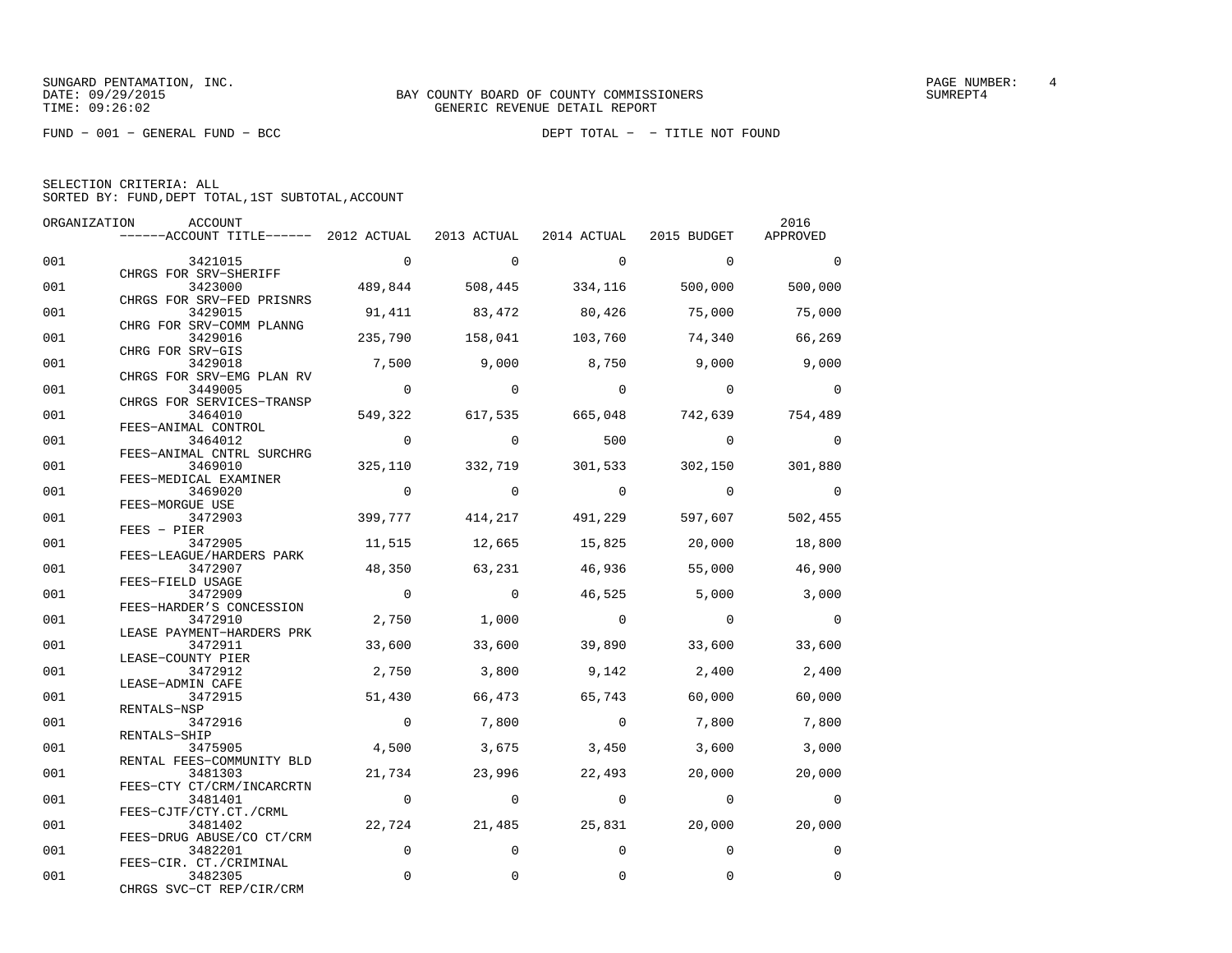|  | SELECTION CRITERIA: ALL |                                                    |  |
|--|-------------------------|----------------------------------------------------|--|
|  |                         | SORTED BY: FUND, DEPT TOTAL, 1ST SUBTOTAL, ACCOUNT |  |

| ORGANIZATION | ACCOUNT<br>------ACCOUNT TITLE------ 2012 ACTUAL                  |                | 2013 ACTUAL         | 2014 ACTUAL | 2015 BUDGET                                      | 2016<br>APPROVED |
|--------------|-------------------------------------------------------------------|----------------|---------------------|-------------|--------------------------------------------------|------------------|
| 001          | 3482401<br>FEES-CJTF/CIR.CT./CRML                                 | $\Omega$       | $\Omega$            | $\Omega$    | $\Omega$                                         | $\Omega$         |
| 001          | 3482402<br>FEES-DRUG ABUSE/CIRCT/CRM                              | 10,745         | 12,150              | 10,818      | 12,150                                           | 12,150           |
| 001          | 3485401<br>FEES-CJTF/TRAFFIC                                      | $\mathbf 0$    | $\Omega$            | $\Omega$    | $\Omega$                                         | $\Omega$         |
| 001          | 3486501<br>REIMB-CONFLICT CASES                                   | $\mathbf 0$    | $\Omega$            | $\Omega$    | $\Omega$                                         | $\Omega$         |
| 001          | 3489315<br>FINES CRT COSTS-TRAFFIC                                | $\mathbf 0$    | 63,718              | 65,063      | 60,000                                           | 60,000           |
| 001          | 3490001<br>OTHER CHARGES FOR SERVICE                              | 3,040          | 38                  | 1,608       | $\Omega$                                         | $\Omega$         |
|              | TOTAL CHARGES FOR SERVICES                                        |                | 6,572,246 6,508,010 | 6,726,791   | 7,213,302                                        | 7,494,328        |
| 001          | 3489201                                                           | 314,464        |                     |             | 388,944 329,702 333,000                          | 332,975          |
| 001          | FEES-PUBLIC RECORDS (\$2)<br>3489310<br>CRT COST-INNV CRT PG(25%) |                | 65,938 67,300       | 70,183      | 70,000                                           | 70,000           |
| 001          | 3489320<br>CRT COST-LEGAL AID (25%)                               | 65,938         | 67,300              | 70,183      | 70,000                                           | 70,000           |
| 001          | 3489330<br>CRT COST-LAW LIBRARY (25%)                             | 65,938         | 67,300              | 70,183      | 70,000                                           | 70,000           |
| 001          | 3489340<br>CRT COST-TEEN COURT (25%)                              | 65,938         | 67,300              | 70,183      | 70,000                                           | 70,000           |
| 001          | 3489390<br>CRT COST-CRIME PREVENTION                              | 99,731         | 102,054             | 108,062     | 96,900                                           | 96,900           |
| 001          | 3489501<br>CRT FACILITY SURCHRG(\$15)                             | 867,580        | 779,895             | 797,662     | 757,150                                          | 757,150          |
| 001          | 3489504<br>COURT FACILITY FUNDS                                   | $\overline{0}$ | $\circ$             | $\circ$     | $\overline{0}$                                   | $\Omega$         |
|              | TOTAL COURT RELATED REVENUES                                      |                |                     |             | 1,545,526    1,540,094    1,516,158    1,467,050 | 1,467,025        |
| 001          | 3511000<br>COURT CASES-FINES & FORE.                              | $\mathbf 0$    | $\Omega$            | $\Omega$    | $\Omega$                                         | $\Omega$         |
| 001          | 3511010<br>FINES-SCHOOL CROSSING GRD                              | $\mathbf 0$    | 0                   | $\Omega$    | $\Omega$                                         | $\Omega$         |
| 001          | 3512001<br>CONFISCATED PROPERTY                                   | 116,988        | 47,692              | 177,600     | 45,000                                           | 45,000           |
| 001          | 3540005<br>FINES-CODE ENFORCEMENT                                 | 52,551         | 12,938              | 37,958      | 10,000                                           | 10,000           |
| 001          | 3591000<br>RESTITUTION-COURT ORDERED                              | 9,790          |                     | 6,396 7,905 | 5.000                                            | 5,000            |
|              | TOTAL FINES & FORFEITS                                            | 179,328        | 67,026              | 223,463     | 60,000                                           | 60,000           |
| 001          | 3620010<br>RENT INCOME                                            | 17,334         | 17,304              | 17,304      | 15,000                                           | 15,000           |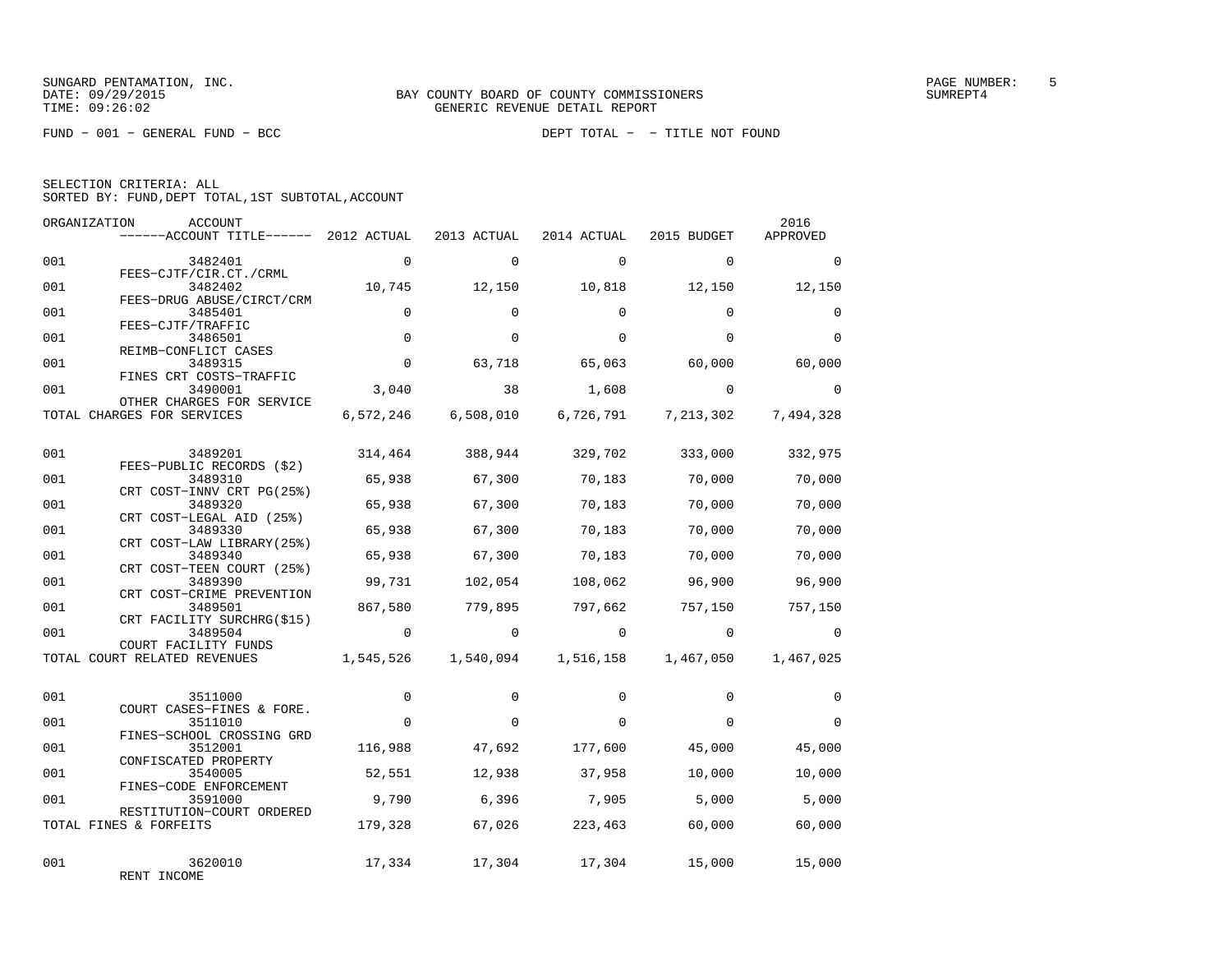FUND − 001 − GENERAL FUND − BCC DEPT TOTAL − − TITLE NOT FOUND

|  | SELECTION CRITERIA: ALL                            |  |  |
|--|----------------------------------------------------|--|--|
|  | SORTED BY: FUND, DEPT TOTAL, 1ST SUBTOTAL, ACCOUNT |  |  |

|     | ORGANIZATION<br>ACCOUNT<br>------ACCOUNT TITLE------ 2012 ACTUAL 2013 ACTUAL 2014 ACTUAL 2015 BUDGET |                |                 |                                 |                 | 2016<br>APPROVED |
|-----|------------------------------------------------------------------------------------------------------|----------------|-----------------|---------------------------------|-----------------|------------------|
| 001 | 3640010                                                                                              | 66,039         | 46,995          | 1,916                           | $\Omega$        | $\Omega$         |
| 001 | SALE OF FIXED ASSETS<br>3649018<br>SALE OF SURPLUS LAND                                              | $\sim$ 0       | $\mathbf 0$     | 431,283                         | $\Omega$        | $\mathbf 0$      |
| 001 | 3660001<br>CONTRIBUTIONS-PRIVATE SRC                                                                 | 2,755          | $\Omega$        | 44,209                          | $\Omega$        | $\Omega$         |
| 001 | 3660007<br>CONTRIB-OTHER GOVT UNITS                                                                  | $\mathbf 0$    | 509,400         | 38,457                          | 300,000         | 300,000          |
| 001 | 3660100<br>DONATION-ANIMAL CNTRL                                                                     | $\Omega$       | $\Omega$        | $\Omega$                        | $\Omega$        | $\Omega$         |
| 001 | 3670001<br>GAIN/LOSS ON SALE INVSTMT                                                                 | 113,874        | 3,285           | $\Omega$                        | 1,500           | 1,500            |
| 001 | 3699001<br>OTHER MISC REVENUE                                                                        | 86,888         | 38,037          | 51,337                          | 38,000          | 58,000           |
| 001 | 3699003<br>MISC REV-LAW LIBRARY                                                                      | 8,880          | 8,567           | 11,558                          | 8,500           | 8,500            |
| 001 | 3699004<br>REFUND PRIOR YR EXPENSE                                                                   | 646,709        | 545             | $\Omega$                        | $\Omega$        | $\mathbf 0$      |
| 001 | 3699007<br>HOUSING AUTHORITY PGM FEE                                                                 | $\sim$ 0       | $\overline{0}$  | $\mathbf 0$                     | $\mathbf 0$     | $\Omega$         |
| 001 | 3699010<br>TELEPHONE COMMISSIONS                                                                     | 293,389        | 328,357         | 330,254                         | 250,000         | 250,000          |
| 001 | 3699012<br>INSURANCE PROCEEDS                                                                        | 12,168         | 6,040           | 4,300                           | $\overline{0}$  | $\mathbf 0$      |
| 001 | 3699015<br>CHARGES ATTORNEY                                                                          | 282,992        | 273,772         | 278,469                         | 305,337         | 319,518          |
|     | TOTAL MISCELLANEOUS REVENUE                                                                          |                |                 | 1,531,028  1,232,301  1,209,086 | 918,337         | 952,518          |
| 001 | 3611100<br>INTEREST-POOL                                                                             |                | 107,534 192,719 |                                 | 103,045 150,000 | 198,550          |
| 001 | 3611112<br>INTEREST-MORTGAGE                                                                         | 7,712          | 15,478          | 23,870                          | 15,000          | 15,000           |
| 001 | 3611120<br>INTEREST-NOTES RECEIVABLE                                                                 | $\overline{0}$ | $\overline{0}$  | $\overline{0}$                  | $\Omega$        | $\mathbf 0$      |
| 001 | 3613005<br>UNREALZD GAIN/LOSS INVEST                                                                 |                | 25,568 19,282   | $-59,555$                       | $\Omega$        | $\Omega$         |
|     | TOTAL INTEREST EARNINGS                                                                              | 140,814        | 227,480         |                                 | 67,359 165,000  | 213,550          |
| 001 | 3632705<br>IMPACT FEES-LIBRARY                                                                       | 19,304         | 29,305          | 34,155                          | 29,000          | 29,000           |
| 001 | 3632707<br>IMPACT FEES-PARKS                                                                         | 76,978         | 116,827         | 136,213                         | 115,000         | 115,000          |
|     | TOTAL SPECIAL ASSESSMENTS                                                                            | 96,282         | 146,132         | 170,368                         | 144,000         | 144,000          |
| 001 | 3810001<br>TRNSF FRM GENERAL FD(001)                                                                 | $\mathbf 0$    | 0               | $\Omega$                        | 0               | 0                |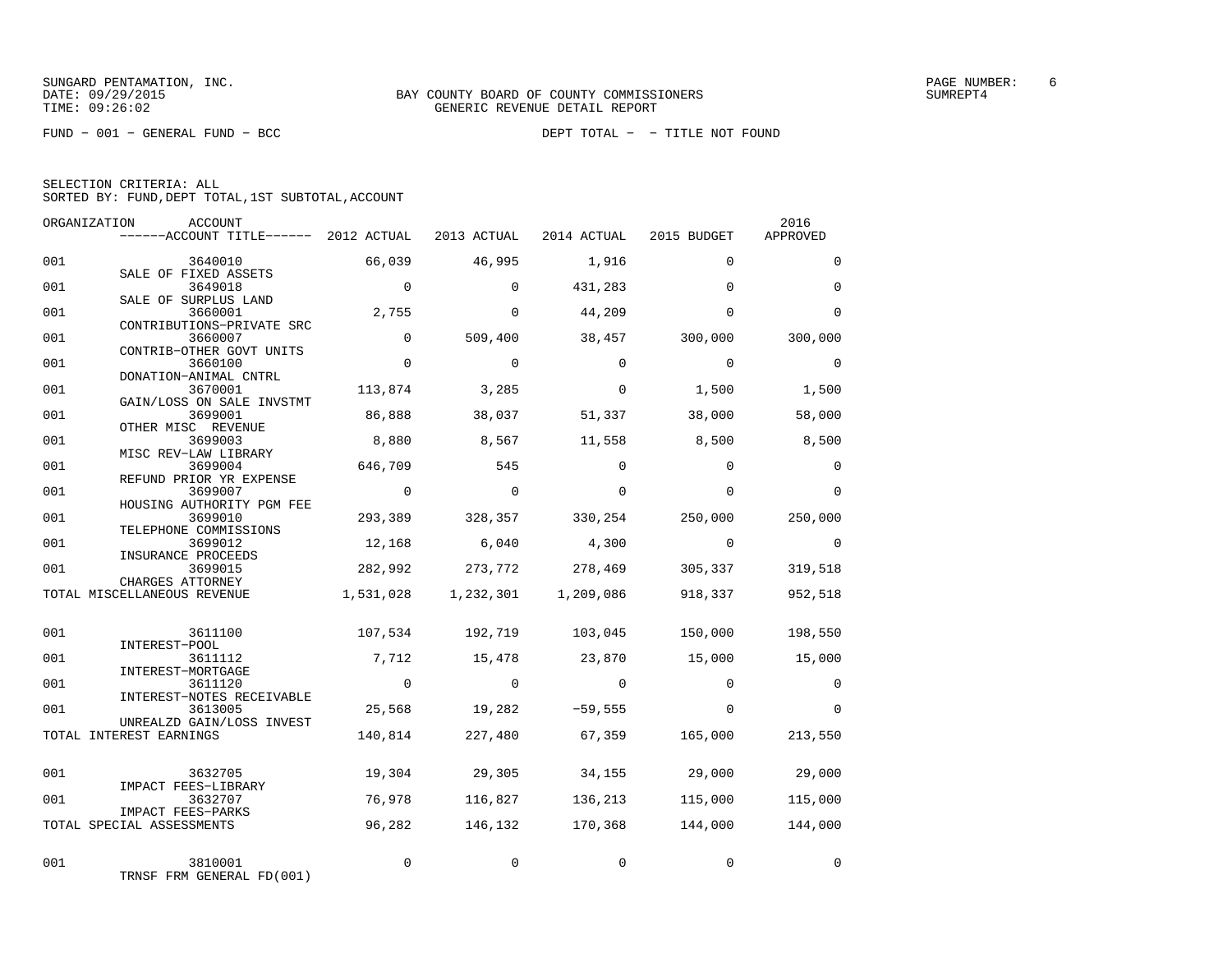FUND − 001 − GENERAL FUND − BCC DEPT TOTAL − − TITLE NOT FOUND

| ORGANIZATION | <b>ACCOUNT</b><br>$----ACCOUNT$ TITLE $----$ 2012 ACTUAL     |                  | 2013 ACTUAL        | 2014 ACTUAL  | 2015 BUDGET  | 2016<br>APPROVED |
|--------------|--------------------------------------------------------------|------------------|--------------------|--------------|--------------|------------------|
| 001          | 3810130                                                      | 0                | 0                  | 0            | $\mathbf 0$  | 0                |
| 001          | TRNSF FRM PUB SAFETY(130)<br>3810167                         | $\mathbf 0$      | $\Omega$           | $\Omega$     | $\Omega$     | $\Omega$         |
| 001          | TRNSF FRM MSBU (167)<br>3810303                              | $\Omega$         | $\Omega$           | $\Omega$     | $\Omega$     | $\Omega$         |
| 001          | TRNSF FRM SALES TX 2002<br>3810304                           | $\mathbf 0$      | $\Omega$           | $\Omega$     | $\Omega$     | $\Omega$         |
| 001          | TRNSF FRM JAIL 06 BND PRJ<br>3810305<br>TRNSF FRM CAP IMP 07 | $\Omega$         | $\Omega$           | $\Omega$     | $\Omega$     | $\Omega$         |
| 001          | 3810380<br>TRNSF FRM C G GEN FUND                            | $\mathbf 0$      | $\Omega$           | $\Omega$     | $\Omega$     | $\Omega$         |
| 001          | 3810383<br>TRNSF FRM CG CRA                                  | $\Omega$         | $\Omega$           | $\Omega$     | $\Omega$     | $\Omega$         |
| 001          | 3810430<br>TRNSF FRM SOLID WSTE(430)                         | $\mathbf 0$      | $\Omega$           | $\Omega$     | $\Omega$     | $\Omega$         |
| 001          | 3810440<br>TRNSF FRM BLDG SAFETY-440                         | $\mathbf 0$      | <sup>0</sup>       | <sup>0</sup> | U            | $\Omega$         |
| 001          | 3810501<br>TRNSF FRM INTRNL SVC(501)                         | $\mathbf 0$      | $\Omega$           | 286,917      | $\Omega$     | $\Omega$         |
| 001          | 3810505<br>TRNSF FRM WORK COMP (505)                         | $\mathbf 0$      | $\Omega$           | $\Omega$     | $\cap$       | $\Omega$         |
| 001          | 3810506<br>TRNSF FRM INSUR TRST(506)                         | $\mathbf 0$      | <sup>0</sup>       | <sup>0</sup> | <sup>0</sup> | $\Omega$         |
| 001          | 3830001<br>PRINCIPAL-MORTGAGE                                | $\mathsf 0$      | 6,297              | $-6,297$     | 6,200        | 6,200            |
| 001          | 3840005<br><b>LOAN PROCEEDS</b>                              | $\mathbf 0$      | 0                  | $\Omega$     | $\Omega$     | 0                |
| 001          | 3840010<br><b>BOND PROCEEDS</b>                              | $\mathbf 0$      | 0                  | $\Omega$     | $\Omega$     | $\Omega$         |
| 001          | 3862000<br>EXCESS FEES-CLERK OF CRT                          | $\mathbf 0$      | 49,140             | 56,863       | 10,000       | 30,000           |
| 001          | 3864000<br>EXCESS FEES-SHERIFF                               | $\mathbf 0$      | 8,958              | 13,286       | 5,000        | 5,000            |
| 001          | 3866000<br>EXCESS FEES-PROP APPRAISR                         | $\mathbf 0$      | 17,778             | 4,467        | 10,000       | 5,000            |
| 001          | 3867000<br>EXCESS FEES-TAX COLLECTOR                         | 24,241           | 2,171,477          | 1,987,004    | 2,100,000    | 2,100,000        |
| 001<br>001   | 3868000<br>EXCESS FEES-SUP OF ELECTN<br>3899995              | 0<br>$\mathbf 0$ | 68,175<br>$\Omega$ | 65,566<br>0  | 10,000<br>0  | 20,000<br>0      |
| 001          | RESERVE RELEASE-CASH FWD<br>3899996                          | 0                | 0                  | 0            | 590,431      | 1,172,959        |
| 001          | RESERVE RELEASE<br>3899998                                   | 0                | $\Omega$           | 0            | 0            | $\Omega$         |
| 001          | BALANCE FWD-BOND PROCEEDS<br>3899999                         | 0                | 0                  | 0            | 8,000,000    | 10,500,000       |
|              | BALANCE FWD-CASH FORWARD<br>TOTAL OTHER REVENUE SOURCES      | 24,241           | 2,321,825          | 2,407,806    | 10,731,631   | 13,839,159       |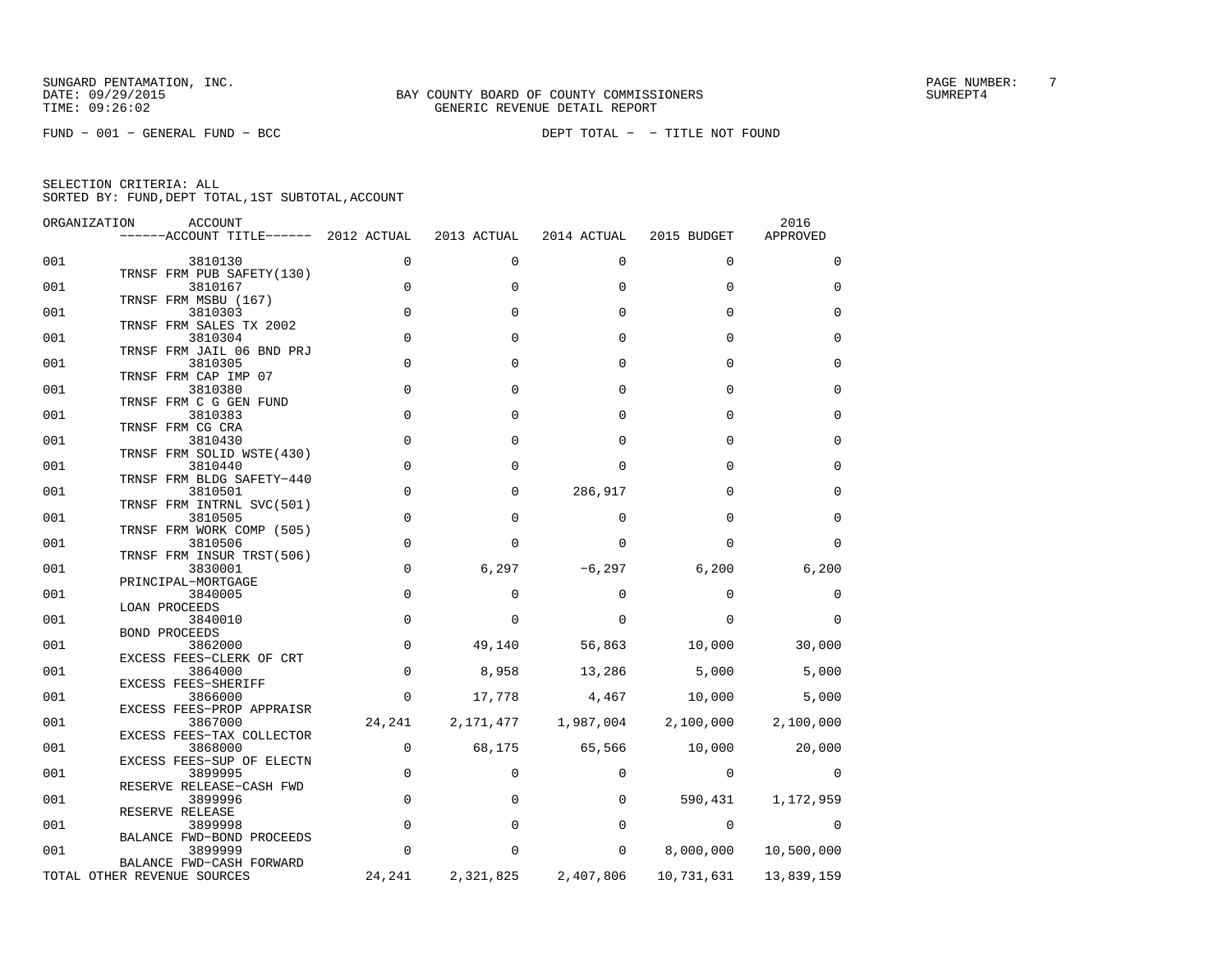FUND − 001 − GENERAL FUND − BCC DEPT TOTAL − − TITLE NOT FOUND

| ORGANIZATION<br>ACCOUNT<br>$----ACCOUNT$ TITLE------ 2012 ACTUAL 2013 ACTUAL 2014 ACTUAL |            |                       |            | 2015 BUDGET | 2016<br>APPROVED |
|------------------------------------------------------------------------------------------|------------|-----------------------|------------|-------------|------------------|
| TOTAL TITLE NOT FOUND                                                                    |            | 76,113,439 77,529,512 | 78,606,937 |             |                  |
| TOTAL GENERAL FUND - BCC                                                                 | 76,113,439 | 77,529,512            | 78,606,937 |             |                  |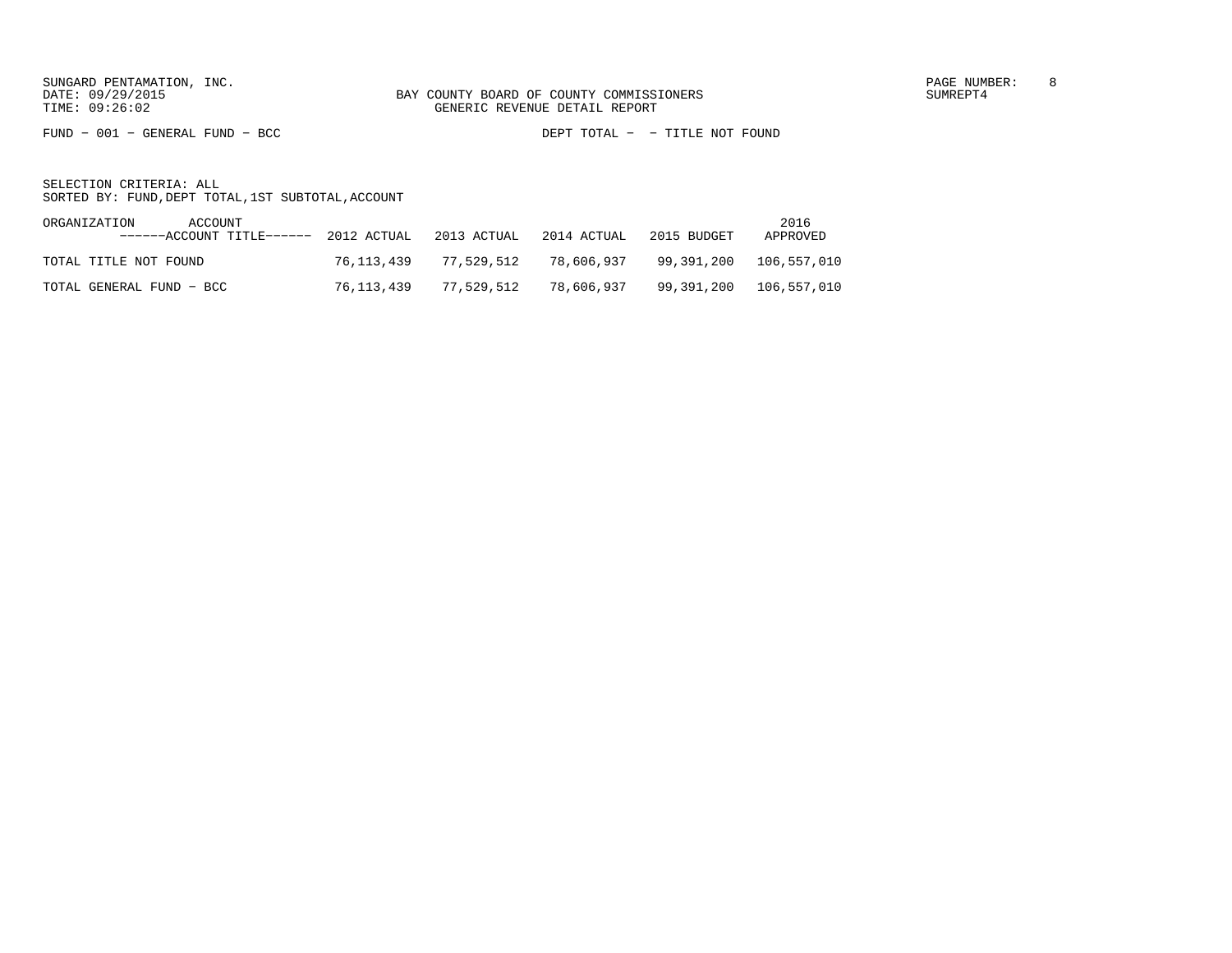FUND − 101 − TRANSPORTATION DEPT TOTAL − − TITLE NOT FOUND

| SELECTION CRITERIA: ALL |                                                    |      |
|-------------------------|----------------------------------------------------|------|
|                         | SORTED BY: FUND, DEPT TOTAL, 1ST SUBTOTAL, ACCOUNT |      |
| <b>ODCANT 7 A TION</b>  | <b>ACCOLIME</b>                                    | 2016 |

| URGANIZAI IUN | <b>ACCOUNT</b><br>$----ACCOUNT$ TITLE $--- 2012$ ACTUAL |              | 2013 ACTUAL  | 2014 ACTUAL       | 2015 BUDGET | <b>SUIP</b><br>APPROVED |
|---------------|---------------------------------------------------------|--------------|--------------|-------------------|-------------|-------------------------|
|               |                                                         |              |              |                   |             |                         |
| 101           | 3800000<br>OTHER REVENUE SOURCES                        | $\Omega$     | $\Omega$     | $\Omega$          | $\Omega$    | $\Omega$                |
|               | TOTAL TITLE NOT FOUND                                   | $\Omega$     | $\Omega$     | $\Omega$          | $\Omega$    | $\Omega$                |
|               |                                                         |              |              |                   |             |                         |
| 101           | 3123001                                                 | 981,792      | 1,012,887    | 1,025,603         | 1,000,000   | 1,016,313               |
|               | CO GAS TAX-NINTH CENT                                   |              |              |                   |             |                         |
| 101           | 3124101                                                 | 2,207,874    | 2,198,914    | 2, 245, 248       | 2,200,000   | 2,281,343               |
| 101           | LOCAL OPT GAS TAX/1ST-4TH<br>3124102                    | 551,969      | 1,099,457    | 1,122,624         | 1,100,000   | 1,140,672               |
|               | LOCAL OPT GAS TAX/5TH-6TH                               |              |              |                   |             |                         |
| 101           | 3124201<br>LOCAL ALT FUEL USER FEE                      | 678          | 952          | 114               | 912         | 912                     |
| 101           | 3150001                                                 | 1,001,461    |              | 1,055,219 976,077 | 985,000     | 929,898                 |
|               | COMMUNICATION SVC TAX                                   |              |              |                   |             |                         |
| TOTAL TAXES   |                                                         | 4,743,774    | 5,367,428    | 5,369,666         | 5,285,912   | 5,369,138               |
|               |                                                         |              |              |                   |             |                         |
| 101           | 3310001                                                 | 1,276,873    | 326,675      | 841,204           | 1,663,000   | 1,213,000               |
| 101           | FEDERAL GRANTS<br>3312003                               | $\Omega$     | 374,907      | 974,775           | 753,350     | 753,350                 |
|               | FED GRANT-EPA                                           |              |              |                   |             |                         |
| 101           | 3312010                                                 | $\Omega$     | $\Omega$     | $\Omega$          | 270,000     | 270,000                 |
| 101           | FED GRANT-FEMA<br>3312306                               | 166,812      | $\Omega$     | $\Omega$          | $\Omega$    | $\Omega$                |
|               | FED GRANT-HURRICANE IVAN                                |              |              |                   |             |                         |
| 101           | 3313903                                                 | 187,297      | 227,009      | $\Omega$          | $\Omega$    | 1,717,000               |
| 101           | FED GRANT-HAZARD MITIGATN<br>3314902                    | $\mathbf 0$  | 0            | 160,758           | 2,181,911   | $\Omega$                |
|               | FED GRANT-BALDWIN WIDEN                                 |              |              |                   |             |                         |
| 101           | 3314903                                                 | $\mathbf 0$  | $\mathbf 0$  | 0                 | $\Omega$    | $\mathbf 0$             |
| 101           | FED GRANT-TRAFFIC<br>3314905                            | 893,490      | 0            | $\Omega$          | $\Omega$    | $\mathbf 0$             |
|               | FED GRANT-GRAND LAGOON                                  |              |              |                   |             |                         |
| 101           | 3314907                                                 | 485,107      | 92,048       | 1,191,863         | $\Omega$    | $\mathbf 0$             |
| 101           | FED GRANT-PEDESTRIAN SDWK<br>3314909                    | 156,438      | 275,412      | 1,542,645         | $\Omega$    | $\mathbf 0$             |
|               | FED GRANT-WEST BAY BRDG                                 |              |              |                   |             |                         |
| 101           | 3314910                                                 | $\mathbf{0}$ | $\Omega$     | 90,883            | $\Omega$    | $\Omega$                |
| 101           | FED GRANT-THOMAS DR SDWLK<br>3315009                    | 251,720      | $\mathbf{0}$ | 26,646            | $\Omega$    | $\mathbf 0$             |
|               | FED GRANT-FEMA FLOOD                                    |              |              |                   |             |                         |
| 101           | 3340001                                                 | $\mathbf 0$  | 3,227        | $\Omega$          | $\Omega$    | $\Omega$                |
| 101           | STATE GRANTS<br>3342006                                 | 14,790       | $\Omega$     | $\Omega$          | $\Omega$    | $\Omega$                |
|               | ST GRANT-MUTUAL AID/HURR                                |              |              |                   |             |                         |
| 101           | 3343106                                                 | 23,380       | 62,067       | 196,157           | $\Omega$    | $\Omega$                |
| 101           | ST GRANT-FLA ENTERPRISE<br>3344902                      | $\mathbf 0$  | $\mathbf 0$  | $\Omega$          | 960,000     | $\Omega$                |
|               | ST GRANT-FDOT TRF SAFETY                                |              |              |                   |             |                         |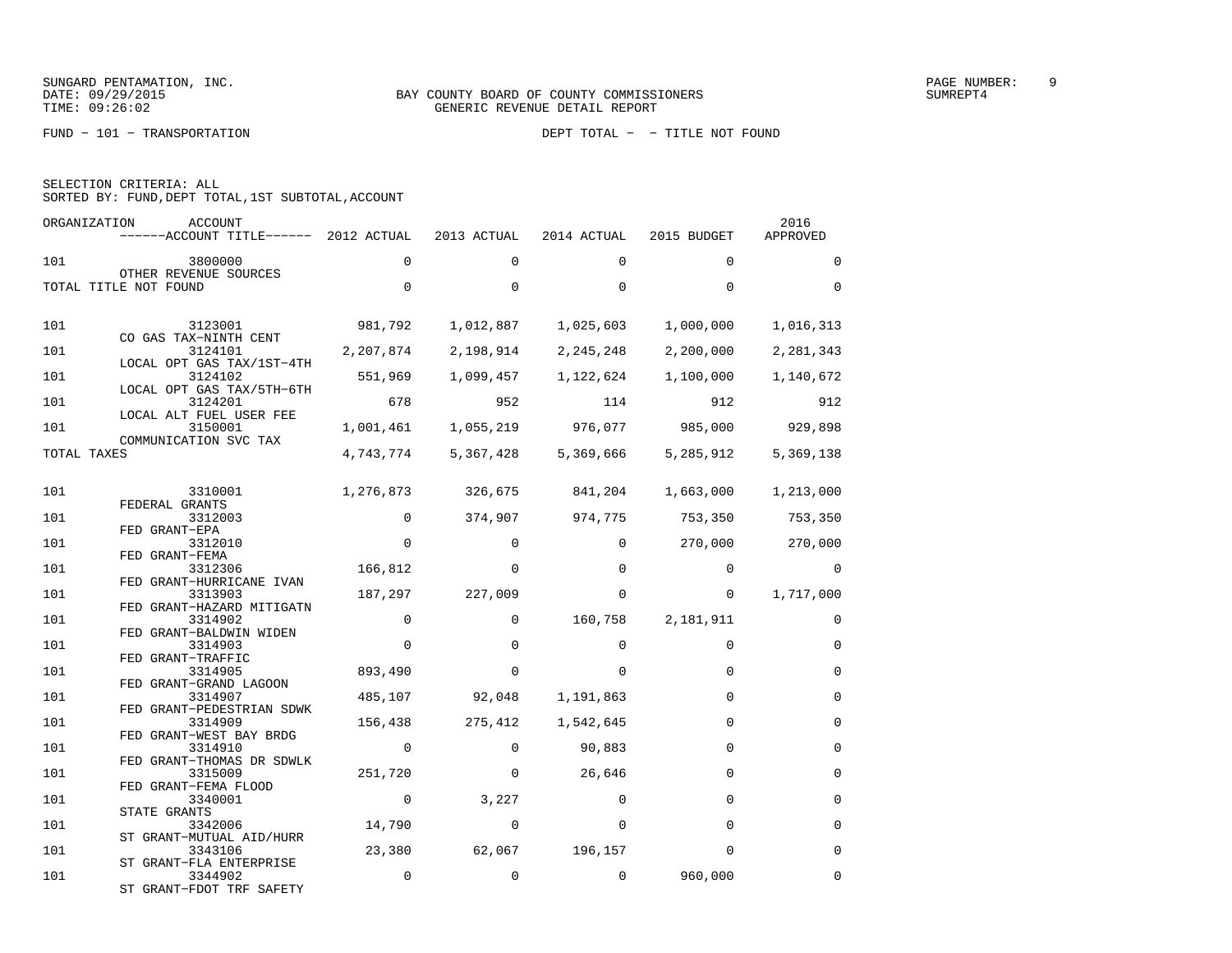|  | SELECTION CRITERIA: ALL |                                                    |
|--|-------------------------|----------------------------------------------------|
|  |                         | SORTED BY: FUND, DEPT TOTAL, 1ST SUBTOTAL, ACCOUNT |

| ORGANIZATION | ACCOUNT<br>------ACCOUNT TITLE------ 2012 ACTUAL                  |                | 2013 ACTUAL   | 2014 ACTUAL                     | 2015 BUDGET                                                 | 2016<br>APPROVED  |
|--------------|-------------------------------------------------------------------|----------------|---------------|---------------------------------|-------------------------------------------------------------|-------------------|
| 101          | 3344903                                                           | $\Omega$       | $\Omega$      | 432,099                         | $\Omega$                                                    | $\Omega$          |
| 101          | ST GRANT-ADPT TRF SGNL<br>3344908                                 | $\mathbf 0$    | $\Omega$      | $\Omega$                        | $\Omega$                                                    | $\Omega$          |
| 101          | ST GRANT-NW FL WTR MGT<br>3344913                                 | $\Omega$       | $\Omega$      | $\Omega$                        | $\Omega$                                                    | $\Omega$          |
| 101          | ST GRANT-SCOTTS FERRY RD<br>3344920                               | 2,627,243      | 898,282       | 62,500                          | $\Omega$                                                    | 450,000           |
| 101          | ST GRANT-INTELL TRNSP SYS<br>3344922                              | $\overline{0}$ | $\Omega$      | $\Omega$                        | $\Omega$                                                    | $\Omega$          |
| 101          | ST GRANT-BALDWIN PHS 3<br>3345020                                 | 41,953         | $\Omega$      | $\Omega$                        | $\Omega$                                                    | $\Omega$          |
| 101          | ST GRANT-DISASTER RELIEF<br>3354901                               | 138,350        | 135,048       | 147,987                         | 146,000                                                     | 144,145           |
| 101          | MOTOR FUEL TAX REBATE<br>3354902<br>MOTOR FUEL USE TAX            | 6,514          | 4,449         | 4,725                           | 7,790                                                       | 7,790             |
| 101          | 3354905<br>CONSTITUTIONAL GAS TX-20%                              |                |               |                                 | 434,844 430,912 449,377 470,000 433,412                     |                   |
| 101          | 3354906<br>CONSTITUTIONAL GAS TX-80%                              |                |               |                                 | $1,739,378$ $1,723,647$ $1,797,508$ $1,880,000$ $1,733,649$ |                   |
| 101          | 3354910<br>CO. GAS TAX-POUR OVER/7TH                              | 936,662        | 950,213       | 973,123                         |                                                             | 1,000,000 961,307 |
| 101          | 3354915<br>CO GAS TX-9TH CENT DIESEL                              | $\mathbf 0$    | $\Omega$      | $\Omega$                        | $\Omega$                                                    | $\Omega$          |
| 101          | 3354920<br>STATE ALT. FUEL USER FEE                               | 152            | 242           | 8                               | $\Omega$                                                    | $\Omega$          |
| 101          | 3360001<br>STATE PMT IN LIEU OF TXS                               | $\Omega$       | $\Omega$      | $\Omega$                        | $\Omega$                                                    | $\Omega$          |
|              | TOTAL INTERGOVERNMENTAL REVENUE                                   |                |               |                                 | 9,381,003 5,504,138 8,892,258 9,332,051                     | 7,683,653         |
| 101          | 3413005                                                           |                | 50,734 51,335 | $\Omega$                        | $\Omega$                                                    | $\Omega$          |
| 101          | CHRGS-NON ADV ASSESS FEE<br>3449010                               |                |               |                                 | 306,156 270,457 326,794 300,000 500,000                     |                   |
| 101          | CHRGS FOR SRV-SIGNS/SIGNL<br>3490001<br>OTHER CHARGES FOR SERVICE |                |               |                                 | 27,976 41,191 41,942 40,000                                 | 50,000            |
|              | TOTAL CHARGES FOR SERVICES                                        |                |               | 384,866 362,983 368,736 340,000 |                                                             | 550,000           |
| 101          | 3640010                                                           |                |               | 120,334 393,551 121,543         | $\Omega$                                                    | 0                 |
| 101          | SALE OF FIXED ASSETS<br>3659010                                   |                |               | 7,837 9,564 10,263              | $\Omega$                                                    | $\Omega$          |
| 101          | SALE OF SURPLUS OR SCRAP<br>3660007                               | $\overline{0}$ |               | 7,500 536,620 450,000           |                                                             | $\Omega$          |
| 101          | CONTRIB-OTHER GOVT UNITS<br>3699001                               | 41,387         | 5,574         | 11                              | 510                                                         | $\Omega$          |
| 101          | OTHER MISC REVENUE<br>3699004<br>REFUND PRIOR YR EXPENSE          | $\mathbf 0$    | 1,858         | $\Omega$                        | $\Omega$                                                    | $\Omega$          |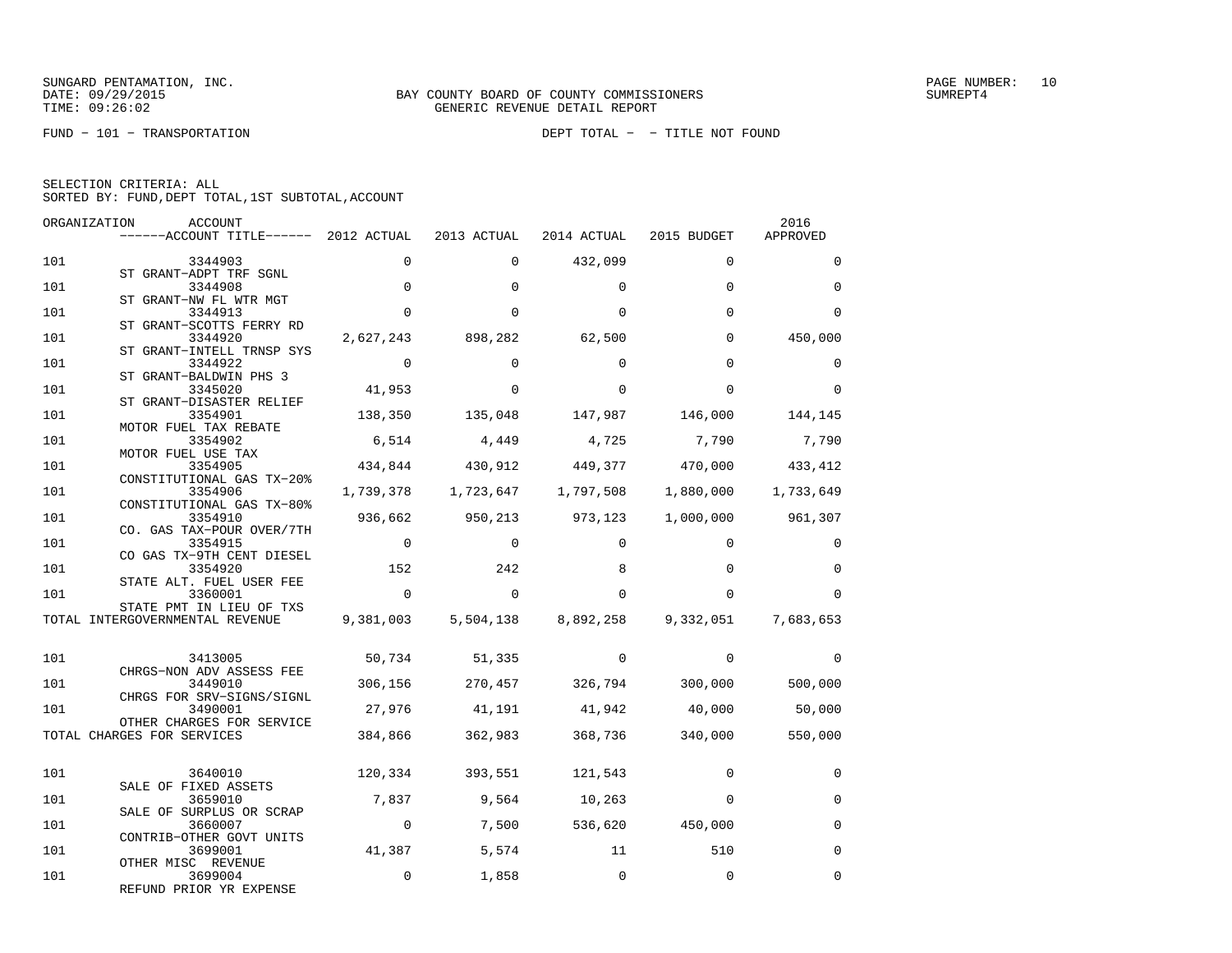| SELECTION CRITERIA: ALL |  |  |                                                    |  |
|-------------------------|--|--|----------------------------------------------------|--|
|                         |  |  | SORTED BY: FUND, DEPT TOTAL, 1ST SUBTOTAL, ACCOUNT |  |

| ORGANIZATION<br><b>ACCOUNT</b><br>------ACCOUNT TITLE------ 2012 ACTUAL |             | 2013 ACTUAL | 2014 ACTUAL | 2015 BUDGET | 2016<br>APPROVED |
|-------------------------------------------------------------------------|-------------|-------------|-------------|-------------|------------------|
| 101<br>3699012                                                          | 3,786       | 97,088      | 85,195      | $\Omega$    | $\Omega$         |
| INSURANCE PROCEEDS<br>TOTAL MISCELLANEOUS REVENUE                       | 173,343     | 515,134     | 753,632     | 450,510     | $\mathbf 0$      |
| 101<br>3611100<br>INTEREST-POOL                                         | 16,682      | 29,432      | 6,838       | 23,750      | 6,500            |
| 101<br>3611135<br>INTEREST-PART. PAVING                                 | $\mathbf 0$ | 8,421       | 13,985      | 8,075       | 14,000           |
| 3613005<br>101                                                          | 12,651      | 4,051       | $-3,058$    | $\mathbf 0$ | $\Omega$         |
| UNREALZD GAIN/LOSS INVEST<br>TOTAL INTEREST EARNINGS                    | 29,333      | 41,904      | 17,765      | 31,825      | 20,500           |
| 101<br>3631005<br>SPEC ASSESS-PART. PAVING                              | $\Omega$    | 38,184      | 12,406      | 38,000      | 38,000           |
| 101<br>3631007                                                          | $\Omega$    | $\Omega$    | $\Omega$    | $\Omega$    | $\Omega$         |
| MSBU-ADMINISTRATIVE FEES<br>3631010<br>101                              | 1,709,355   | 1,674,178   | 1,682,498   | 1,744,400   | 1,700,000        |
| STORMWATER UTIL ASSESS<br>TOTAL SPECIAL ASSESSMENTS                     | 1,709,355   | 1,712,362   | 1,694,904   | 1,782,400   | 1,738,000        |
| 101<br>3810001<br>TRNSF FRM GENERAL FD(001)                             | 3,300,000   | 1,499,679   | 2,617,200   | 3,650,000   | 3,169,038        |
| 101<br>3810380<br>TRNSF FRM C G GEN FUND                                | $\mathbf 0$ | 0           | 0           | 0           | $\Omega$         |
| 101<br>3840005                                                          | $\Omega$    | $\Omega$    | 0           | 0           | $\Omega$         |
| <b>LOAN PROCEEDS</b><br>101<br>3899996                                  | $\Omega$    | $\Omega$    | $\Omega$    | $\Omega$    | $\Omega$         |
| RESERVE RELEASE<br>3899999<br>101                                       | $\Omega$    | $\Omega$    | 0           | 220,000     | 1,000,000        |
| BALANCE FWD-CASH FORWARD<br>TOTAL OTHER REVENUE SOURCES                 | 3,300,000   | 1,499,679   | 2,617,200   | 3,870,000   | 4,169,038        |
| TOTAL TITLE NOT FOUND                                                   | 19,721,674  | 15,003,629  | 19,714,161  | 21,092,698  | 19,530,329       |
| TOTAL TRANSPORTATION                                                    | 19,721,674  | 15,003,629  | 19,714,161  | 21,092,698  | 19,530,329       |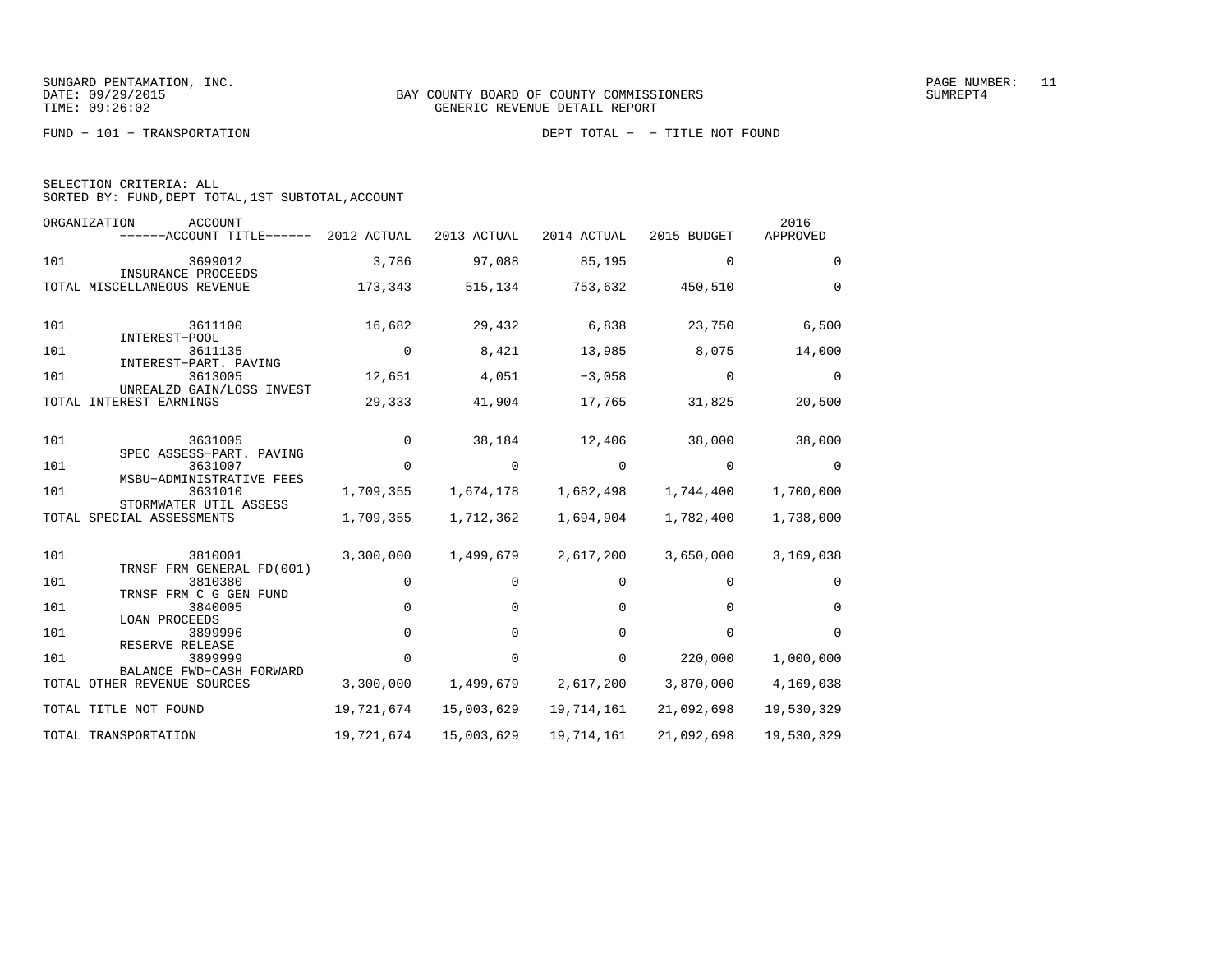FUND − 110 − TRANSPORTATION−PRT PAVING DEPT TOTAL − − TITLE NOT FOUND

| SELECTION CRITERIA: ALL |  |                                                    |  |
|-------------------------|--|----------------------------------------------------|--|
|                         |  | SORTED BY: FUND, DEPT TOTAL, 1ST SUBTOTAL, ACCOUNT |  |

|     | ORGANIZATION<br><b>ACCOUNT</b><br>------ACCOUNT TITLE------ 2012 ACTUAL |             | 2013 ACTUAL | 2014 ACTUAL | 2015 BUDGET | 2016<br>APPROVED |
|-----|-------------------------------------------------------------------------|-------------|-------------|-------------|-------------|------------------|
| 110 | 3124102                                                                 | 551,969     | $\Omega$    | $\Omega$    | $\mathbf 0$ | 0                |
|     | LOCAL OPT GAS TAX/5TH-6TH<br>TOTAL TAXES                                | 551,969     | $\mathbf 0$ | 0           | $\mathbf 0$ | 0                |
| 110 | 3344907<br>ST GRANT-TRANSPORTATION                                      | $\mathbf 0$ | $\Omega$    | $\Omega$    | $\Omega$    | 0                |
|     | TOTAL INTERGOVERNMENTAL REVENUE                                         | $\Omega$    | $\Omega$    | 0           | $\Omega$    | 0                |
| 110 | 3660001<br>CONTRIBUTIONS-PRIVATE SRC                                    | $\Omega$    | $\Omega$    | $\Omega$    | $\Omega$    | $\Omega$         |
| 110 | 3660007<br>CONTRIB-OTHER GOVT UNITS                                     | $\Omega$    | $\Omega$    | $\Omega$    | $\Omega$    | 0                |
| 110 | 3699001<br>OTHER MISC REVENUE                                           | 524         | $\Omega$    | $\Omega$    | $\Omega$    | 0                |
|     | TOTAL MISCELLANEOUS REVENUE                                             | 524         | $\Omega$    | $\Omega$    | $\Omega$    | 0                |
| 110 | 3611100<br>INTEREST-POOL                                                | 7,202       | $\Omega$    | $\Omega$    | $\Omega$    | 0                |
| 110 | 3611135<br>INTEREST-PART. PAVING                                        | 7,114       | $\Omega$    | 0           | $\mathbf 0$ | 0                |
| 110 | 3613005<br>UNREALZD GAIN/LOSS INVEST                                    | 1,798       | $\Omega$    | $\Omega$    | $\Omega$    | $\Omega$         |
|     | TOTAL INTEREST EARNINGS                                                 | 16,114      | $\Omega$    | $\Omega$    | $\Omega$    | $\Omega$         |
| 110 | 3631005<br>SPEC ASSESS-PART. PAVING                                     | $\mathbf 0$ | $\Omega$    | 0           | $\mathbf 0$ | 0                |
| 110 | 3631007<br>MSBU-ADMINISTRATIVE FEES                                     | $\mathbf 0$ | $\Omega$    | $\Omega$    | $\Omega$    | 0                |
|     | TOTAL SPECIAL ASSESSMENTS                                               | $\Omega$    | $\Omega$    | $\Omega$    | $\Omega$    | $\Omega$         |
| 110 | 3810001<br>TRNSF FRM GENERAL FD(001)                                    | $\Omega$    | $\Omega$    | $\Omega$    | $\Omega$    | $\Omega$         |
| 110 | 3899999<br>BALANCE FWD-CASH FORWARD                                     | $\Omega$    | $\Omega$    | $\Omega$    | $\Omega$    | 0                |
|     | TOTAL OTHER REVENUE SOURCES                                             | $\Omega$    | $\Omega$    | $\Omega$    | $\Omega$    | 0                |
|     | TOTAL TITLE NOT FOUND                                                   | 568,606     | $\Omega$    | $\Omega$    | $\Omega$    | $\Omega$         |
|     | TOTAL TRANSPORTATION-PRT PAVING                                         | 568,606     | $\Omega$    | $\Omega$    | $\Omega$    | $\Omega$         |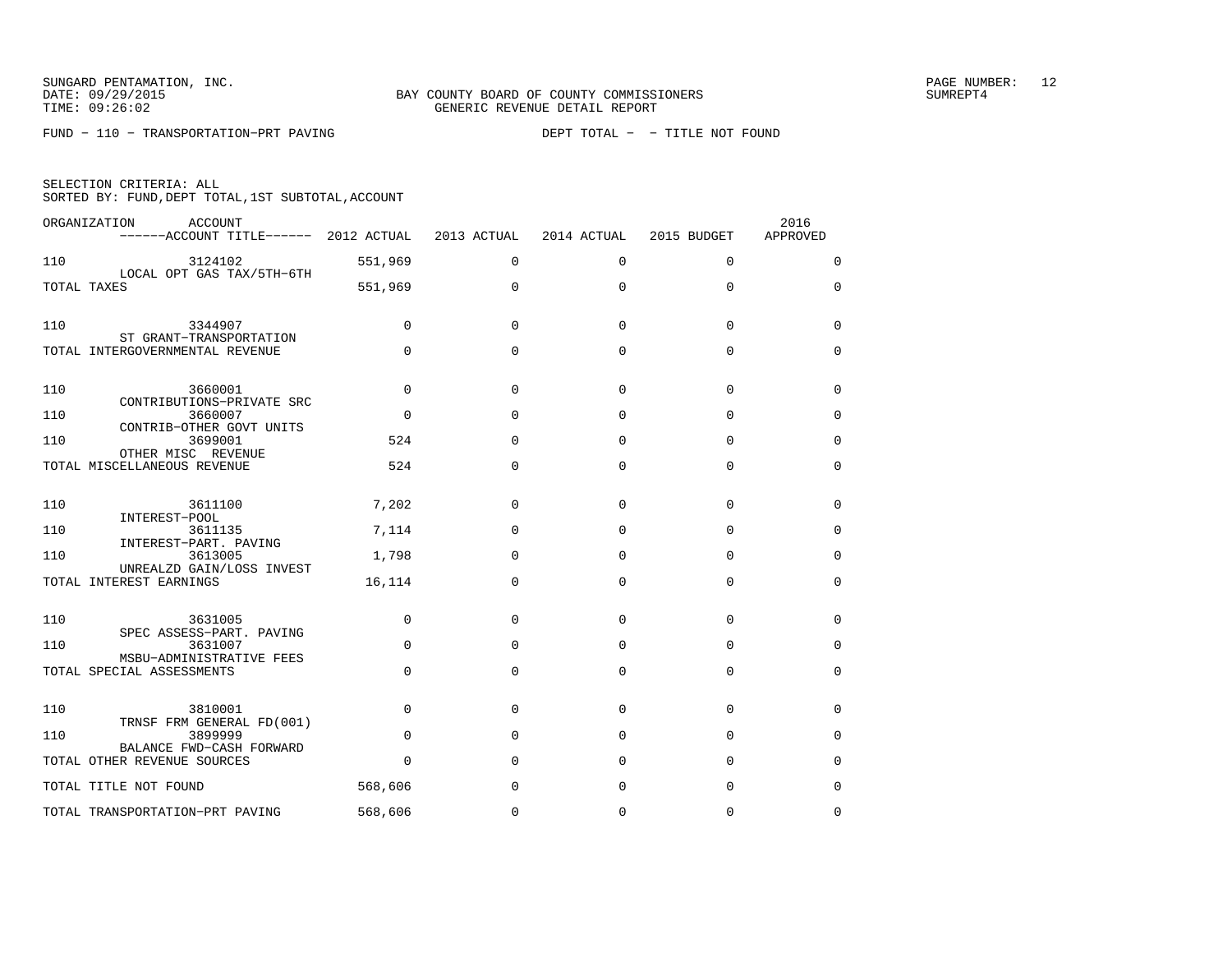FUND − 111 − ROAD IMPACT−BEACH/AIRPORT DEPT TOTAL − − TITLE NOT FOUND

| SELECTION CRITERIA: ALL |  |  |                                                    |  |
|-------------------------|--|--|----------------------------------------------------|--|
|                         |  |  | SORTED BY: FUND, DEPT TOTAL, 1ST SUBTOTAL, ACCOUNT |  |

| ORGANIZATION | <b>ACCOUNT</b><br>------ACCOUNT TITLE------             | 2012 ACTUAL | 2013 ACTUAL | 2014 ACTUAL | 2015 BUDGET | 2016<br>APPROVED |
|--------------|---------------------------------------------------------|-------------|-------------|-------------|-------------|------------------|
| 111          | 3611100                                                 | 906         | 955         | 469         | 0           | 0                |
| 111          | INTEREST-POOL<br>3613005                                | 290         | 119         | $-264$      | $\Omega$    | $\Omega$         |
| TOTAL        | UNREALZD GAIN/LOSS INVEST<br>INTEREST EARNINGS          | 1,196       | 1,073       | 204         | 0           | $\Omega$         |
| 111          | 3632401                                                 |             |             | 0           | 0           | $\Omega$         |
|              | IMPACT FEES-ROADS<br>TOTAL SPECIAL ASSESSMENTS          |             | $\Omega$    | $\Omega$    | $\Omega$    | $\Omega$         |
| 111          | 3899999                                                 |             | $\Omega$    | 0           | 189,047     | 189,075          |
|              | BALANCE FWD-CASH FORWARD<br>TOTAL OTHER REVENUE SOURCES |             |             | 0           | 189,047     | 189,075          |
|              | TOTAL TITLE NOT FOUND                                   | 1,196       | 1,073       | 204         | 189,047     | 189,075          |
|              | TOTAL ROAD IMPACT-BEACH/AIRPORT                         | 1,196       | 1,073       | 204         | 189,047     | 189,075          |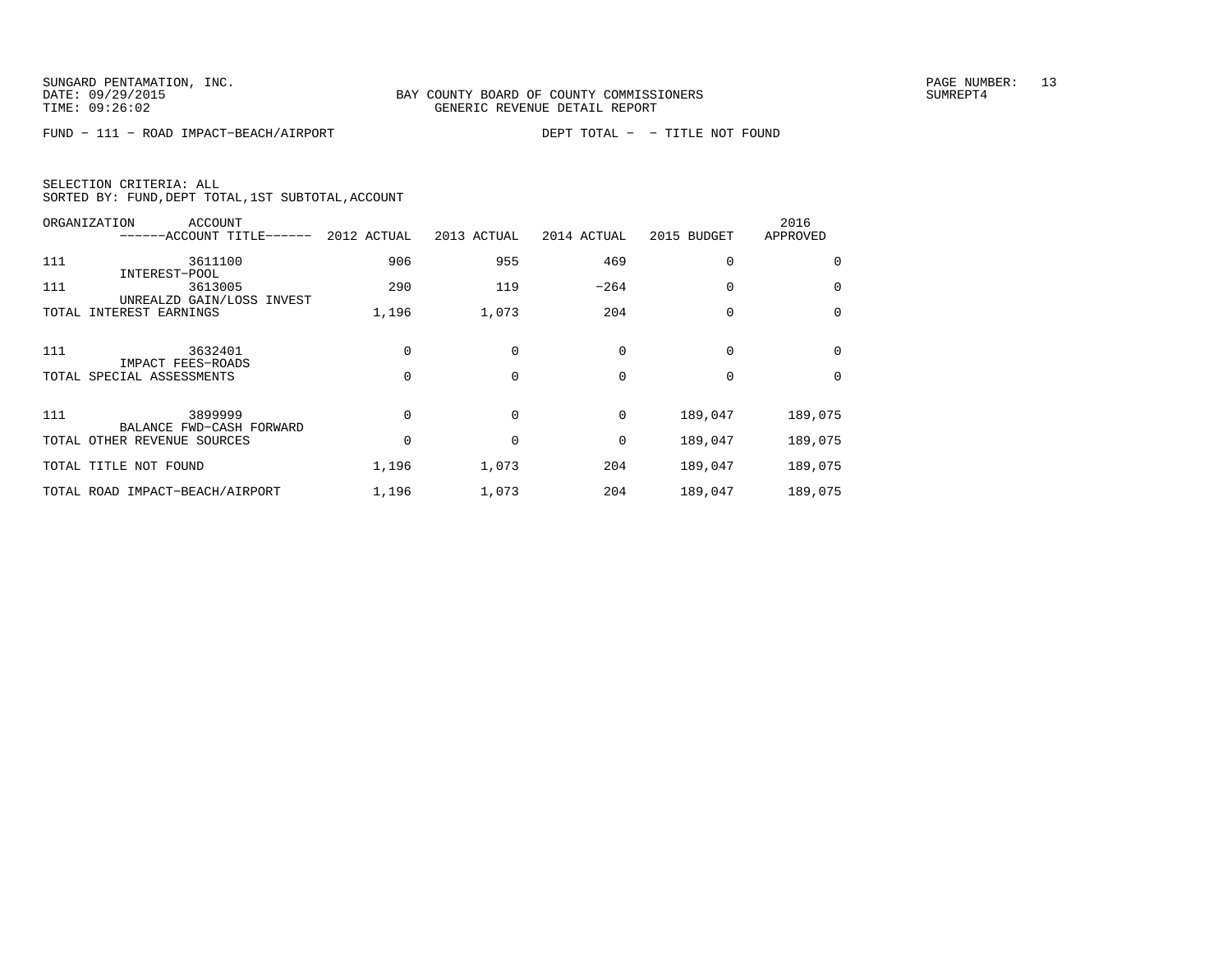FUND − 112 − ROAD IMPACT−EAST BAY CTY DEPT TOTAL − − TITLE NOT FOUND

|  | SELECTION CRITERIA: ALL |                                                    |  |
|--|-------------------------|----------------------------------------------------|--|
|  |                         | SORTED BY: FUND, DEPT TOTAL, 1ST SUBTOTAL, ACCOUNT |  |

|       | ORGANIZATION<br><b>ACCOUNT</b><br>------ACCOUNT TITLE------ | 2012 ACTUAL | 2013 ACTUAL | 2014 ACTUAL | 2015 BUDGET | 2016<br>APPROVED |
|-------|-------------------------------------------------------------|-------------|-------------|-------------|-------------|------------------|
| 112   | 3611100                                                     | 1,478       | 1,557       | 764         | 0           | 0                |
| 112   | INTEREST-POOL<br>3613005                                    | 472         | 193         | $-431$      | $\Omega$    | $\mathbf 0$      |
| TOTAL | UNREALZD GAIN/LOSS INVEST<br>INTEREST EARNINGS              | 1,950       | 1,750       | 333         | $\Omega$    | $\mathbf 0$      |
| 112   | 3632401                                                     |             |             | $\Omega$    | $\Omega$    | 0                |
|       | IMPACT FEES-ROADS<br>TOTAL SPECIAL ASSESSMENTS              |             | 0           | $\Omega$    | $\Omega$    | $\Omega$         |
| 112   | 3899999                                                     |             | $\Omega$    | $\Omega$    | 308,204     | 308,250          |
|       | BALANCE FWD-CASH FORWARD<br>TOTAL OTHER REVENUE SOURCES     |             |             | 0           | 308,204     | 308,250          |
|       | TOTAL TITLE NOT FOUND                                       | 1,950       | 1,750       | 333         | 308,204     | 308,250          |
|       | TOTAL ROAD IMPACT-EAST BAY CTY                              | 1,950       | 1,750       | 333         | 308,204     | 308,250          |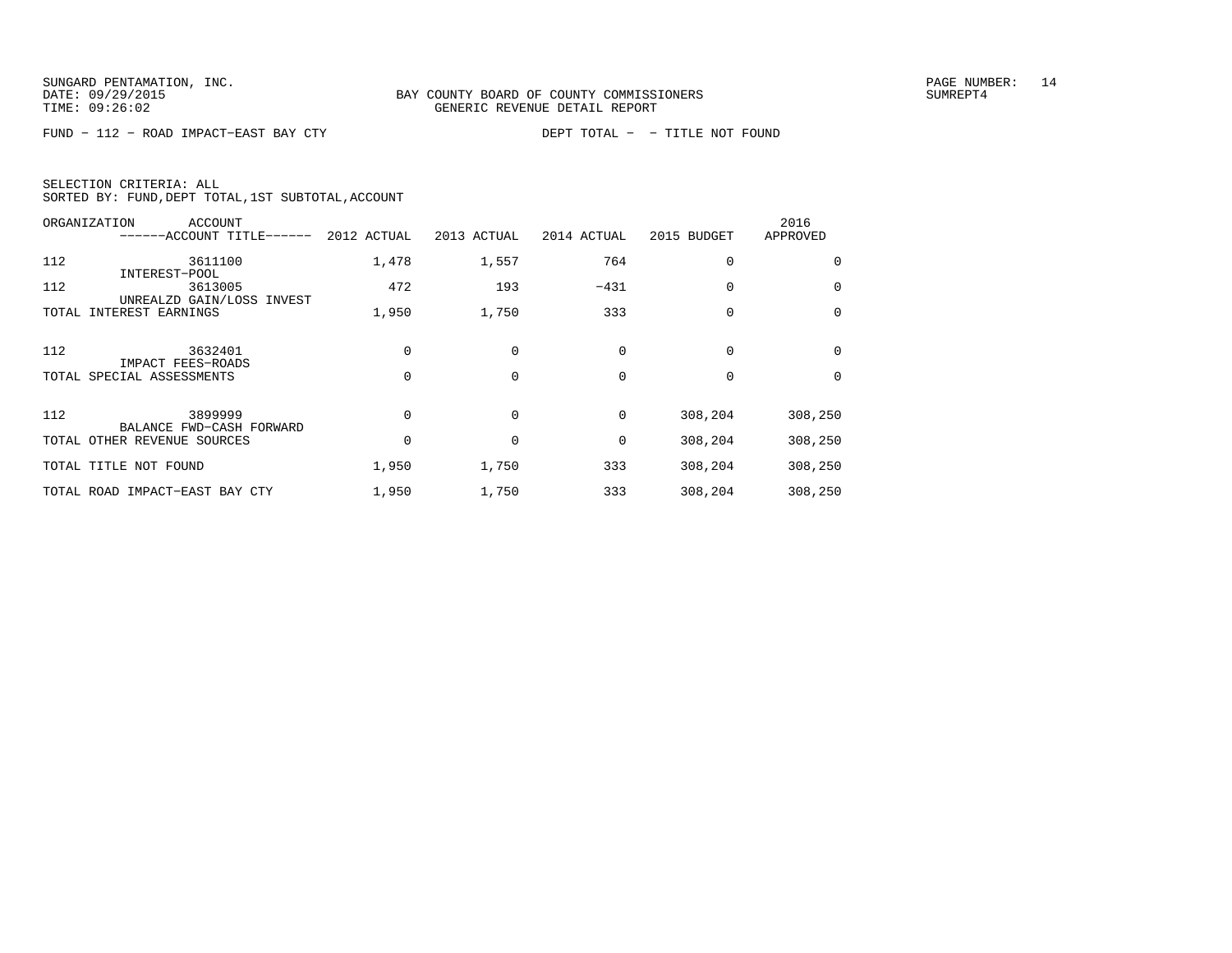FUND − 113 − ROAD IMPACT−PANAMA CITY DEPT TOTAL − − TITLE NOT FOUND

|  | SELECTION CRITERIA: ALL |                                                    |  |
|--|-------------------------|----------------------------------------------------|--|
|  |                         | SORTED BY: FUND, DEPT TOTAL, 1ST SUBTOTAL, ACCOUNT |  |

|       | ORGANIZATION<br><b>ACCOUNT</b><br>------ACCOUNT TITLE------ 2012 ACTUAL |              | 2013 ACTUAL  | 2014 ACTUAL | 2015 BUDGET | 2016<br>APPROVED |
|-------|-------------------------------------------------------------------------|--------------|--------------|-------------|-------------|------------------|
| 113   | 3314902<br>FED GRANT-BALDWIN WIDEN                                      | $\Omega$     | $\Omega$     | $\Omega$    | $\Omega$    | $\Omega$         |
| 113   | 3314904<br>FED GRANT-390 WIDENING                                       | $\Omega$     | $\Omega$     | $\Omega$    | $\Omega$    | $\Omega$         |
| TOTAL | INTERGOVERNMENTAL REVENUE                                               | <sup>n</sup> | $\cap$       | $\Omega$    | $\Omega$    | $\Omega$         |
| 113   | 3611100<br>INTEREST-POOL                                                | 1,082        | 839          | 65          | $\Omega$    | $\Omega$         |
| 113   | 3613005<br>UNREALZD GAIN/LOSS INVEST                                    | 348          | 79           | $-37$       | $\Omega$    | $\Omega$         |
| TOTAL | INTEREST EARNINGS                                                       | 1,430        | 918          | 29          | $\Omega$    | $\Omega$         |
| 113   | 3632401<br>IMPACT FEES-ROADS                                            | $\Omega$     | $\Omega$     | $\Omega$    | $\Omega$    | $\Omega$         |
|       | TOTAL SPECIAL ASSESSMENTS                                               | $\Omega$     | $\Omega$     | $\Omega$    | $\Omega$    | $\Omega$         |
| 113   | 3810001<br>TRNSF FRM GENERAL FD(001)                                    | <sup>0</sup> | <sup>n</sup> | $\Omega$    | $\cap$      | $\Omega$         |
| 113   | 3810105<br>TRNSF FRM ROAD/BRDG (105)                                    | $\Omega$     | $\Omega$     | $\Omega$    | $\Omega$    | $\Omega$         |
| 113   | 3899999<br>BALANCE FWD-CASH FORWARD                                     | $\Omega$     | $\Omega$     | 0           | 26,386      | 26,391           |
|       | TOTAL OTHER REVENUE SOURCES                                             | <sup>n</sup> | $\Omega$     | $\Omega$    | 26,386      | 26,391           |
|       | TOTAL TITLE NOT FOUND                                                   | 1,430        | 918          | 29          | 26,386      | 26,391           |
|       | TOTAL ROAD IMPACT-PANAMA CITY                                           | 1,430        | 918          | 29          | 26,386      | 26,391           |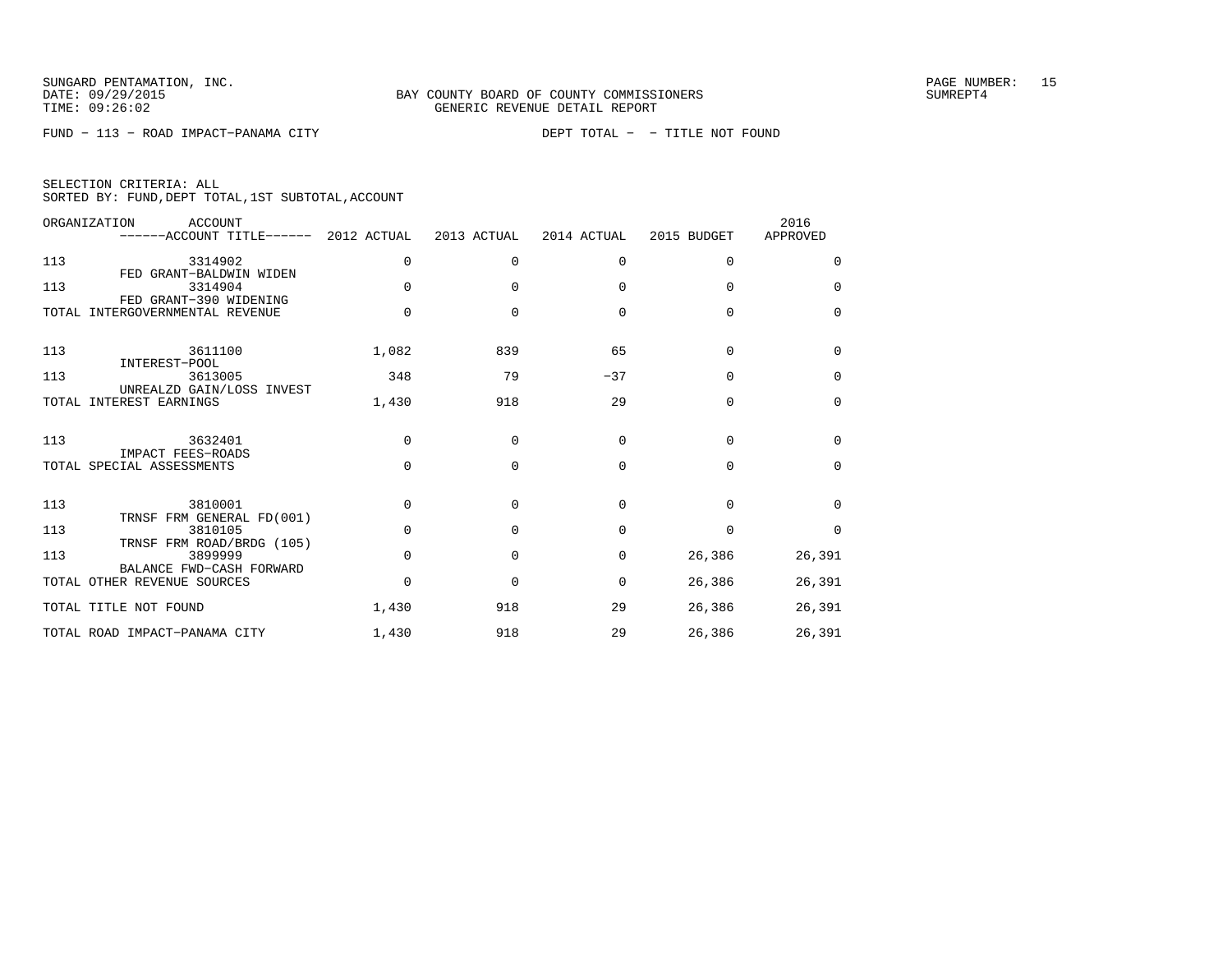FUND − 114 − ROAD IMPACT−S.PORT/S.HILL DEPT TOTAL − − TITLE NOT FOUND

| SELECTION CRITERIA: ALL |                                                    |  |
|-------------------------|----------------------------------------------------|--|
|                         | SORTED BY: FUND, DEPT TOTAL, 1ST SUBTOTAL, ACCOUNT |  |

|       | ORGANIZATION<br>ACCOUNT<br>------ACCOUNT TITLE------ 2012 ACTUAL |          | 2013 ACTUAL  | 2014 ACTUAL | 2015 BUDGET | 2016<br>APPROVED |
|-------|------------------------------------------------------------------|----------|--------------|-------------|-------------|------------------|
| 114   | 3344902<br>ST GRANT-FDOT TRF SAFETY                              |          | $\Omega$     | $\Omega$    | $\Omega$    | $\Omega$         |
| TOTAL | INTERGOVERNMENTAL REVENUE                                        | $\Omega$ | $\Omega$     | $\Omega$    | $\Omega$    | 0                |
| 114   | 3611100<br>INTEREST-POOL                                         | 1,024    | 1,079        | 530         | $\Omega$    | $\Omega$         |
| 114   | 3613005<br>UNREALZD GAIN/LOSS INVEST                             | 327      | 134          | $-299$      | $\Omega$    | 0                |
| TOTAL | INTEREST EARNINGS                                                | 1,351    | 1,213        | 231         | $\Omega$    | $\Omega$         |
| 114   | 3632401                                                          | $\Omega$ | 6            | $\Omega$    | $\Omega$    | $\Omega$         |
|       | IMPACT FEES-ROADS<br>TOTAL SPECIAL ASSESSMENTS                   | $\Omega$ | 6            | $\Omega$    | $\Omega$    | $\Omega$         |
| 114   | 3899999                                                          | $\Omega$ | $\Omega$     | 0           | 213,567     | 213,600          |
|       | BALANCE FWD-CASH FORWARD<br>TOTAL OTHER REVENUE SOURCES          | $\Omega$ | $\mathbf{0}$ | $\mathbf 0$ | 213,567     | 213,600          |
|       | TOTAL TITLE NOT FOUND                                            | 1,351    | 1,219        | 231         | 213,567     | 213,600          |
|       | TOTAL ROAD IMPACT-S.PORT/S.HILL                                  | 1,351    | 1,219        | 231         | 213,567     | 213,600          |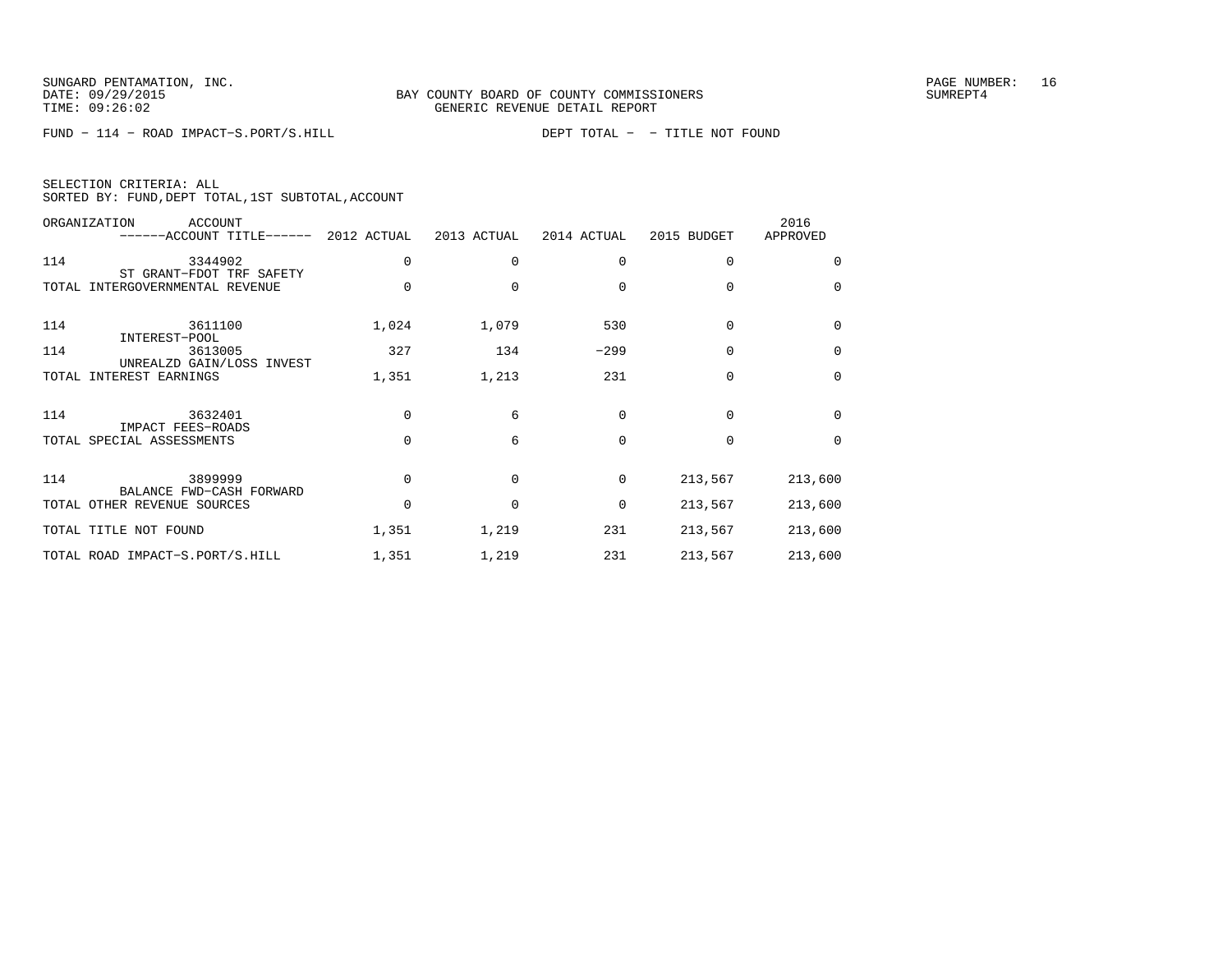FUND − 115 − STORMWATER MANAGEMENT DEPT TOTAL − − TITLE NOT FOUND

|  | SELECTION CRITERIA: ALL |                                                    |  |
|--|-------------------------|----------------------------------------------------|--|
|  |                         | SORTED BY: FUND, DEPT TOTAL, 1ST SUBTOTAL, ACCOUNT |  |

| ORGANIZATION | ACCOUNT<br>------ACCOUNT TITLE------ 2012 ACTUAL          |             | 2013 ACTUAL  | 2014 ACTUAL  | 2015 BUDGET | 2016<br>APPROVED |
|--------------|-----------------------------------------------------------|-------------|--------------|--------------|-------------|------------------|
| 115          | 3313903                                                   | $\Omega$    | $\Omega$     | $\Omega$     | $\Omega$    | $\Omega$         |
| 115          | FED GRANT-HAZARD MITIGATN<br>3344908                      | $\Omega$    | $\Omega$     | $\Omega$     | $\Omega$    | $\Omega$         |
|              | ST GRANT-NW FL WTR MGT<br>TOTAL INTERGOVERNMENTAL REVENUE | $\mathbf 0$ | $\Omega$     | $\Omega$     | 0           | $\mathbf 0$      |
| 115          | 3640010<br>SALE OF FIXED ASSETS                           | $\Omega$    | $\Omega$     | $\Omega$     | $\Omega$    | $\Omega$         |
| 115          | 3660007<br>CONTRIB-OTHER GOVT UNITS                       | $\Omega$    | $\Omega$     | $\Omega$     | 0           | $\Omega$         |
| 115          | 3699001<br>OTHER MISC REVENUE                             | $\Omega$    | 0            | $\Omega$     | $\Omega$    | $\Omega$         |
| 115          | 3699012                                                   | $\Omega$    | $\Omega$     | $\Omega$     | $\Omega$    | $\Omega$         |
|              | INSURANCE PROCEEDS<br>TOTAL MISCELLANEOUS REVENUE         | $\Omega$    | 0            | $\Omega$     | $\Omega$    | $\mathbf 0$      |
| 115          | 3611100<br>INTEREST-POOL                                  | $\Omega$    | $\Omega$     | $\Omega$     | $\Omega$    | 0                |
| 115          | 3613005<br>UNREALZD GAIN/LOSS INVEST                      | $\Omega$    | 0            | <sup>0</sup> | 0           | $\Omega$         |
|              | TOTAL INTEREST EARNINGS                                   | $\Omega$    | $\Omega$     | $\Omega$     | $\Omega$    | $\Omega$         |
| 115          | 3631010<br>STORMWATER UTIL ASSESS                         | $\Omega$    | $\Omega$     | $\Omega$     | $\Omega$    | $\Omega$         |
|              | TOTAL SPECIAL ASSESSMENTS                                 | $\Omega$    | $\Omega$     | $\Omega$     | 0           | $\Omega$         |
| 115          | 3810001<br>TRNSF FRM GENERAL FD(001)                      | $\Omega$    | $\Omega$     | $\Omega$     | $\Omega$    | $\Omega$         |
| 115          | 3810101<br>TRNSF FRM TRANSP (101)                         | $\Omega$    | $\Omega$     | $\Omega$     | O           | 0                |
| 115          | 3810110<br>TRNSF FRM PART PAVE (110)                      | $\Omega$    | $\Omega$     | $\Omega$     | 0           | $\Omega$         |
| 115          | 3899999                                                   | $\Omega$    | $\Omega$     | $\Omega$     | $\Omega$    | $\Omega$         |
|              | BALANCE FWD-CASH FORWARD<br>TOTAL OTHER REVENUE SOURCES   | $\Omega$    | <sup>0</sup> | $\cap$       | O           | $\Omega$         |
|              | TOTAL TITLE NOT FOUND                                     | 0           | 0            | $\Omega$     | $\Omega$    | $\mathbf 0$      |
|              | TOTAL STORMWATER MANAGEMENT                               | 0           | <sup>0</sup> | <sup>0</sup> | U           | $\Omega$         |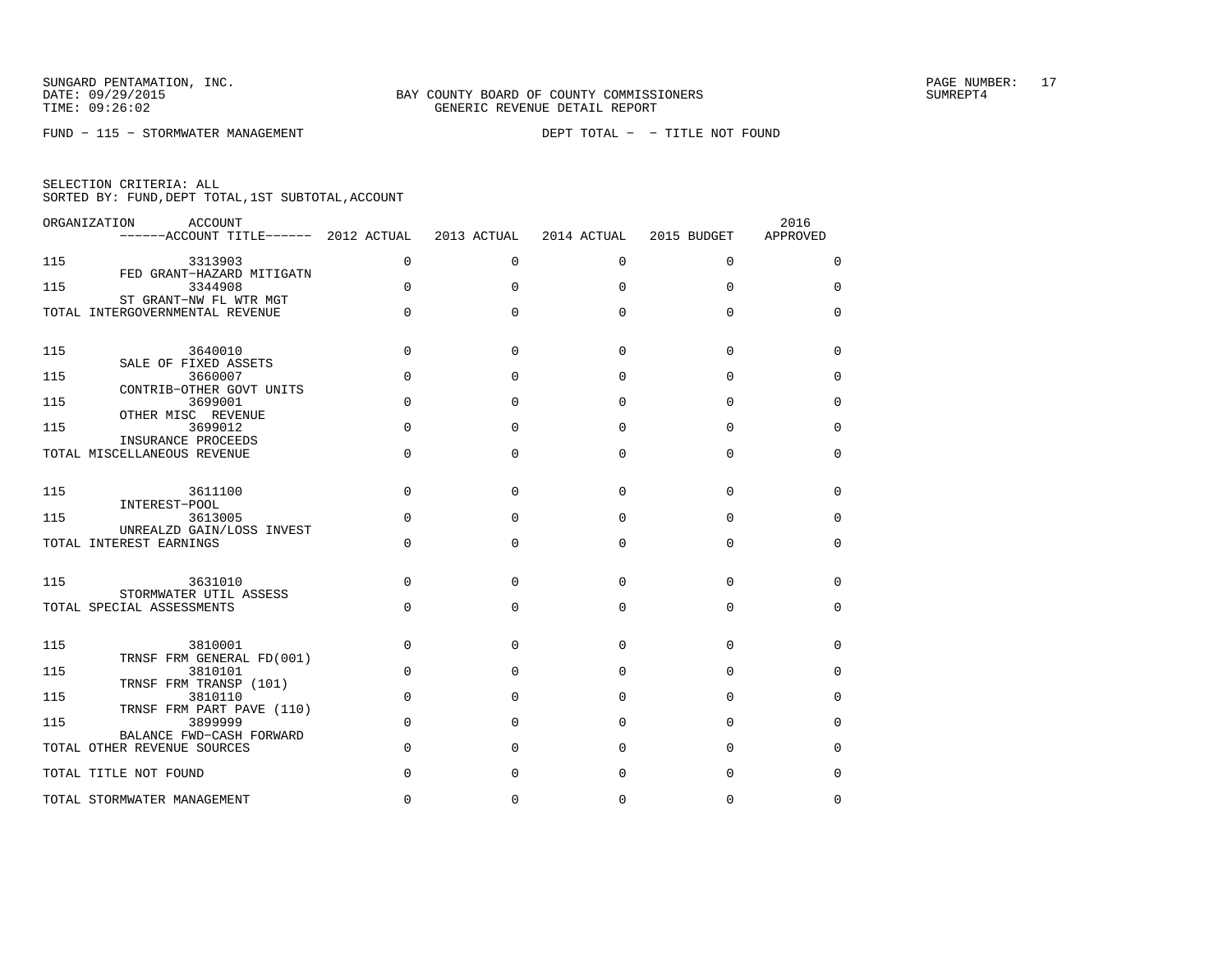FUND − 118 − TRANSIT DEPT TOTAL − − TITLE NOT FOUND

|  | SELECTION CRITERIA: ALL |                                                    |  |
|--|-------------------------|----------------------------------------------------|--|
|  |                         | SORTED BY: FUND, DEPT TOTAL, 1ST SUBTOTAL, ACCOUNT |  |

|            | ORGANIZATION<br>ACCOUNT<br>------ACCOUNT TITLE------ 2012 ACTUAL  |                            | 2013 ACTUAL                | 2014 ACTUAL | 2015 BUDGET             | 2016<br>APPROVED |
|------------|-------------------------------------------------------------------|----------------------------|----------------------------|-------------|-------------------------|------------------|
| 118        | 3314201                                                           | $\mathbf 0$                | $\mathbf 0$                | 10,987      | 500,000                 | 3,000,000        |
| 118        | FED GRANT-96-X022-00 ARRA<br>3314202                              | $\mathbf 0$                | $\mathbf 0$                | 96,432      | 165,093                 | 23,139           |
| 118        | FED GRANT-90-X744-01 5307<br>3314203                              | $\mathbf 0$                | $\Omega$                   | 240,152     | 99,674                  | 13,058           |
| 118        | FED GRANT-90-X772-00 5307<br>3314204<br>FED GRANT-90-X796-01 5307 | $\mathbf 0$                | $\mathbf 0$                | 83,272      | 66,258                  | 176,487          |
| 118        | 3314205<br>FED GRANT-90-X829-00 5307                              | $\mathbf 0$                | $\mathbf 0$                | 1,137,613   | 1,324,349               | 146,184          |
| 118        | 3314206<br>FED GRANT-90-X823-00 JARC                              | $\mathbf 0$                | $\mathbf 0$                |             | 349,848 285,502         | 186,969          |
| 118        | 3314207<br>FED GRANT-90-X743-01 JARC                              | $\mathsf{O}\xspace$        | $\mathbf 0$                | 19,304      | $\mathbf{0}$            | 0                |
| 118        | 3314208<br>FED GRANT-04-0078-00 FCLT                              | $\mathbf 0$                | $\mathbf 0$                | 364,440     | 308,805                 | 65,351           |
| 118        | 3314209<br>FED GRANT-FL-90-X868 5307                              | $\mathbf 0$                | $\Omega$                   | $\Omega$    | $\Omega$                | 157,981          |
| 118        | 3314210<br>FED GRANT-2014-FLEX-0093                               | $\mathbf 0$                | $\mathbf 0$                | $\Omega$    | $\Omega$                | 22,299           |
| 118        | 3344201<br>ST GRANT-AQG39 BLOCK                                   | $\mathbf 0$                | $\mathbf 0$                | 497,121     | $\Omega$                | 0                |
| 118        | 3344202<br>ST GRANT-AQC57 CORRIDOR                                | $\mathbf 0$                | $\mathbf 0$                | 180,000     | $\Omega$                | $\Omega$         |
| 118<br>118 | 3345031<br>ST GRANT-PARA TD<br>3345032                            | $\mathbf 0$<br>$\mathbf 0$ | $\mathbf 0$<br>$\mathbf 0$ | 312,673     | 314,632 138,225 215,460 | 312,452 76,542   |
|            | ST GRANT-PARA ARA68<br>TOTAL INTERGOVERNMENTAL REVENUE            | $\mathbf 0$                | $\Omega$                   | 3,606,474   | 3,200,358               | 4,083,470        |
|            |                                                                   |                            |                            |             |                         |                  |
| 118        | 3443001<br>CHRGS FOR SRV-BAY MEDICAL                              | $\mathbf 0$                | $\mathbf 0$                | 100,819     | 165,275                 | 34,238           |
| 118        | 3443010<br>CHRGS FOR SRV-TROLLEY                                  | $\mathbf 0$                | $\mathbf 0$                | 153,958     | $\Omega$                | 340,937          |
| 118        | 3443012<br>CHRGS FOR SRV-FARE PASSES                              | $\mathsf{O}\xspace$        | $\mathbf 0$                | $\mathbf 0$ | $\Omega$                | 92,963           |
| 118        | 3443015<br>CHRGS FOR SRV-BROKER/MED                               | $\mathbf 0$                | $\mathbf 0$                | 40,340      | $\mathbf{0}$            | 66,436           |
|            | TOTAL CHARGES FOR SERVICES                                        | $\mathbf 0$                | $\mathbf 0$                | 295,118     | 165,275                 | 534,574          |
| 118        | 3660007                                                           | $\mathbf 0$                | 0                          | 148,705     | 394,794                 | 157,081          |
| 118        | CONTRIB-OTHER GOVT UNITS<br>3699012<br>INSURANCE PROCEEDS         | $\mathbf 0$                | $\mathbf 0$                | 9,671       | $\Omega$                | $\Omega$         |
|            | TOTAL MISCELLANEOUS REVENUE                                       | 0                          | $\Omega$                   | 158,376     | 394,794                 | 157,081          |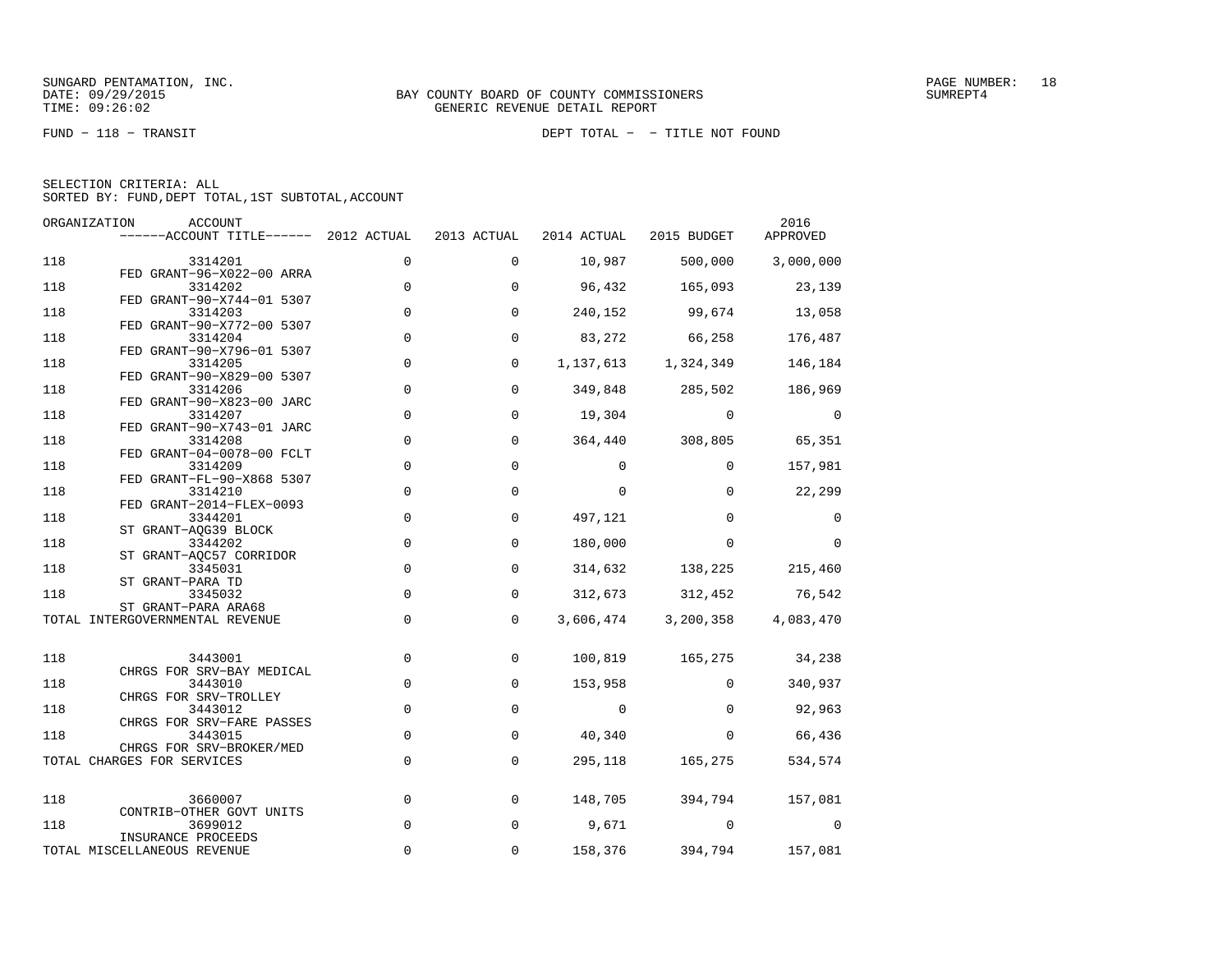FUND − 118 − TRANSIT DEPT TOTAL − − TITLE NOT FOUND

|     | ORGANIZATION<br>ACCOUNT<br>------ACCOUNT TITLE------ | 2012 ACTUAL | 2013 ACTUAL | 2014 ACTUAL | 2015 BUDGET | 2016<br>APPROVED |
|-----|------------------------------------------------------|-------------|-------------|-------------|-------------|------------------|
| 118 | 3611100<br>INTEREST-POOL                             |             |             |             |             | $\Omega$         |
|     | TOTAL INTEREST EARNINGS                              |             |             |             |             | $\Omega$         |
|     | TOTAL TITLE NOT FOUND                                | $\Omega$    |             | 4,059,967   | 3,760,427   | 4,775,125        |
|     | TOTAL TRANSIT                                        |             |             | 4,059,967   | 3,760,427   | 4,775,125        |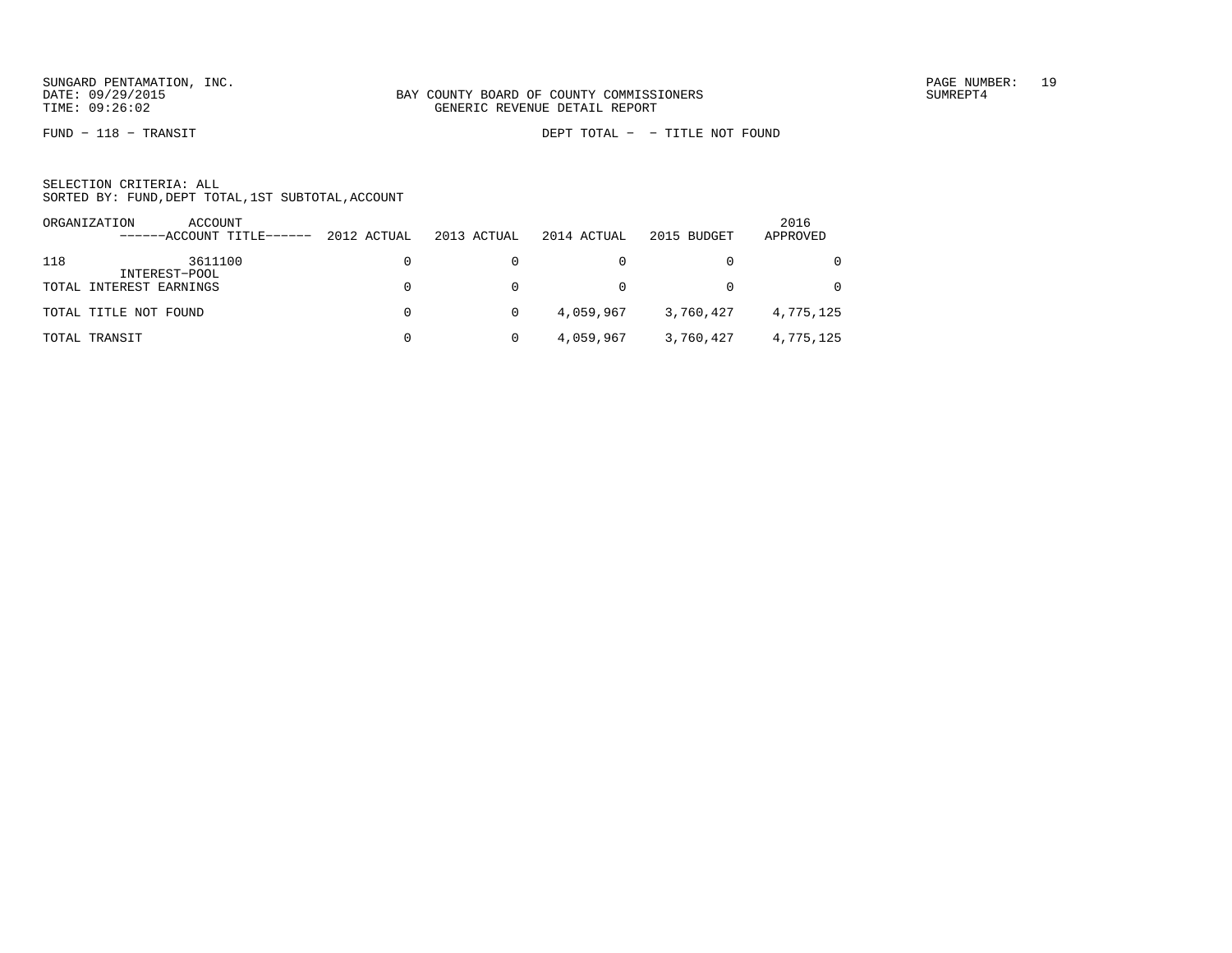FUND − 120 − LIBRARY DEPT TOTAL − − TITLE NOT FOUND

| SELECTION CRITERIA: ALL |  |  |                                                    |  |
|-------------------------|--|--|----------------------------------------------------|--|
|                         |  |  | SORTED BY: FUND, DEPT TOTAL, 1ST SUBTOTAL, ACCOUNT |  |

| ORGANIZATION | ACCOUNT<br>$----ACCOUNT$ TITLE $---2012$ ACTUAL                 |                | 2013 ACTUAL | 2014 ACTUAL    | 2015 BUDGET    | 2016<br>APPROVED         |
|--------------|-----------------------------------------------------------------|----------------|-------------|----------------|----------------|--------------------------|
| 120          | 3347001                                                         | 20,778         | 105,243     | 56,154         | 80,052         | 60,997                   |
| 120          | ST GRANT-BAY CO LIBRARY<br>3347003<br>ST GRANT-MULTICOUNTY      | 343,850        | 365,538     | 394,134        | 350,000        | 350,000                  |
| 120          | 3347006<br>ST GRANT-GULF CO LIBRARY                             | 45,483         | 39,796      | 73,874         | 56,385         | 52,553                   |
| 120          | 3347007<br>ST GRANT-LIBERTY CO LIB                              | 46,833         | 44,573      | 55,595         | 62,606         | 58,365                   |
|              | TOTAL INTERGOVERNMENTAL REVENUE                                 | 456,944        | 555,150     | 579,757        | 549,043        | 521,915                  |
| 120          | 3419002                                                         | 10,872         | 12,290      | 10,473 10,000  |                | 10,000                   |
| 120          | COPIES<br>3471001                                               | $\overline{0}$ | $\circ$     | $\overline{0}$ | $\overline{0}$ | $\overline{\phantom{0}}$ |
| 120          | CHRG FOR SVC-PANAMA CITY<br>3471002                             | 191,295        | 190,833     | 183,394        | 173,499        | 169,470                  |
| 120          | CHRG FOR SVC-PC BEACH<br>3471003                                | 39,652         | 39,298      | 45,052         | 37,543         | 37,343                   |
| 120          | CHRG FOR SVC-PARKER<br>3471004                                  | 121,972        | 127,546     | 129,746        | 121,070        | 110,060                  |
| 120          | CHRG FOR SVC-GULF COUNTY<br>3471005<br>CHRG FOR SVC-PORT ST JOE | 500            | 2,500       | 3,000          | 3,000          | 3,000                    |
| 120          | 3471006<br>CHRG FOR SVC-WEWAHITCHKA                             | 2,250          | 2,250       | 2,250          | 2,250          | 2,250                    |
| 120          | 3471007<br>CHRG FOR SVC-LIBERTY CTY                             | 70,347         | 72,534      | 74,458         | 72,597         | 75,347                   |
| 120          | 3471010<br>SALE OF BOOKS                                        | 24,251         | 21,917      | 20,199         | 22,000         | 22,000                   |
|              | TOTAL CHARGES FOR SERVICES                                      | 461,139        | 469,166     | 468,571        | 441,959        | 429,470                  |
| 120          | 3520005                                                         | 79,782         | 82,726      | 76,947         | 74,000         | 74,000                   |
|              | LIBRARY FINES & FEES<br>TOTAL FINES & FORFEITS                  | 79,782         | 82,726      | 76,947         | 74,000         | 74,000                   |
| 120          | 3640010                                                         | 1,000          | 50          | $\Omega$       | $\Omega$       | 0                        |
| 120          | SALE OF FIXED ASSETS<br>3660001                                 | 27,724         | 28,276      | 115,493        | $\mathbf 0$    | $\mathbf 0$              |
| 120          | CONTRIBUTIONS-PRIVATE SRC<br>3660003                            | $\mathbf 0$    | 2,345       | 6,767          | $\Omega$       | 6,400                    |
| 120          | CONTRIB-FRIEND OF LIBRARY<br>3660004                            | 0              | $\mathbf 0$ | 0              | 0              | $\mathbf 0$              |
| 120          | CONTRIB-BUILDING FUND<br>3660005                                | $\Omega$       | $\Omega$    | $\Omega$       | $\Omega$       | $\Omega$                 |
| 120          | CONTRIB-LITERACY<br>3660008<br>CONTRIB-PRVT SRC-GULF CO         | $\mathbf 0$    | 0           | 0              | 0              | $\mathbf 0$              |
|              |                                                                 |                |             |                |                |                          |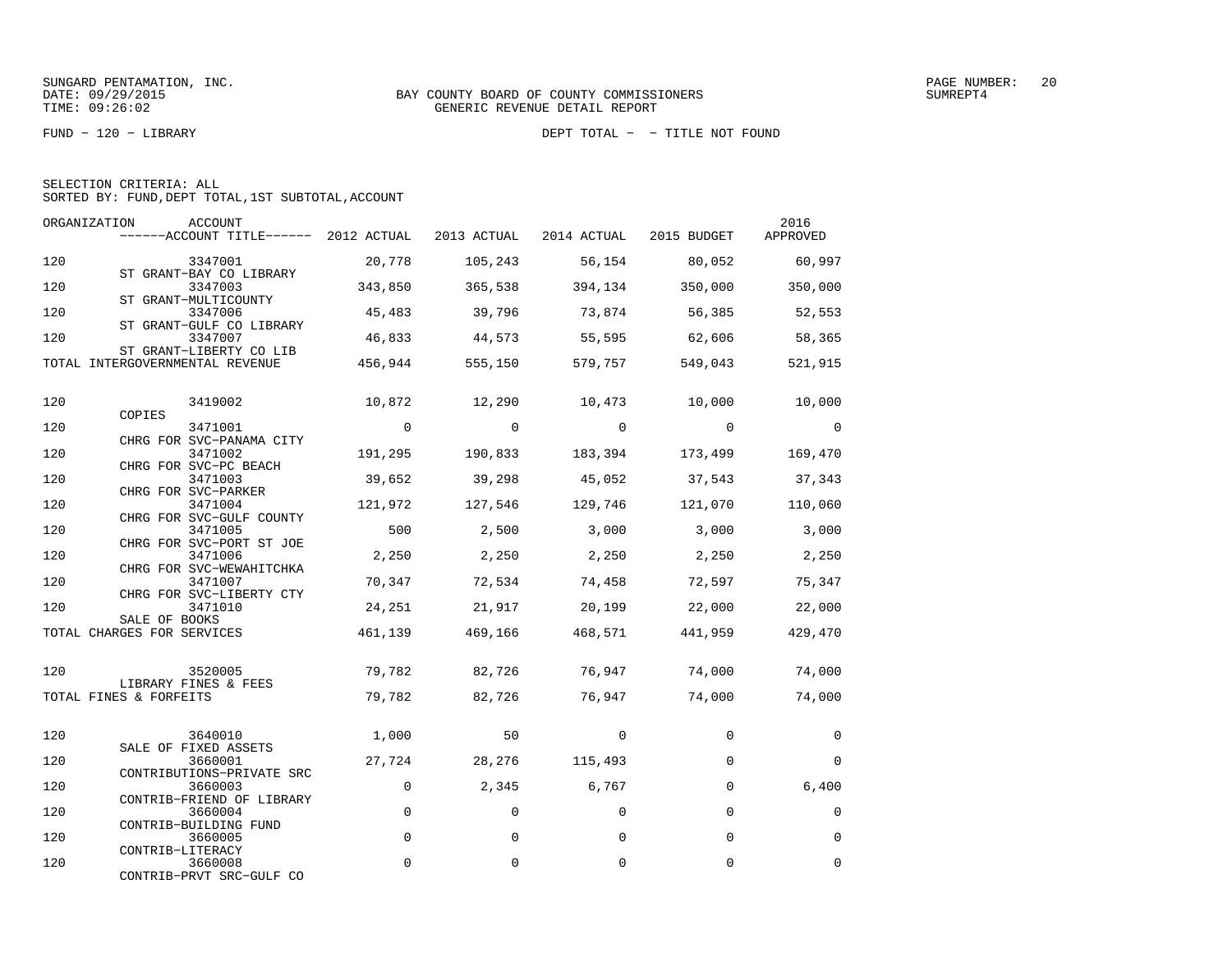FUND − 120 − LIBRARY DEPT TOTAL − − TITLE NOT FOUND

| SELECTION CRITERIA: ALL |                                                    |  |
|-------------------------|----------------------------------------------------|--|
|                         | SORTED BY: FUND, DEPT TOTAL, 1ST SUBTOTAL, ACCOUNT |  |

|       | ORGANIZATION<br><b>ACCOUNT</b><br>------ACCOUNT TITLE------ | 2012 ACTUAL | 2013 ACTUAL | 2014 ACTUAL | 2015 BUDGET | 2016<br>APPROVED |
|-------|-------------------------------------------------------------|-------------|-------------|-------------|-------------|------------------|
| 120   | 3660009<br>CONTRIB-PRVT SRC-LIBERTY                         | 0           | 0           | 0           | 0           | 0                |
| 120   | 3699001<br>OTHER MISC REVENUE                               | 10,469      | 2,621       | 15,493      | 300         | 300              |
| 120   | 3699030<br>VENDING/CONCESSION REV                           | 555         | 727         | 401         | 400         | 400              |
|       | TOTAL MISCELLANEOUS REVENUE                                 | 39,748      | 34,020      | 138,154     | 700         | 7,100            |
| 120   | 3611100<br>INTEREST-POOL                                    | 973         | 2,874       | 857         | 1,000       | 1,000            |
| 120   | 3613005<br>UNREALZD GAIN/LOSS INVEST                        | 1,529       | 586         | $-502$      | $\Omega$    | $\Omega$         |
| TOTAL | INTEREST EARNINGS                                           | 2,502       | 3,460       | 356         | 1,000       | 1,000            |
| 120   | 3810001<br>TRNSF FRM GENERAL FD(001)                        | 1,625,000   | 1,495,000   | 2,082,479   | 1,545,000   | 1,545,000        |
| 120   | 3897001<br>CAPITAL CONTRIB-OTHER                            | 0           | 0           | 0           | 0           | $\Omega$         |
| 120   | 3899996<br>RESERVE RELEASE                                  | $\cap$      | $\Omega$    | 4,283       | 363,979     | 282,982          |
| 120   | 3899999<br>BALANCE FWD-CASH FORWARD                         |             | $\Omega$    | $\Omega$    | 340,000     | 265,000          |
|       | TOTAL OTHER REVENUE SOURCES                                 | 1,625,000   | 1,495,000   | 2,086,762   | 2,248,979   | 2,092,982        |
|       | TOTAL TITLE NOT FOUND                                       | 2,665,115   | 2,639,522   | 3,350,547   | 3,315,681   | 3,126,467        |
|       | TOTAL LIBRARY                                               | 2,665,115   | 2,639,522   | 3,350,547   | 3, 315, 681 | 3,126,467        |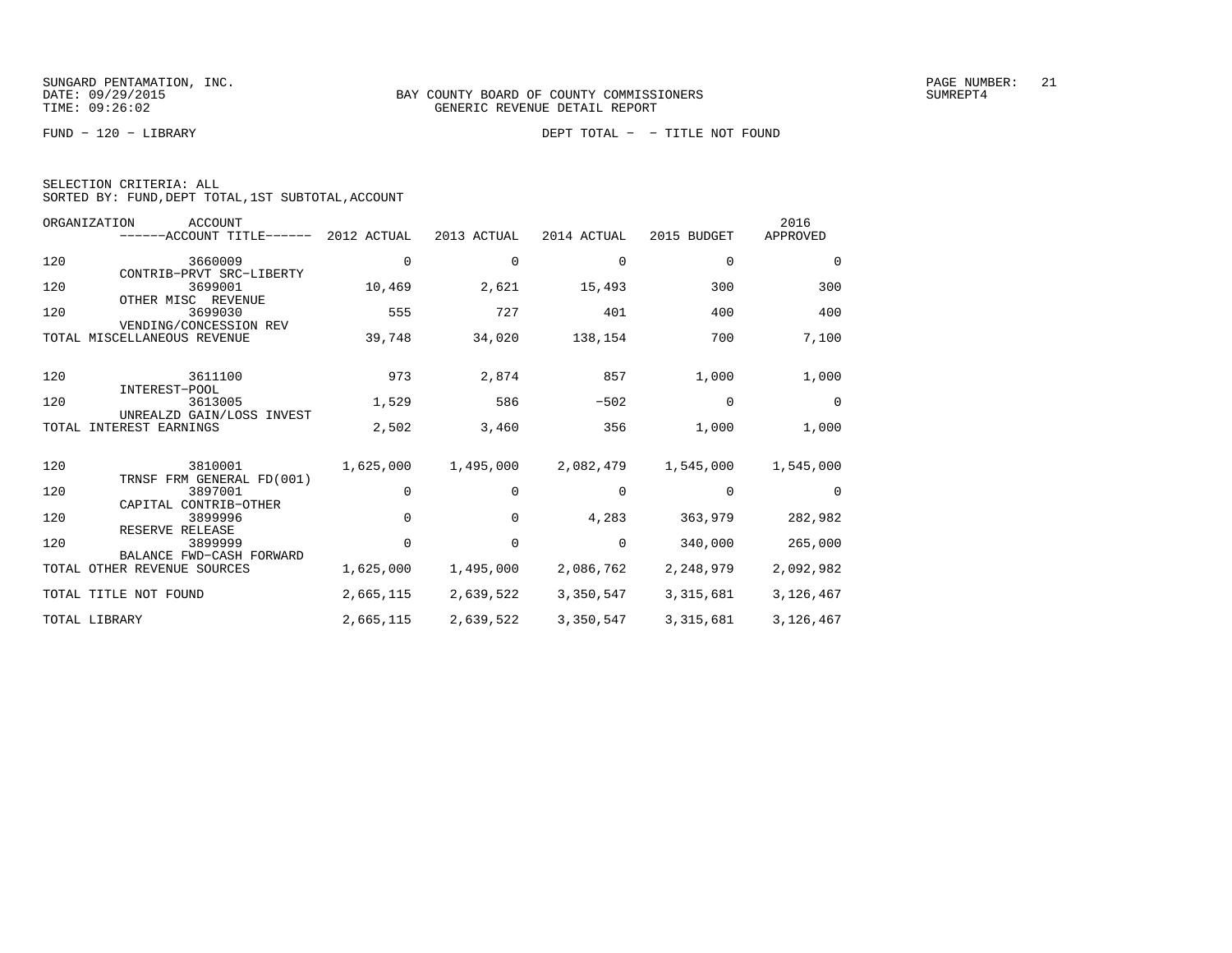FUND − 125 − TOURIST DEVELOPMENT DEPT TOTAL − − TITLE NOT FOUND

|  | SELECTION CRITERIA: ALL                            |  |  |
|--|----------------------------------------------------|--|--|
|  | SORTED BY: FUND, DEPT TOTAL, 1ST SUBTOTAL, ACCOUNT |  |  |

| ORGANIZATION<br><b>ACCOUNT</b><br>------ACCOUNT TITLE------ | 2012 ACTUAL | 2013 ACTUAL | 2014 ACTUAL | 2015 BUDGET | 2016<br>APPROVED |
|-------------------------------------------------------------|-------------|-------------|-------------|-------------|------------------|
| 125<br>3121000                                              | 8,651,023   | 9,302,698   | 10,004,756  | 8,835,000   | 9,975,000        |
| SALES & USE TAX-TOURISM<br>TOTAL TAXES                      | 8,651,023   | 9,302,698   | 10,004,756  | 8,835,000   | 9,975,000        |
| 125<br>3312306<br>FED GRANT-HURRICANE IVAN                  | 0           | 0           | 0           | $\mathbf 0$ | $\Omega$         |
| 125<br>3342006<br>ST GRANT-MUTUAL AID/HURR                  | $\mathbf 0$ | 0           | 0           | $\Omega$    | $\mathbf 0$      |
| INTERGOVERNMENTAL REVENUE<br>TOTAL                          | $\Omega$    | $\Omega$    | $\Omega$    | $\Omega$    | $\Omega$         |
| 125<br>3670001<br>GAIN/LOSS ON SALE INVSTMT                 | 22,787      | 3,679       | 0           | 8,075       | $\Omega$         |
| 125<br>3699001<br>OTHER MISC REVENUE                        | 173         | 230         | 339         | $\Omega$    | $\Omega$         |
| 125<br>3699005<br>PENALTIES                                 | 62,169      | 56,669      | 51,698      | 59,061      | 50,000           |
| 125<br>3699012<br>INSURANCE PROCEEDS                        | 0           | $\Omega$    | $\Omega$    | $\Omega$    | 0                |
| TOTAL MISCELLANEOUS REVENUE                                 | 85,129      | 60,578      | 52,036      | 67,136      | 50,000           |
| 125<br>3611100<br>INTEREST-POOL                             | 27,753      | 27,082      | 19,027      | 9,500       | 15,000           |
| 125<br>3611108<br>INTEREST-SALES & USE TAX                  | 7,419       | 6,291       | 10,798      | 7,125       | 10,000           |
| 125<br>3613005<br>UNREALZD GAIN/LOSS INVEST                 | 10,491      | 4,718       | $-10,347$   | $\Omega$    | 0                |
| TOTAL INTEREST EARNINGS                                     | 45,663      | 38,091      | 19,479      | 16,625      | 25,000           |
| 125<br>3899999<br>BALANCE FWD-CASH FORWARD                  | $\Omega$    | $\Omega$    | $\Omega$    | 350,000     | 700,000          |
| TOTAL OTHER REVENUE SOURCES                                 | $\Omega$    | 0           | 0           | 350,000     | 700,000          |
| TOTAL TITLE NOT FOUND                                       | 8,781,815   | 9,401,367   | 10,076,272  | 9,268,761   | 10,750,000       |
| TOTAL TOURIST DEVELOPMENT                                   | 8,781,815   | 9,401,367   | 10,076,272  | 9,268,761   | 10,750,000       |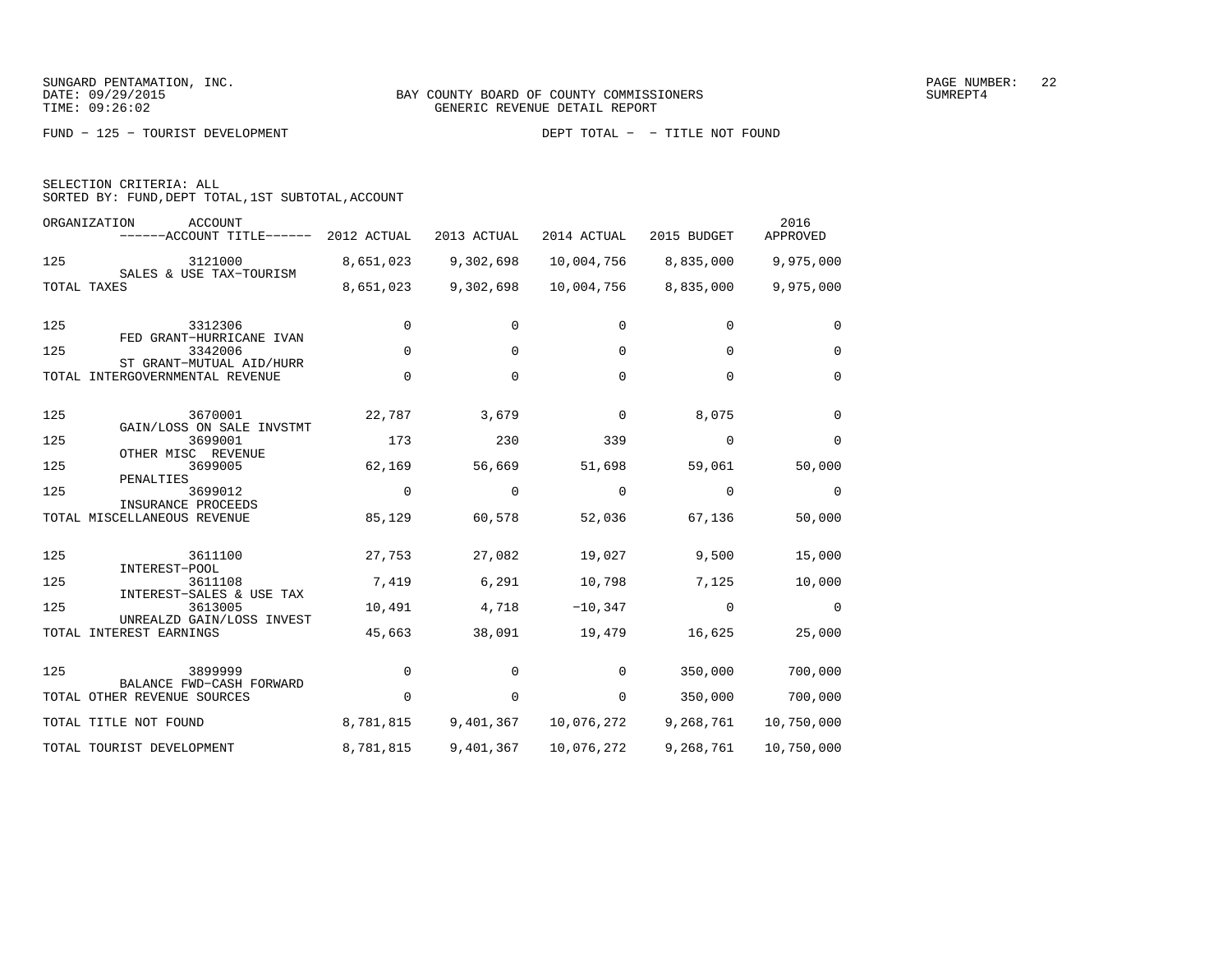FUND − 126 − MEXICO BEACH − TDT DEPT TOTAL − − TITLE NOT FOUND

| DEPT TOTAL | - - TITLE NOT FOUND |  |  |
|------------|---------------------|--|--|
|------------|---------------------|--|--|

|  | SELECTION CRITERIA: ALL |                                                    |  |
|--|-------------------------|----------------------------------------------------|--|
|  |                         | SORTED BY: FUND, DEPT TOTAL, 1ST SUBTOTAL, ACCOUNT |  |

|       | ORGANIZATION<br>ACCOUNT<br>------ACCOUNT TITLE------ 2012 ACTUAL |             | 2013 ACTUAL | 2014 ACTUAL | 2015 BUDGET | 2016<br>APPROVED |
|-------|------------------------------------------------------------------|-------------|-------------|-------------|-------------|------------------|
| 126   | 3121000                                                          | 431,585     | 452,908     | 506,288     | 427,500     | 511,295          |
|       | SALES & USE TAX-TOURISM<br>TOTAL TAXES                           | 431,585     | 452,908     | 506,288     | 427,500     | 511,295          |
| 126   | 3340001<br>STATE GRANTS                                          | $\Omega$    | $\Omega$    | $\Omega$    | $\Omega$    | $\Omega$         |
|       | TOTAL INTERGOVERNMENTAL REVENUE                                  | $\mathbf 0$ | 0           | $\Omega$    | $\Omega$    | $\Omega$         |
| 126   | 3670001                                                          | 790         | 127         | $\mathbf 0$ | $\mathbf 0$ | $\mathbf 0$      |
| 126   | GAIN/LOSS ON SALE INVSTMT<br>3699005                             | 1,880       | 1,052       | 2,656       | 1,710       | 1,710            |
|       | PENALTIES<br>TOTAL MISCELLANEOUS REVENUE                         | 2,669       | 1,179       | 2,656       | 1,710       | 1,710            |
| 126   | 3611100<br>INTEREST-POOL                                         | 591         | 510         | 367         | 561         | 350              |
| 126   | 3611108                                                          | 99          | 343         | 65          | 95          | 65               |
| 126   | INTEREST-SALES & USE TAX<br>3613005                              | 420         | 77          | $-156$      | $\Omega$    | $\Omega$         |
| TOTAL | UNREALZD GAIN/LOSS INVEST<br>INTEREST EARNINGS                   | 1,110       | 930         | 277         | 656         | 415              |
| 126   | 3899994                                                          | 0           | 0           | $\mathbf 0$ | 120,000     | 25,000           |
|       | BAL FWD-CASH FWD-MEX BCH<br>TOTAL OTHER REVENUE SOURCES          | $\Omega$    | $\Omega$    | $\mathbf 0$ | 120,000     | 25,000           |
|       | TOTAL TITLE NOT FOUND                                            | 435,364     | 455,017     | 509,220     | 549,866     | 538,420          |
|       | TOTAL MEXICO BEACH - TDT                                         | 435,364     | 455,017     | 509,220     | 549,866     | 538,420          |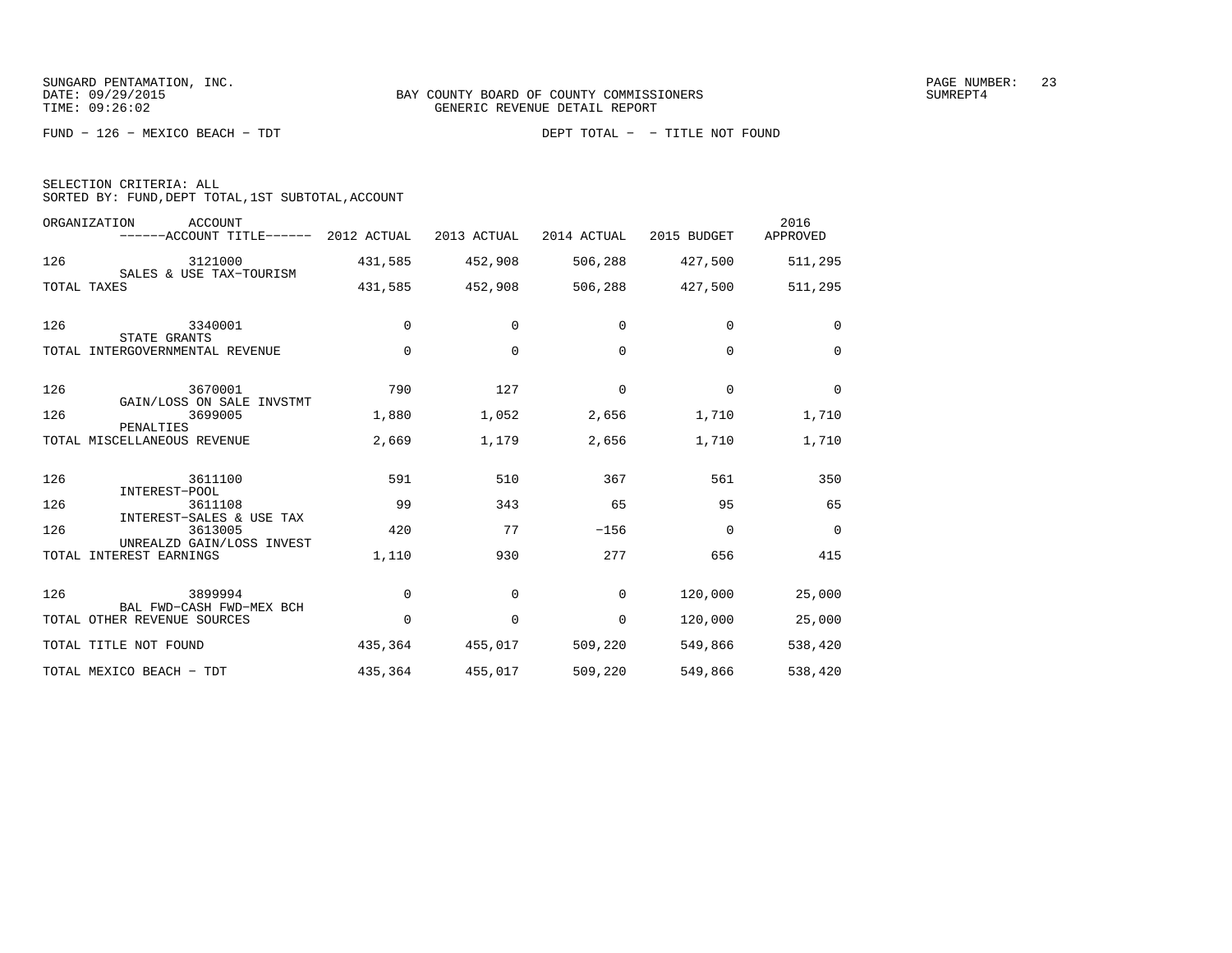FUND − 127 − BEACH NOURISHMENT − TDC DEPT TOTAL − − TITLE NOT FOUND

| SELECTION CRITERIA: ALL |  |                                                    |  |
|-------------------------|--|----------------------------------------------------|--|
|                         |  | SORTED BY: FUND, DEPT TOTAL, 1ST SUBTOTAL, ACCOUNT |  |

| ORGANIZATION                             | ACCOUNT<br>------ACCOUNT TITLE------                 | 2012 ACTUAL    | 2013 ACTUAL | 2014 ACTUAL | 2015 BUDGET  | 2016<br>APPROVED |
|------------------------------------------|------------------------------------------------------|----------------|-------------|-------------|--------------|------------------|
| 127                                      | 3121000<br>SALES & USE TAX-TOURISM                   | 2,883,745      | 3,100,955   | 3,335,284   | 2,945,000    | 3,325,000        |
| TOTAL TAXES                              |                                                      | 2,883,745      | 3,100,955   | 3,335,284   | 2,945,000    | 3,325,000        |
| 127                                      | 3312010                                              | 0              | 0           | 0           | 0            | $\Omega$         |
| 127                                      | FED GRANT-FEMA<br>3312306                            | $\mathbf 0$    | 0           | 0           | 0            | $\Omega$         |
| 127                                      | FED GRANT-HURRICANE IVAN<br>3342006                  | $\Omega$       | $\Omega$    | $\Omega$    | $\Omega$     | $\Omega$         |
|                                          | ST GRANT-MUTUAL AID/HURR                             |                |             |             |              |                  |
| 127                                      | 3345001<br>ST GRANT-BCH NOURISHMENT                  | 46,643         | 44,635      | 36,185      | $\Omega$     | $\Omega$         |
| 127                                      | 3345002<br>ST GRANT-CARILLON BCH PRJ                 | 709,452        | $\mathbf 0$ | $\Omega$    | $\mathbf 0$  | $\mathbf 0$      |
|                                          | TOTAL INTERGOVERNMENTAL REVENUE                      | 756,095        | 44,635      | 36,185      | $\mathbf 0$  | $\Omega$         |
|                                          |                                                      |                |             |             |              |                  |
| 127                                      | 3660007<br>CONTRIB-OTHER GOVT UNITS                  | 0              | $\Omega$    | $\Omega$    | $\Omega$     | $\Omega$         |
| 127                                      | 3670001<br>GAIN/LOSS ON SALE INVSTMT                 | 77,205         | 12,464      | $\Omega$    | $\Omega$     | $\Omega$         |
| 127                                      | 3699004                                              | $\overline{0}$ | $\Omega$    | $\Omega$    | $\Omega$     | $\Omega$         |
| 127                                      | REFUND PRIOR YR EXPENSE<br>3699005                   | 20,776         | 18,031      | 17,256      | 19,000       | 19,000           |
| PENALTIES<br>TOTAL MISCELLANEOUS REVENUE |                                                      | 97,981         | 30,494      | 17,256      | 19,000       | 19,000           |
|                                          |                                                      |                |             |             |              |                  |
| 127                                      | 3611100<br>INTEREST-POOL                             | 76,290         | 94,531      | 63,492      | 72,200       | 60,000           |
| 127                                      | 3611108<br>INTEREST-SALES & USE TAX                  | 2,560          | 2,167       | 3,905       | 2,470        | 2,500            |
| 127                                      | 3613005                                              | 22,936         | 11,959      | $-34,711$   | $\mathbf{0}$ | $\overline{0}$   |
|                                          | UNREALZD GAIN/LOSS INVEST<br>TOTAL INTEREST EARNINGS | 101,786        | 108,657     | 32,686      | 74,670       | 62,500           |
| 127                                      | 3899999                                              | $\mathbf 0$    | $\Omega$    | $\Omega$    | 24,500,000   | 24,500,000       |
|                                          | BALANCE FWD-CASH FORWARD                             |                |             |             |              |                  |
|                                          | TOTAL OTHER REVENUE SOURCES                          | $\Omega$       | $\mathbf 0$ | $\Omega$    | 24,500,000   | 24,500,000       |
|                                          | TOTAL TITLE NOT FOUND                                | 3,839,607      | 3,284,742   | 3,421,411   | 27,538,670   | 27,906,500       |
|                                          | TOTAL BEACH NOURISHMENT - TDC                        | 3,839,607      | 3, 284, 742 | 3, 421, 411 | 27,538,670   | 27,906,500       |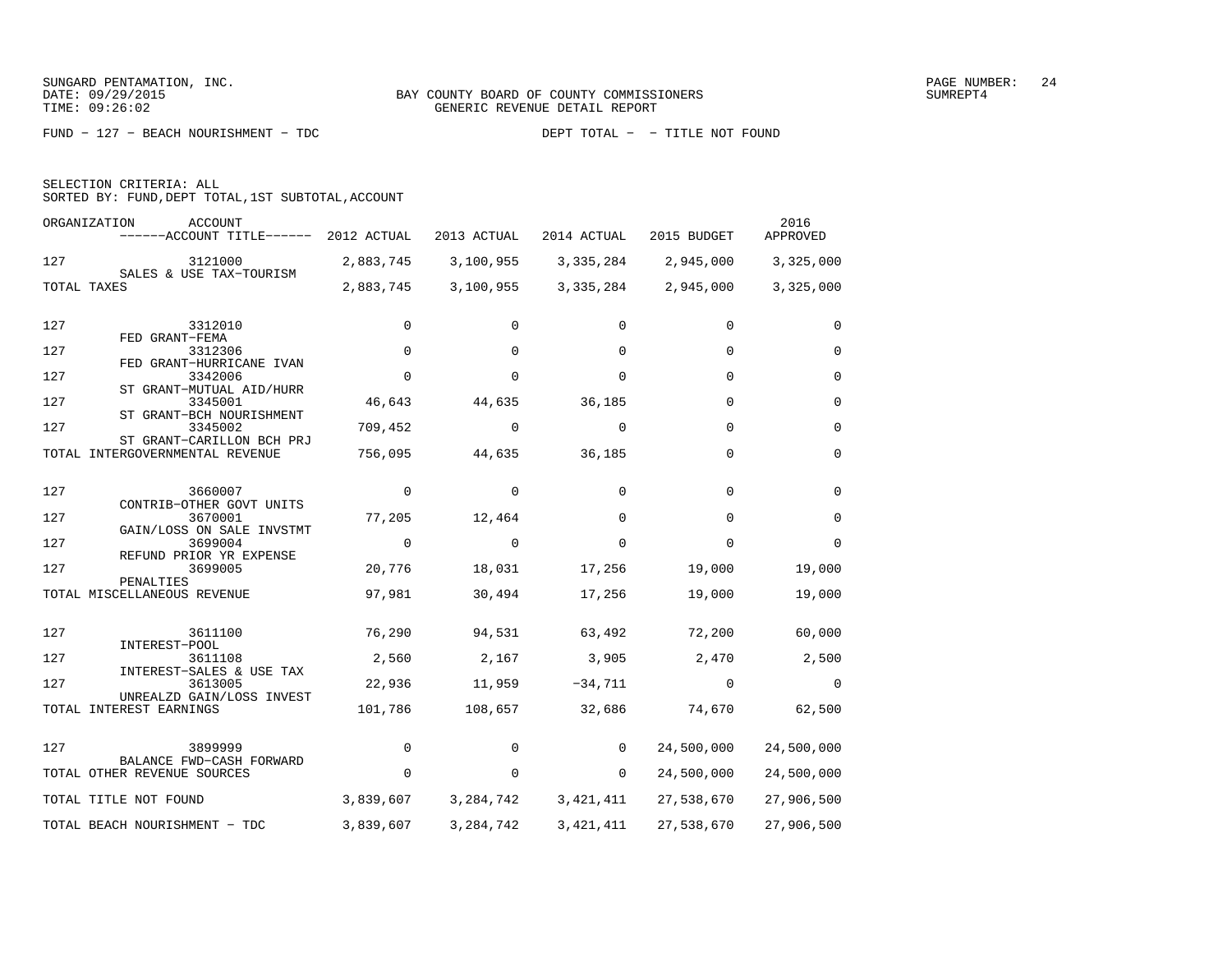FUND − 128 − TDC − 5TH CENT DEPT TOTAL − − TITLE NOT FOUND

| SELECTION CRITERIA: ALL |                                                    |
|-------------------------|----------------------------------------------------|
|                         | SORTED BY: FUND, DEPT TOTAL, 1ST SUBTOTAL, ACCOUNT |

|             | ORGANIZATION<br><b>ACCOUNT</b><br>------ACCOUNT TITLE------                                 | 2012 ACTUAL | 2013 ACTUAL | 2014 ACTUAL | 2015 BUDGET | 2016<br>APPROVED |
|-------------|---------------------------------------------------------------------------------------------|-------------|-------------|-------------|-------------|------------------|
| 128         | 3121000                                                                                     | 2,883,609   | 3,100,790   | 3,334,187   | 2,945,000   | 3,325,000        |
| TOTAL TAXES | SALES & USE TAX-TOURISM                                                                     | 2,883,609   | 3,100,790   | 3,334,187   | 2,945,000   | 3,325,000        |
| 128         | 3699005<br>PENALTIES                                                                        | 20,530      | 19,749      | 17,166      | 19,475      | 15,000           |
| TOTAL       | MISCELLANEOUS REVENUE                                                                       | 20,530      | 19,749      | 17,166      | 19,475      | 15,000           |
| 128         | 3611100<br>INTEREST-POOL                                                                    | 8,223       | 14,453      | 11,299      | 7,885       | 8,000            |
| 128         | 3611108                                                                                     | 2,307       | 1,957       | 3,010       | 2,185       | 2,000            |
| 128         | INTEREST-SALES &<br>USE<br>TAX<br>3613005<br>UNREALZD GAIN/LOSS INVEST<br>INTEREST EARNINGS | 2,311       | 2,169       | $-6,508$    | 0           | 0                |
| TOTAL       |                                                                                             | 12,841      | 18,579      | 7,801       | 10,070      | 10,000           |
| 128         | 3899999<br>BALANCE FWD-CASH FORWARD                                                         | $\mathbf 0$ | 0           | 0           | 0           | 0                |
|             | TOTAL OTHER REVENUE SOURCES                                                                 | $\mathbf 0$ | 0           | 0           | $\mathbf 0$ | 0                |
|             | TOTAL TITLE NOT FOUND                                                                       | 2,916,981   | 3,139,119   | 3,359,154   | 2,974,545   | 3,350,000        |
|             | TOTAL TDC - 5TH CENT                                                                        | 2,916,981   | 3, 139, 119 | 3,359,154   | 2,974,545   | 3,350,000        |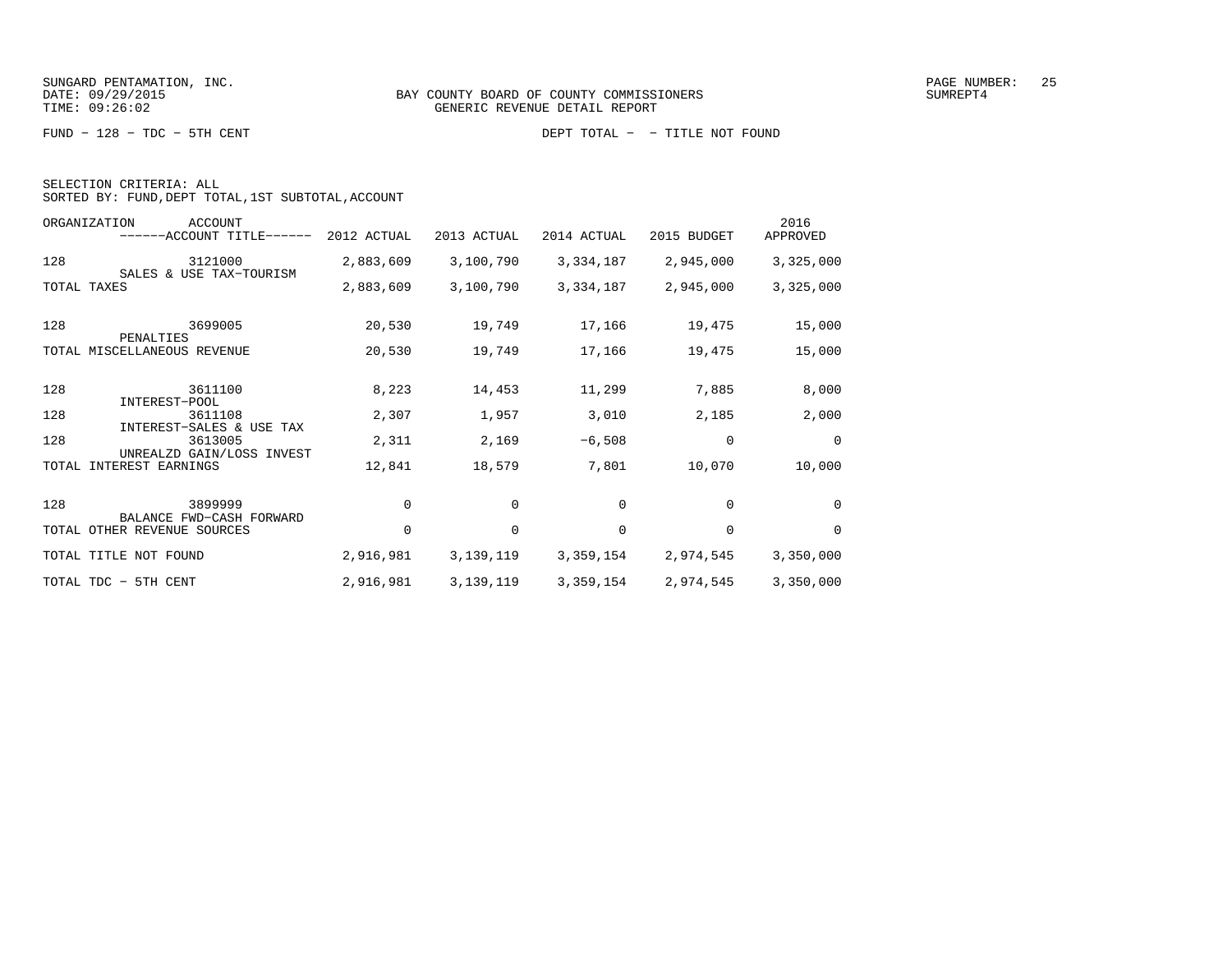FUND − 129 − PANAMA CITY − TDT DEPT TOTAL − − TITLE NOT FOUND

| SELECTION CRITERIA: ALL |                                                    |  |
|-------------------------|----------------------------------------------------|--|
|                         | SORTED BY: FUND, DEPT TOTAL, 1ST SUBTOTAL, ACCOUNT |  |

|             | ORGANIZATION<br>ACCOUNT<br>----ACCOUNT TITLE------  | 2012 ACTUAL | 2013 ACTUAL | 2014 ACTUAL | 2015 BUDGET | 2016<br>APPROVED |
|-------------|-----------------------------------------------------|-------------|-------------|-------------|-------------|------------------|
| 129         | 3121000                                             |             |             |             | 0           | 1,330,000        |
| TOTAL TAXES | SALES & USE TAX-TOURISM                             |             |             |             | 0           | 1,330,000        |
| 129         | 3699005<br>PENALTIES                                |             |             |             |             |                  |
|             | TOTAL MISCELLANEOUS REVENUE                         |             |             |             |             |                  |
| 129         | 3611100<br>INTEREST-POOL                            |             |             |             |             |                  |
| 129         | 3611108                                             |             |             |             |             |                  |
|             | INTEREST-SALES & USE TAX<br>TOTAL INTEREST EARNINGS |             |             |             |             |                  |
|             | TOTAL TITLE NOT FOUND                               |             |             |             | 0           | 1,330,000        |
|             | TOTAL PANAMA CITY - TDT                             |             |             |             | 0           | 1,330,000        |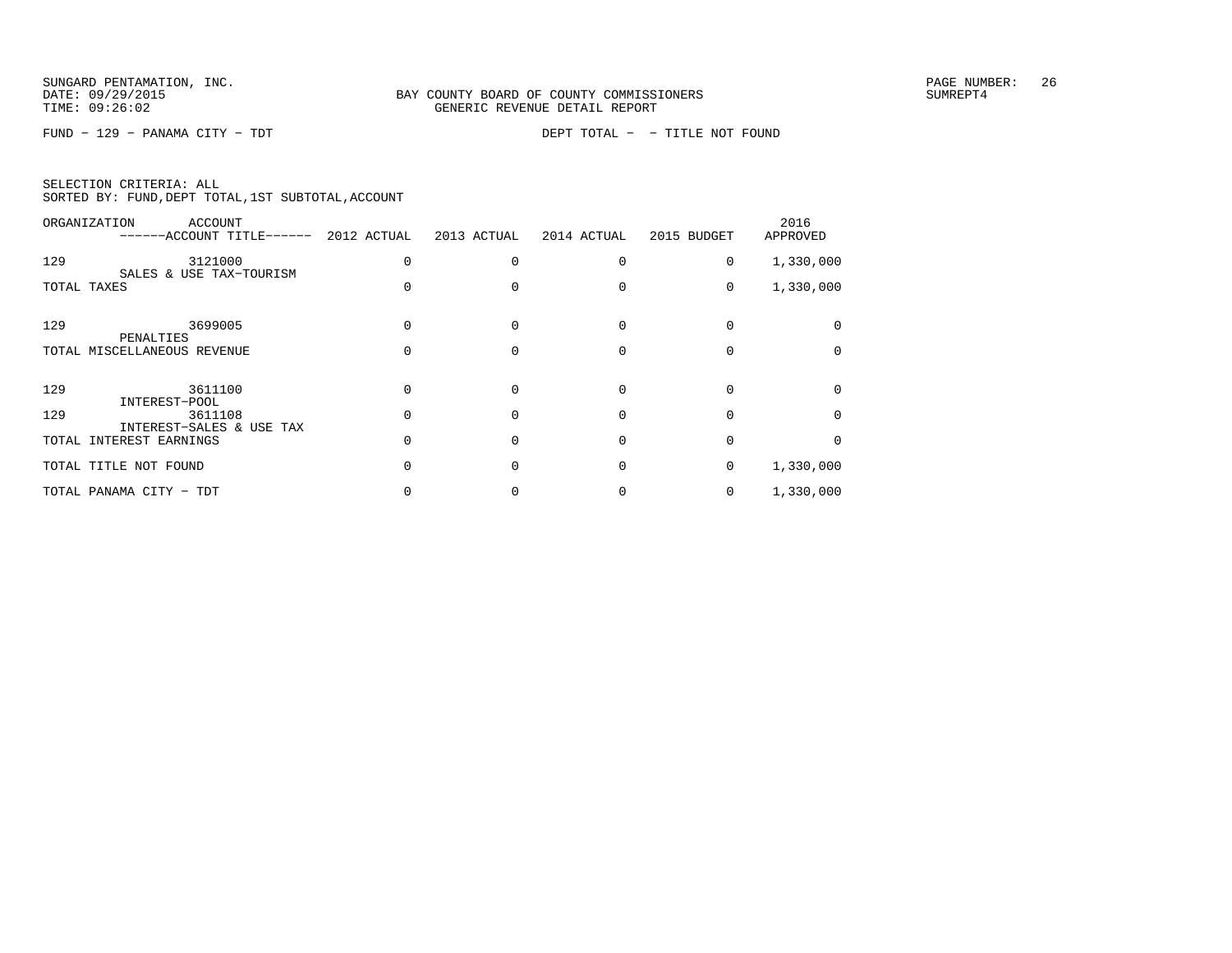FUND − 130 − PUBLIC SAFETY E911 DEPT TOTAL − − TITLE NOT FOUND

| SELECTION CRITERIA: ALL |  |  |                                                    |  |
|-------------------------|--|--|----------------------------------------------------|--|
|                         |  |  | SORTED BY: FUND, DEPT TOTAL, 1ST SUBTOTAL, ACCOUNT |  |

| ORGANIZATION                  | <b>ACCOUNT</b><br>------ACCOUNT TITLE------ 2012 ACTUAL          |          | 2013 ACTUAL | 2014 ACTUAL | 2015 BUDGET | 2016<br>APPROVED |
|-------------------------------|------------------------------------------------------------------|----------|-------------|-------------|-------------|------------------|
| 130<br>FEES-E911              | 3424001                                                          | 427,959  | 413,837     | 393,735     | 399,837     | 399,837          |
| 130                           | 3424002<br>FEES-E911 WIRELESS                                    | 462,046  | 471,666     | 423,861     | 481,665     | 481,665          |
| 130                           | 3490001<br>OTHER CHARGES FOR SERVICE                             | 3,040    | 0           | 0           | $\mathbf 0$ | 0                |
| CHARGES FOR SERVICES<br>TOTAL |                                                                  | 893,046  | 885,503     | 817,596     | 881,502     | 881,502          |
| 130                           | 3640010                                                          | 3,200    | 1,200       | 0           | $\Omega$    | $\Omega$         |
| TOTAL MISCELLANEOUS REVENUE   | SALE OF FIXED ASSETS                                             | 3,200    | 1,200       | 0           | $\Omega$    | $\Omega$         |
| 130                           | 3611100<br>INTEREST-POOL                                         | 11,385   | 9,169       | 5,401       | 8,550       | 8,550            |
| 130                           | 3613005<br>UNREALZD GAIN/LOSS INVEST                             | 1,774    | 1,102       | $-3,058$    | 0           | $\mathbf 0$      |
| INTEREST EARNINGS<br>TOTAL    |                                                                  | 13,159   | 10,272      | 2,343       | 8,550       | 8,550            |
| 130                           | 3810001                                                          | $\Omega$ | $\Omega$    | $\Omega$    | $\Omega$    | $\Omega$         |
| 130                           | TRNSF FRM GENERAL FD(001)<br>3899999<br>BALANCE FWD-CASH FORWARD | 0        | 0           | 0           | 2,200,000   | 1,000,000        |
| TOTAL OTHER REVENUE SOURCES   |                                                                  | 0        | 0           | 0           | 2,200,000   | 1,000,000        |
| TOTAL TITLE NOT FOUND         |                                                                  | 909,404  | 896,975     | 819,939     | 3,090,052   | 1,890,052        |
| TOTAL PUBLIC SAFETY E911      |                                                                  | 909,404  | 896,975     | 819,939     | 3,090,052   | 1,890,052        |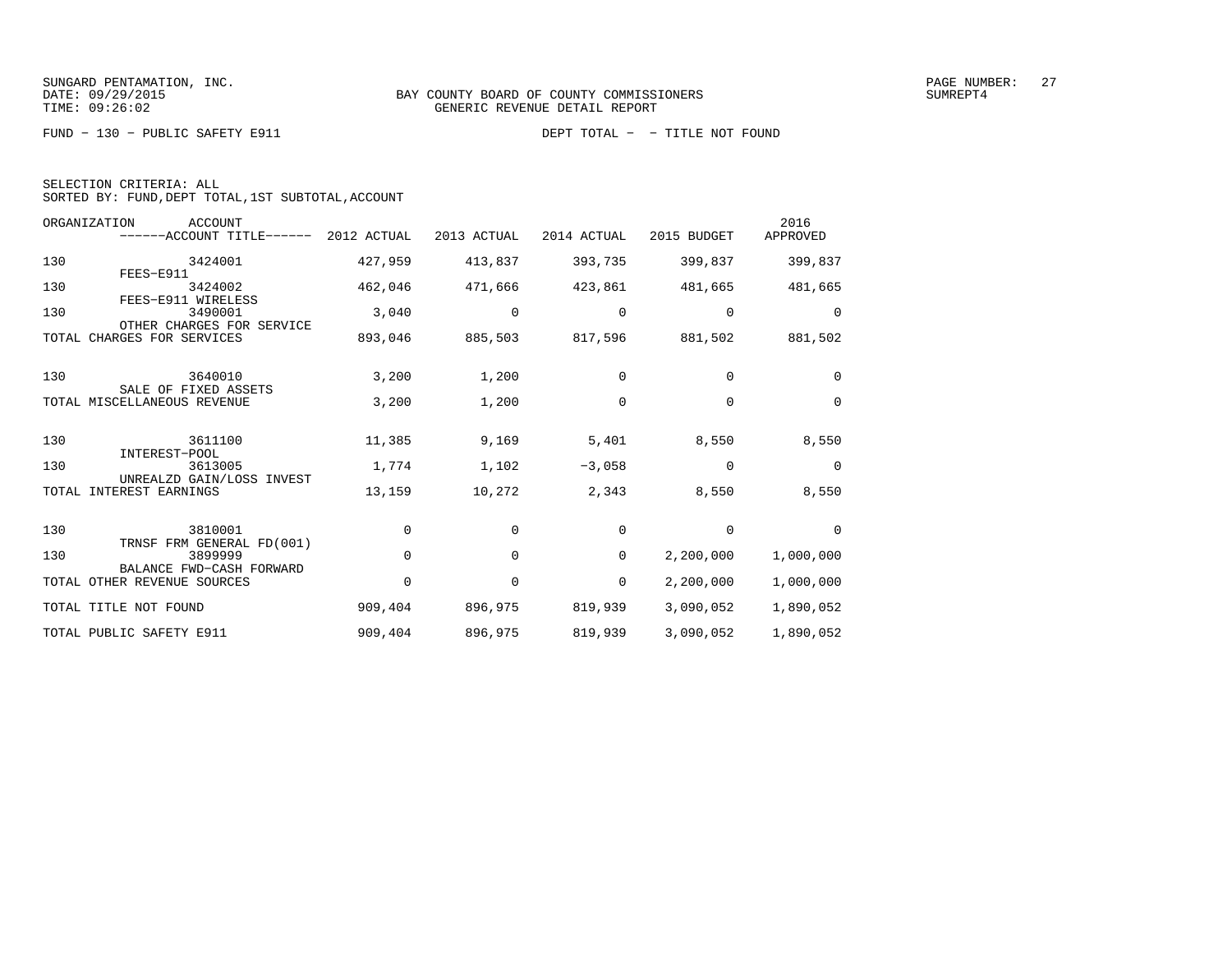FUND − 133 − INTERGOVT RADIO COMM DEPT TOTAL − − TITLE NOT FOUND

| SELECTION CRITERIA: ALL |                                                    |  |
|-------------------------|----------------------------------------------------|--|
|                         | SORTED BY: FUND, DEPT TOTAL, 1ST SUBTOTAL, ACCOUNT |  |

|       | ORGANIZATION<br>ACCOUNT<br>------ACCOUNT TITLE------        | 2012 ACTUAL | 2013 ACTUAL | 2014 ACTUAL | 2015 BUDGET | 2016<br>APPROVED |
|-------|-------------------------------------------------------------|-------------|-------------|-------------|-------------|------------------|
| 133   | 3312306                                                     | $\Omega$    | 0           | 0           | $\Omega$    | $\Omega$         |
| 133   | FED GRANT-HURRICANE IVAN<br>3342006                         | $\Omega$    | $\Omega$    | $\Omega$    | $\Omega$    | $\Omega$         |
|       | ST GRANT-MUTUAL AID/HURR<br>TOTAL INTERGOVERNMENTAL REVENUE | $\Omega$    | 0           | $\Omega$    | $\Omega$    | $\Omega$         |
| 133   | 3415405<br>TRAFFIC FINE SURCHARGE                           | 194,566     | 183,832     | 197,549     | 198,500     | 198,500          |
| 133   | 3424010<br>CHRGS FOR SRV-800 MHZ                            | 492,805     | 337,312     | 337,156     | 111,722     | 101,768          |
|       | TOTAL CHARGES FOR SERVICES                                  | 687,371     | 521,145     | 534,705     | 310,222     | 300,268          |
| 133   | 3640010<br>SALE OF FIXED ASSETS                             | $\mathbf 0$ | 3,000       | $\mathbf 0$ | 0           | 0                |
| 133   | 3660007<br>CONTRIB-OTHER GOVT UNITS                         | 221,606     | $\Omega$    | $\Omega$    | 200,747     | 183,022          |
| 133   | 3699012                                                     | $\mathbf 0$ | $\mathbf 0$ | $\mathbf 0$ | 0           | 0                |
|       | INSURANCE PROCEEDS<br>TOTAL MISCELLANEOUS REVENUE           | 221,606     | 3,000       | 0           | 200,747     | 183,022          |
| 133   | 3611100                                                     | 2,373       | 2,757       | 1,369       | 2,200       | 1,000            |
| 133   | INTEREST-POOL<br>3613005                                    | 1,525       | 359         | $-779$      | 0           | $\mathbf 0$      |
| TOTAL | UNREALZD GAIN/LOSS INVEST<br>INTEREST EARNINGS              | 3,898       | 3,116       | 590         | 2,200       | 1,000            |
| 133   | 3810001                                                     | 452,030     | 94,610      | 95,774      | 92,544      | 84,299           |
| 133   | TRNSF FRM GENERAL FD(001)<br>3899999                        | $\Omega$    | $\Omega$    | $\Omega$    | 600,000     | 400,000          |
|       | BALANCE FWD-CASH FORWARD<br>TOTAL OTHER REVENUE SOURCES     | 452,030     | 94,610      | 95,774      | 692,544     | 484,299          |
|       | TOTAL TITLE NOT FOUND                                       | 1,364,905   | 621,871     | 631,069     | 1,205,713   | 968,589          |
|       | TOTAL INTERGOVT RADIO COMM                                  | 1,364,905   | 621,871     | 631,069     | 1,205,713   | 968,589          |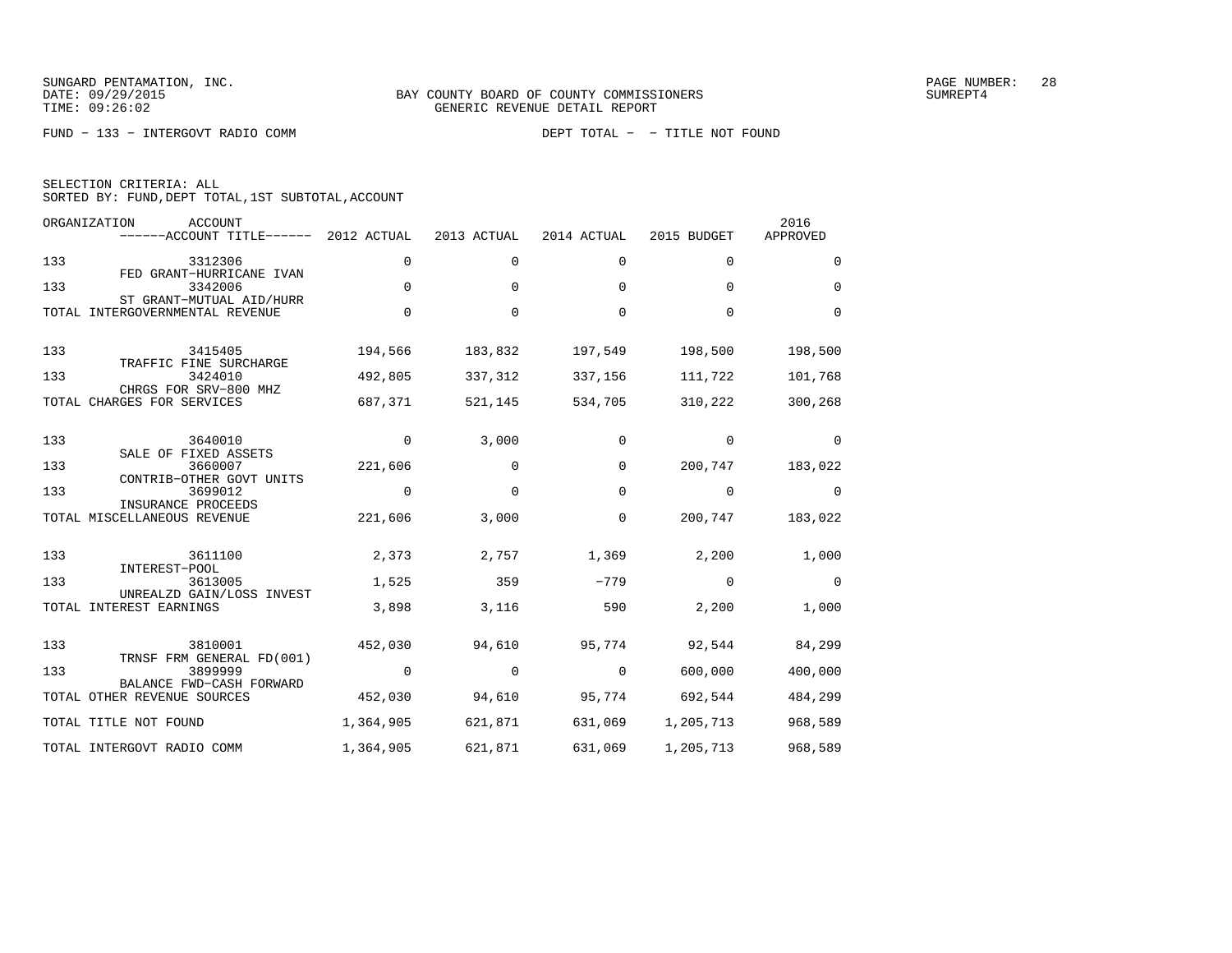FUND − 140 − DISTRICT MOSQUITO CONTROL DEPT TOTAL − − TITLE NOT FOUND

| SELECTION CRITERIA: ALL |  |                                                    |  |
|-------------------------|--|----------------------------------------------------|--|
|                         |  | SORTED BY: FUND, DEPT TOTAL, 1ST SUBTOTAL, ACCOUNT |  |

ORGANIZATION ACCOUNT 2016APPROVED −−−−−−ACCOUNT TITLE−−−−−− 2012 ACTUAL 2013 ACTUAL 2014 ACTUAL 2015 BUDGET APPROVED140 3111000 893,294 871,698 876,469 1,139,029 1,149,217 AD VALOREM TAXES3112000 140 3112000 1,977 1,158 1,687 0 0 AD VALOREM TAXES−DELIN.TOTAL TAXES 895,272 872,856 878,155 1,139,029 1,149,217 140 3330001 0 0 56,596 0 0 FED PMT IN LIEU OF TAXES140 3346015 9,167 9,250 14,728 43,000 43,009 ST GRANT−MOSQUITO CNTRL ITOTAL INTERGOVERNMENTAL REVENUE 9,167 9,250 71,325 43,000 43,009 140 3490001 0 0 0 50,000 0 OTHER CHARGES FOR SERVICETOTAL CHARGES FOR SERVICES  $\begin{array}{ccccccc} 0 & 0 & 0 & 0 & 50,000 & 0 \end{array}$ 140 3640010 20,775 500 0 0 0 SALE OF FIXED ASSETS140 3699001 4,324 0 0 0 0 OTHER MISC REVENUE140 3699012 0 0 0 0 0 INSURANCE PROCEEDS TOTAL MISCELLANEOUS REVENUE 25,099 500 0 0 0 140 3611100 5,377 3,978 1,307 2,850 2,849 INTEREST−POOL3613005 140 3613005 1,998 476 −734 0 0 UNREALZD GAIN/LOSS INVESTTOTAL INTEREST EARNINGS  $7,375$   $4,454$   $574$   $2,850$   $2,849$ 140 3899999 0 0 0 150,000 224,991 BALANCE FWD−CASH FORWARDTOTAL OTHER REVENUE SOURCES  $0$  0 0 0 150,000 224,991 TOTAL TITLE NOT FOUND 936,912 887,060 950,054 1,384,879 1,420,066 TOTAL DISTRICT MOSQUITO CONTROL 936,912 887,060 950,054 1,384,879 1,420,066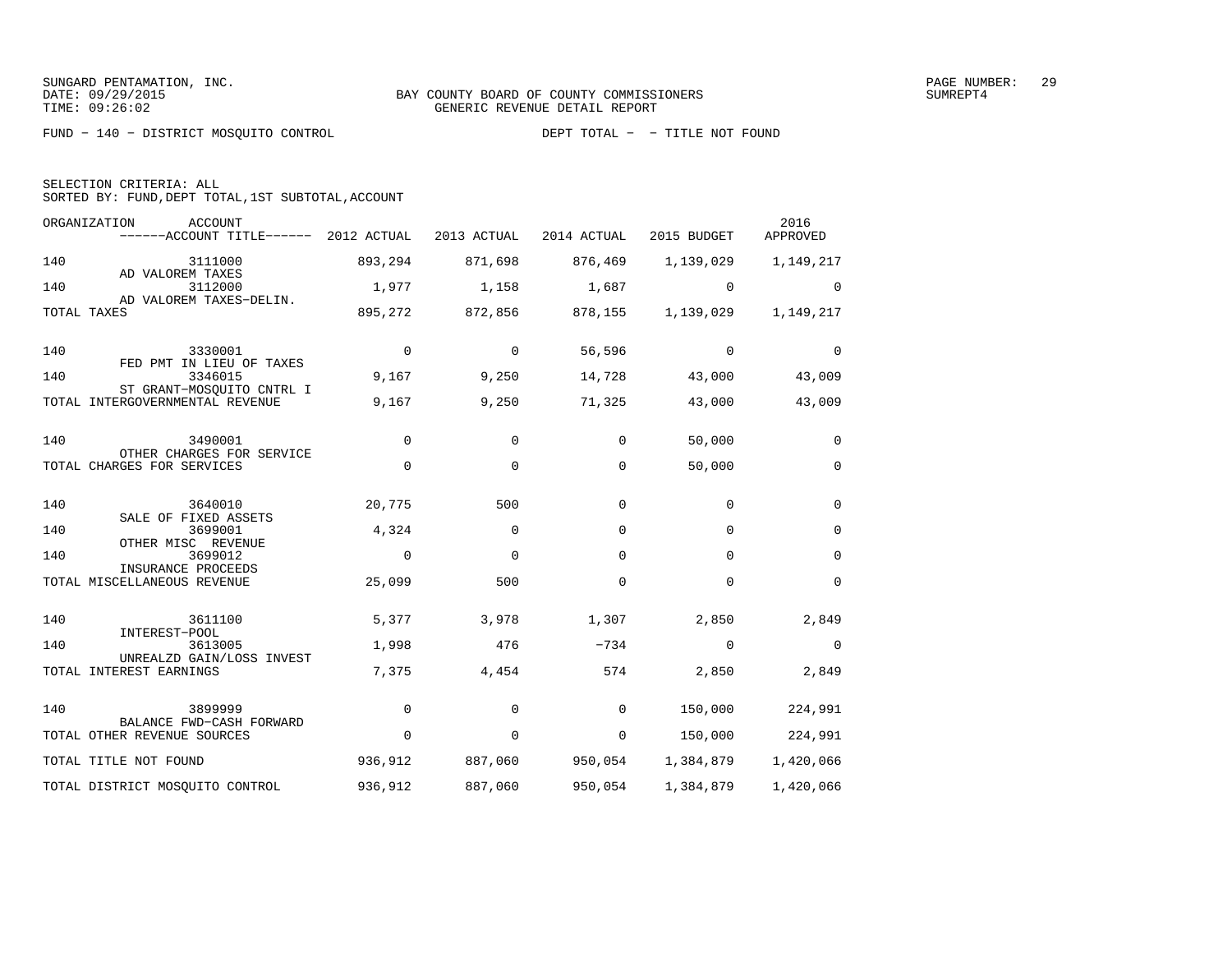SELECTION CRITERIA: ALL

SORTED BY: FUND,DEPT TOTAL,1ST SUBTOTAL,ACCOUNT

| ORGANIZATION | ACCOUNT<br>------ACCOUNT TITLE------ 2012 ACTUAL            |             | 2013 ACTUAL  | 2014 ACTUAL                   | 2015 BUDGET | 2016<br>APPROVED |
|--------------|-------------------------------------------------------------|-------------|--------------|-------------------------------|-------------|------------------|
| 145          | 3111005                                                     | 5,556,690   | 5,386,445    | 5,282,519                     | 7,216,267   | 7,375,279        |
| 145          | MSTU AD VALOREM TAXES<br>3112005                            | 13,156      | 5,569        | 6,665                         | $\Omega$    | $\Omega$         |
| TOTAL TAXES  | MSTU AD VAL TAX-DELINO                                      |             |              | 5,569,846 5,392,014 5,289,184 | 7,216,267   | 7,375,279        |
| 145          | 3310001                                                     | 0           | 201,083      | 248,905                       | $\Omega$    | 0                |
| 145          | FEDERAL GRANTS<br>3312010                                   | $\Omega$    | 16,694       | $\Omega$                      | $\Omega$    | $\Omega$         |
|              | FED GRANT-FEMA                                              |             |              |                               |             |                  |
| 145          | 3312306<br>FED GRANT-HURRICANE IVAN                         | $\mathbf 0$ | 0            | $\Omega$                      | $\Omega$    | $\mathbf 0$      |
| 145          | 3312307                                                     | $\mathbf 0$ | $\Omega$     | $\Omega$                      | $\Omega$    | $\mathbf 0$      |
| 145          | FED GRANT-HOMELAND SCRTY<br>3316101                         | 0           | 0            | 48,943                        | $\Omega$    | 0                |
|              | FED GRANT-EMT/PARAMEDIC                                     |             |              |                               |             |                  |
| 145          | 3330001<br>FED PMT IN LIEU OF TAXES                         | $\mathbf 0$ | $\Omega$     | 23,211                        | $\Omega$    | $\Omega$         |
| 145          | 3342006                                                     | $\mathbf 0$ | $\Omega$     | $\mathbf{0}$                  | $\Omega$    | $\mathbf 0$      |
| 145          | ST GRANT-MUTUAL AID/HURR<br>3352300                         | 7,195       | 8,510        | 9,520                         | 5,100       | 5,101            |
|              | FIREFIGHTERS' SUPPL COMP<br>TOTAL INTERGOVERNMENTAL REVENUE | 7,195       | 226,287      | 330,578                       | 5,100       | 5,101            |
|              |                                                             |             |              |                               |             |                  |
| 145          | 3412001<br>CHRGS FOR SERVICE                                | $\Omega$    | $\Omega$     | $\Omega$                      | 40,000      | $\Omega$         |
| 145          | 3422014                                                     | 0           | $\Omega$     | $\Omega$                      | $\Omega$    | $\mathbf 0$      |
|              | CHRG FOR SRV-FIRE/CEDARGV<br>TOTAL CHARGES FOR SERVICES     | $\mathbf 0$ | $\mathbf{0}$ | $\mathbf 0$                   | 40,000      | $\mathbf 0$      |
|              |                                                             |             |              |                               |             |                  |
| 145          | 3620010<br>RENT INCOME                                      | 2,886       | 200          | $\Omega$                      | $\Omega$    | $\mathbf 0$      |
| 145          | 3640010                                                     | 0           | 2,202        | 0                             | 0           | 0                |
| 145          | SALE OF FIXED ASSETS<br>3660001                             | $\mathbf 0$ | 397          | $\Omega$                      | $\Omega$    | $\mathbf 0$      |
|              | CONTRIBUTIONS-PRIVATE SRC                                   |             |              |                               |             |                  |
| 145          | 3660007<br>CONTRIB-OTHER GOVT UNITS                         | 0           | 0            | 32,474                        | $\Omega$    | $\mathbf 0$      |
| 145          | 3699001                                                     | 16,439      | $\mathbf 0$  | 382                           | $\mathbf 0$ | $\mathbf 0$      |
| 145          | OTHER MISC REVENUE<br>3699004                               | 6,738       | $\Omega$     | $\Omega$                      | $\Omega$    | $\Omega$         |
|              | REFUND PRIOR YR EXPENSE                                     |             |              |                               |             |                  |
| 145          | 3699012<br>INSURANCE PROCEEDS                               | 18,435      | 27,685       | 292,049                       | $\Omega$    | $\Omega$         |
|              | TOTAL MISCELLANEOUS REVENUE                                 | 44,498      | 30,484       | 324,905                       | $\Omega$    | $\Omega$         |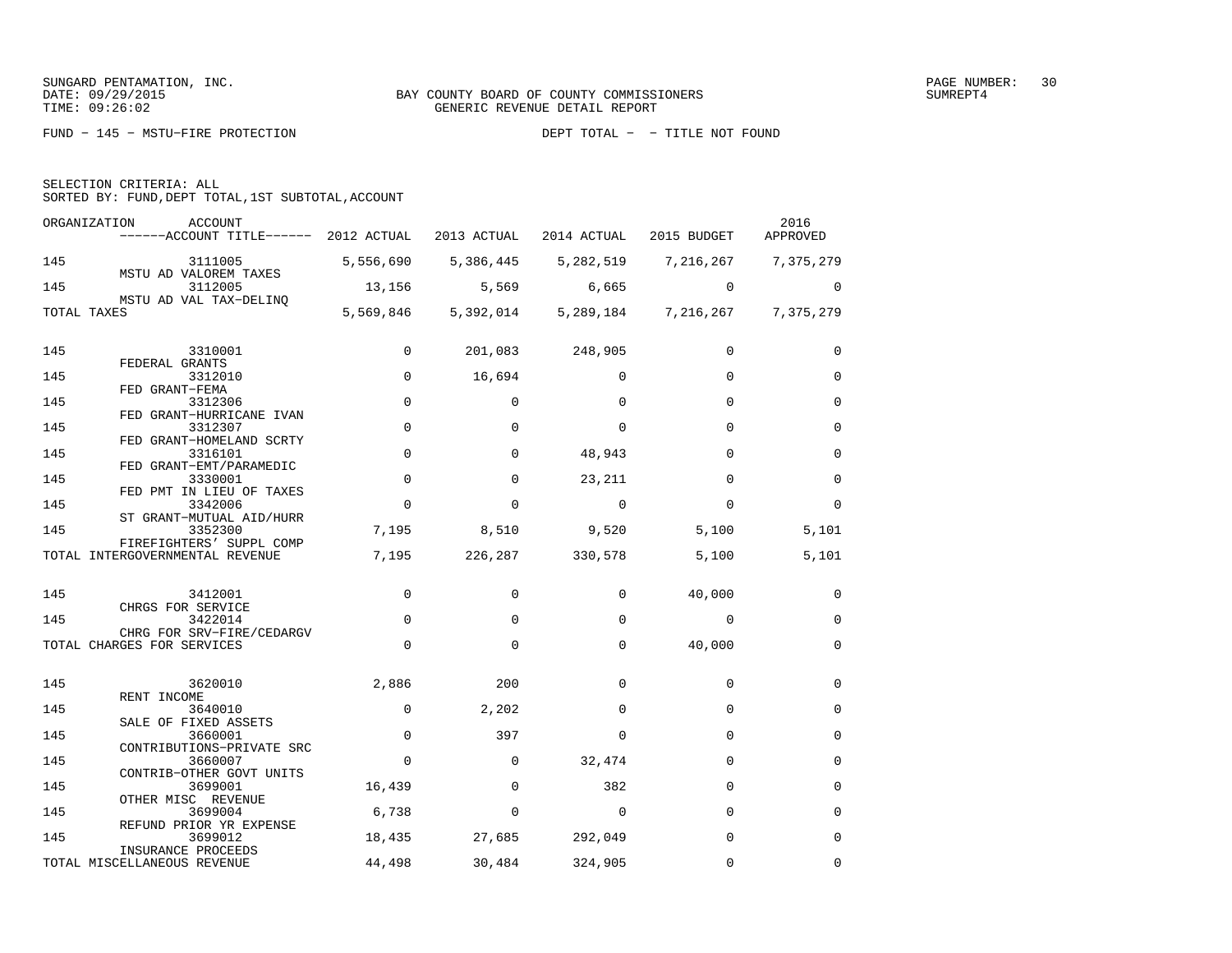FUND − 145 − MSTU−FIRE PROTECTION DEPT TOTAL − − TITLE NOT FOUND

| SELECTION CRITERIA: ALL |  |                                                    |  |
|-------------------------|--|----------------------------------------------------|--|
|                         |  | SORTED BY: FUND, DEPT TOTAL, 1ST SUBTOTAL, ACCOUNT |  |

| ORGANIZATION<br><b>ACCOUNT</b><br>$----ACCOUNT$ TITLE $----2012$ ACTUAL |           | 2013 ACTUAL | 2014 ACTUAL | 2015 BUDGET | 2016<br>APPROVED |
|-------------------------------------------------------------------------|-----------|-------------|-------------|-------------|------------------|
| 145<br>3611100                                                          | 12,405    | 12,591      | 5,354       | 4,555       | 4,554            |
| INTEREST-POOL<br>145<br>3613005                                         | 4,247     | 1,228       | $-3,309$    | $\mathbf 0$ | $\Omega$         |
| UNREALZD GAIN/LOSS INVEST<br>TOTAL INTEREST EARNINGS                    | 16,652    | 13,819      | 2,046       | 4,555       | 4,554            |
| 145<br>3632201                                                          | 61,541    | 75,481      | 96,463      | 60,000      | 60,000           |
| IMPACT FEES-FIRE<br>TOTAL SPECIAL ASSESSMENTS                           | 61,541    | 75,481      | 96,463      | 60,000      | 60,000           |
|                                                                         |           |             |             |             |                  |
| 145<br>3810303<br>TRNSF FRM SALES TX 2002                               | $\Omega$  | 0           | $\Omega$    | $\Omega$    | $\Omega$         |
| 145<br>3810440<br>TRNSF FRM BLDG SAFETY-440                             | 300,000   | $\Omega$    | $\Omega$    | $\Omega$    | $\Omega$         |
| 145<br>3840005<br><b>LOAN PROCEEDS</b>                                  | $\Omega$  | 0           | $\Omega$    | $\Omega$    | $\Omega$         |
| 145<br>3895001                                                          | $\Omega$  | $\Omega$    | $\Omega$    | $\Omega$    | $\Omega$         |
| CAPITAL CONTRIB-FED<br>145<br>3899996                                   | $\Omega$  | $\Omega$    | $\Omega$    | $\Omega$    | $\Omega$         |
| RESERVE RELEASE<br>145<br>3899999                                       | $\Omega$  | $\Omega$    | $\Omega$    | 80,000      | 800,000          |
| BALANCE FWD-CASH FORWARD<br>TOTAL OTHER REVENUE SOURCES                 | 300,000   | 0           | $\mathbf 0$ | 80,000      | 800,000          |
| TOTAL TITLE NOT FOUND                                                   | 5,999,732 | 5,738,086   | 6,043,176   | 7,405,922   | 8,244,934        |
| TOTAL MSTU-FIRE PROTECTION                                              | 5,999,732 | 5,738,086   | 6,043,176   | 7,405,922   | 8,244,934        |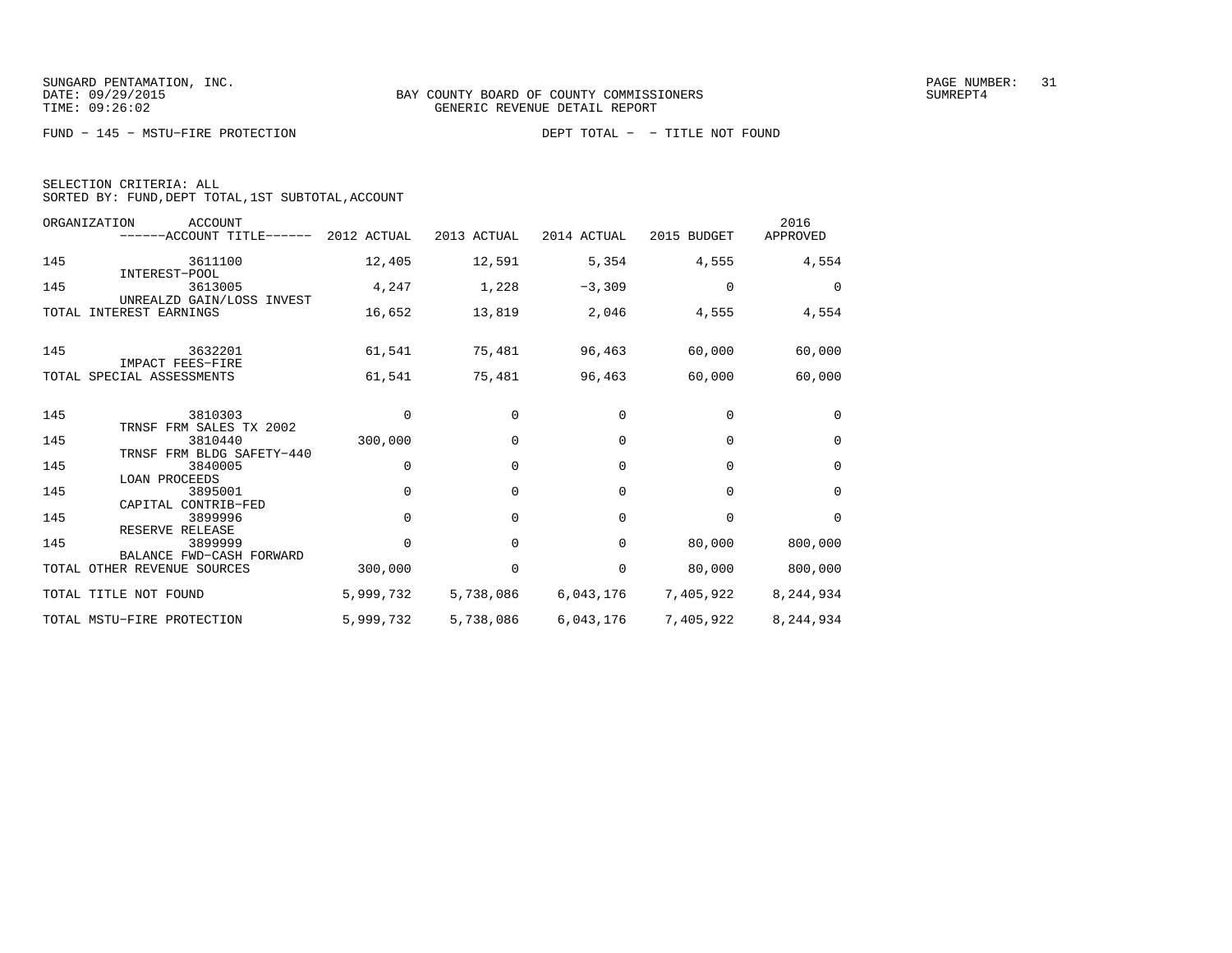FUND − 167 − MSBU FUND DEPT TOTAL − − TITLE NOT FOUND

| SELECTION CRITERIA: ALL |                                                    |  |
|-------------------------|----------------------------------------------------|--|
|                         | SORTED BY: FUND, DEPT TOTAL, 1ST SUBTOTAL, ACCOUNT |  |

|       | ORGANIZATION<br><b>ACCOUNT</b><br>------ACCOUNT TITLE------ | 2012 ACTUAL | 2013 ACTUAL | 2014 ACTUAL | 2015 BUDGET | 2016<br>APPROVED |
|-------|-------------------------------------------------------------|-------------|-------------|-------------|-------------|------------------|
| 167   | 3660007<br>CONTRIB-OTHER GOVT UNITS                         | 0           | $\mathbf 0$ | 56,835      | $\mathbf 0$ | $\Omega$         |
| 167   | 3699001<br>OTHER MISC REVENUE                               | $\Omega$    | $\Omega$    | $\Omega$    | $\Omega$    | $\Omega$         |
|       | TOTAL MISCELLANEOUS REVENUE                                 | $\mathbf 0$ | 0           | 56,835      | $\Omega$    | $\Omega$         |
| 167   | 3611100<br>INTEREST-POOL                                    | 574         | 384         | 152         | 380         | 380              |
| 167   | 3611136<br>INTEREST-MSBU                                    | 8,986       | 7,121       | 4,944       | 7,125       | 7,125            |
| 167   | 3613005<br>UNREALZD GAIN/LOSS INVEST                        | 1,282       | 45          | $-93$       | $\Omega$    | $\Omega$         |
| TOTAL | INTEREST EARNINGS                                           | 10,841      | 7,551       | 5,004       | 7,505       | 7,505            |
| 167   | 3631001<br>SPECIAL ASSESSMENTS                              | 42,806      | 35,233      | 43,040      | 31,201      | 31,202           |
| 167   | 3631004<br>SPEC ASSESS-LIGHTING                             | 1,675       | 1,747       | 1,787       | 1,700       | 1,700            |
|       | TOTAL SPECIAL ASSESSMENTS                                   | 44,482      | 36,980      | 44,827      | 32,901      | 32,902           |
| 167   | 3840005<br><b>LOAN PROCEEDS</b>                             | $\mathbf 0$ | $\Omega$    | $\Omega$    | $\Omega$    | $\Omega$         |
| 167   | 3899999<br>BALANCE FWD-CASH FORWARD                         | $\mathbf 0$ | $\Omega$    | $\Omega$    | $\Omega$    | 36,489           |
|       | TOTAL OTHER REVENUE SOURCES                                 | $\Omega$    | $\Omega$    | $\Omega$    | $\Omega$    | 36,489           |
|       | TOTAL TITLE NOT FOUND                                       | 55,323      | 44,530      | 106,666     | 40,406      | 76,896           |
|       | TOTAL MSBU FUND                                             | 55,323      | 44,530      | 106,666     | 40,406      | 76,896           |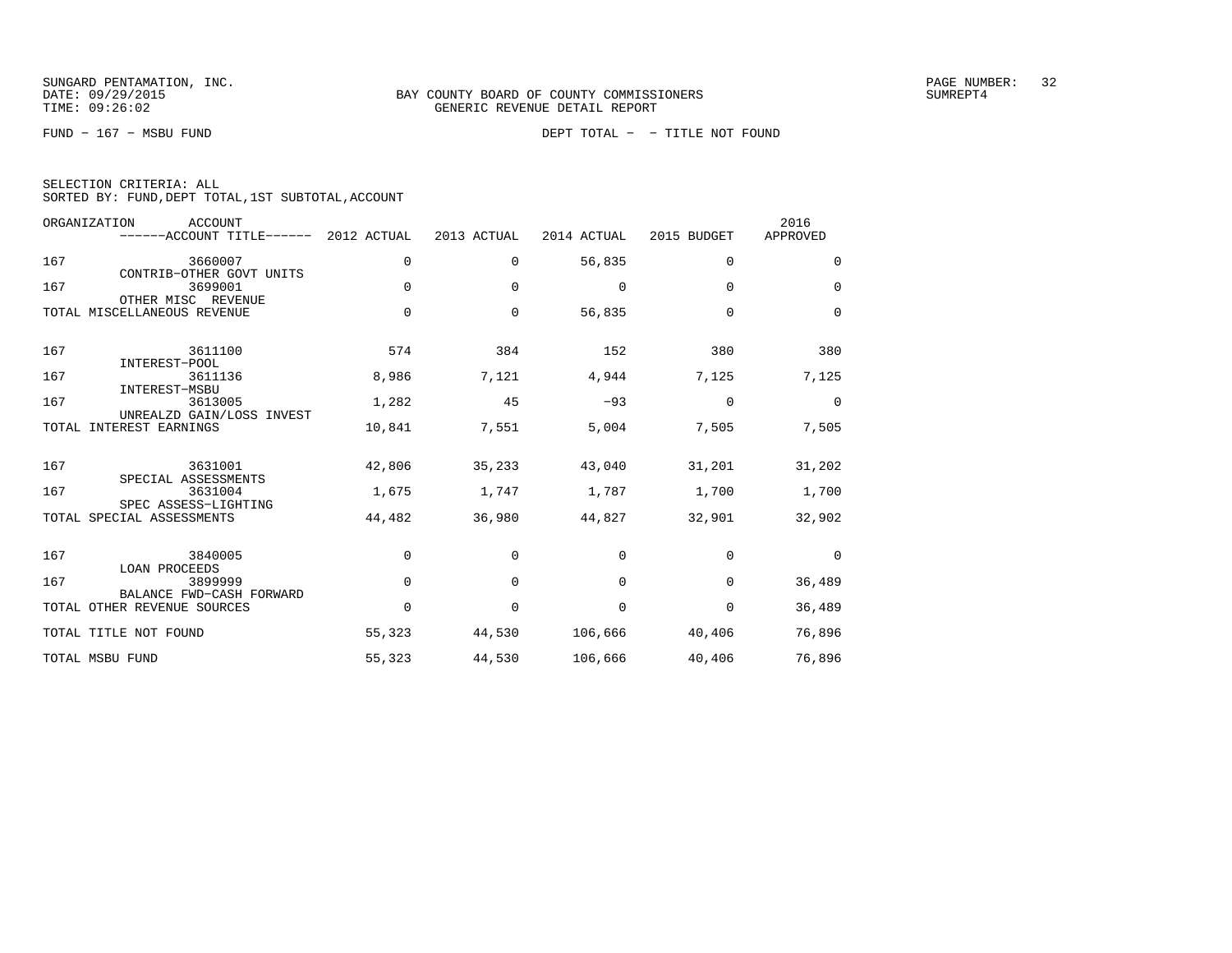FUND − 180 − SUPERVISOR OF ELECTIONS DEPT TOTAL − − TITLE NOT FOUND

|  | SELECTION CRITERIA: ALL |                                                    |
|--|-------------------------|----------------------------------------------------|
|  |                         | SORTED BY: FUND, DEPT TOTAL, 1ST SUBTOTAL, ACCOUNT |

|     | ORGANIZATION<br>ACCOUNT<br>------ACCOUNT TITLE------ 2012 ACTUAL |              | 2013 ACTUAL  | 2014 ACTUAL | 2015 BUDGET | 2016<br>APPROVED |
|-----|------------------------------------------------------------------|--------------|--------------|-------------|-------------|------------------|
| 180 | 3312004<br>FED GRANT-ADA                                         | $\Omega$     | $\Omega$     | $\Omega$    | $\Omega$    | $\Omega$         |
| 180 | 3340001<br>STATE GRANTS                                          | U            | 0            | $\Omega$    | $\Omega$    | $\Omega$         |
| 180 | 3351926<br>ST REIMB-SPECIAL ELECTION                             | U            | U            | $\cap$      | $\cap$      | $\Omega$         |
|     | TOTAL INTERGOVERNMENTAL REVENUE                                  | <sup>n</sup> | U            | $\cap$      | $\Omega$    | $\Omega$         |
| 180 | 3415501<br>FEES-SUPERVISOR OF ELEC.                              | <sup>n</sup> | O            | $\Omega$    | $\Omega$    | $\Omega$         |
|     | TOTAL CHARGES FOR SERVICES                                       | $\cap$       | <sup>0</sup> | $\Omega$    | $\Omega$    | $\Omega$         |
| 180 | 3640010<br>SALE OF FIXED ASSETS                                  |              | O            | $\Omega$    | $\Omega$    | $\Omega$         |
| 180 | 3699042<br>REIMB-ELECTIONS                                       |              | <sup>0</sup> | $\cap$      | $\cap$      | $\Omega$         |
|     | TOTAL MISCELLANEOUS REVENUE                                      | U            | $\Omega$     | $\Omega$    | $\Omega$    | $\Omega$         |
| 180 | 3611100<br>INTEREST-POOL                                         | U            | $\Omega$     | $\Omega$    | $\Omega$    | $\Omega$         |
| 180 | 3613005<br>UNREALZD GAIN/LOSS INVEST                             | $\Omega$     | $\Omega$     | $\Omega$    | $\Omega$    | $\Omega$         |
|     | TOTAL INTEREST EARNINGS                                          | $\Omega$     | $\Omega$     | $\Omega$    | $\Omega$    | $\Omega$         |
| 180 | 3810001<br>TRNSF FRM GENERAL FD(001)                             | $\cap$       | O            | $\Omega$    | $\Omega$    | $\Omega$         |
|     | TOTAL OTHER REVENUE SOURCES                                      | $\cap$       | O            | $\Omega$    | O           | $\Omega$         |
|     | TOTAL TITLE NOT FOUND                                            |              | U            | $\cap$      | $\cap$      | U                |
|     | TOTAL SUPERVISOR OF ELECTIONS                                    |              | O            | $\Omega$    | $\Omega$    | $\Omega$         |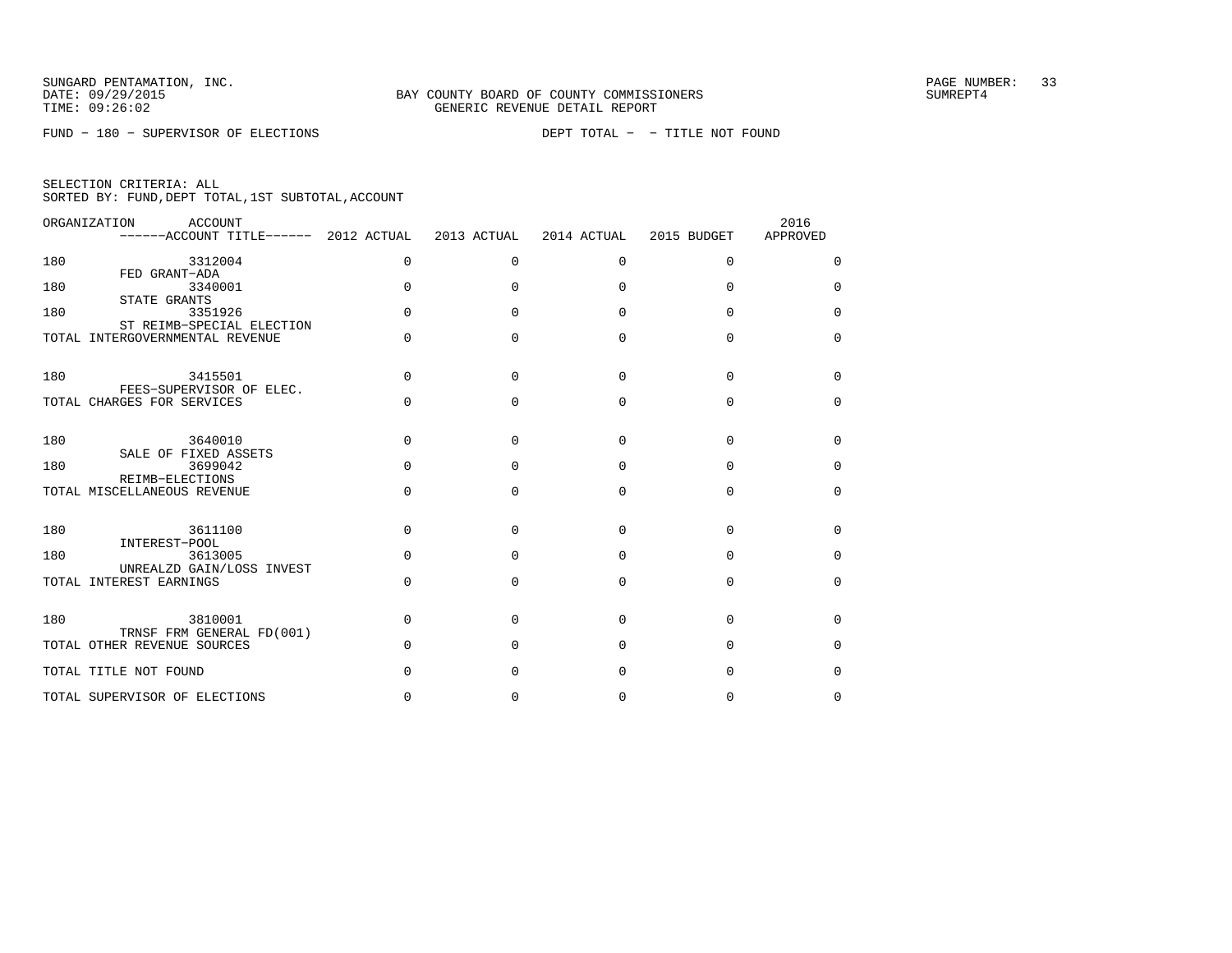FUND − 195 − UTILITY REG AUTHORITY DEPT TOTAL − − TITLE NOT FOUND

| SELECTION CRITERIA: ALL |  |  |                                                    |  |
|-------------------------|--|--|----------------------------------------------------|--|
|                         |  |  | SORTED BY: FUND, DEPT TOTAL, 1ST SUBTOTAL, ACCOUNT |  |

|       | ORGANIZATION<br>ACCOUNT<br>------ACCOUNT TITLE------ | 2012 ACTUAL  | 2013 ACTUAL  | 2014 ACTUAL  | 2015 BUDGET | 2016<br>APPROVED |
|-------|------------------------------------------------------|--------------|--------------|--------------|-------------|------------------|
| 195   | 3699001<br>OTHER MISC REVENUE                        | $\Omega$     | $\Omega$     | 0            | $\Omega$    | $\Omega$         |
| 195   | 3699005<br>PENALTIES                                 | <sup>n</sup> | <sup>0</sup> | $\Omega$     | U           | $\Omega$         |
| 195   | 3699008<br>RATE CASE FEES                            | $\Omega$     | <sup>0</sup> | $\Omega$     | $\Omega$    | $\Omega$         |
| 195   | 3699009<br>UTILITY REG AUTHORITY FEE                 | $\Omega$     | $\Omega$     | $\Omega$     | $\Omega$    | $\Omega$         |
|       | TOTAL MISCELLANEOUS REVENUE                          | $\Omega$     | $\Omega$     | $\Omega$     | $\Omega$    | $\Omega$         |
| 195   | 3611100<br>INTEREST-POOL                             | $-108$       | $\Omega$     | $\Omega$     | $\cap$      | $\Omega$         |
| 195   | 3611107<br>INTEREST                                  | $\mathbf 0$  | $\Omega$     | $\Omega$     | $\cap$      | $\Omega$         |
| 195   | 3613005<br>UNREALZD GAIN/LOSS INVEST                 | 403          | $\Omega$     | $\Omega$     | $\cap$      | $\Omega$         |
| TOTAL | INTEREST EARNINGS                                    | 295          | $\Omega$     | $\Omega$     | $\Omega$    | $\Omega$         |
| 195   | 3631001<br>SPECIAL ASSESSMENTS                       | $\Omega$     | <sup>0</sup> | $\Omega$     | U           | $\Omega$         |
|       | TOTAL SPECIAL ASSESSMENTS                            | <sup>n</sup> | $\Omega$     | $\Omega$     | $\Omega$    | $\Omega$         |
| 195   | 3810001<br>TRNSF FRM GENERAL FD(001)                 | 159,651      | $\Omega$     | $\Omega$     | $\cap$      | $\Omega$         |
| 195   | 3899999<br>BALANCE FWD-CASH FORWARD                  | $\Omega$     | $\cap$       | $\Omega$     | U           | $\Omega$         |
|       | TOTAL OTHER REVENUE SOURCES                          | 159,651      | $\cap$       | U            | U           | $\Omega$         |
|       | TOTAL TITLE NOT FOUND                                | 159,945      | <sup>0</sup> | <sup>0</sup> | U           | $\Omega$         |
|       | TOTAL UTILITY REG AUTHORITY                          | 159,945      | 0            | 0            | O           | <sup>0</sup>     |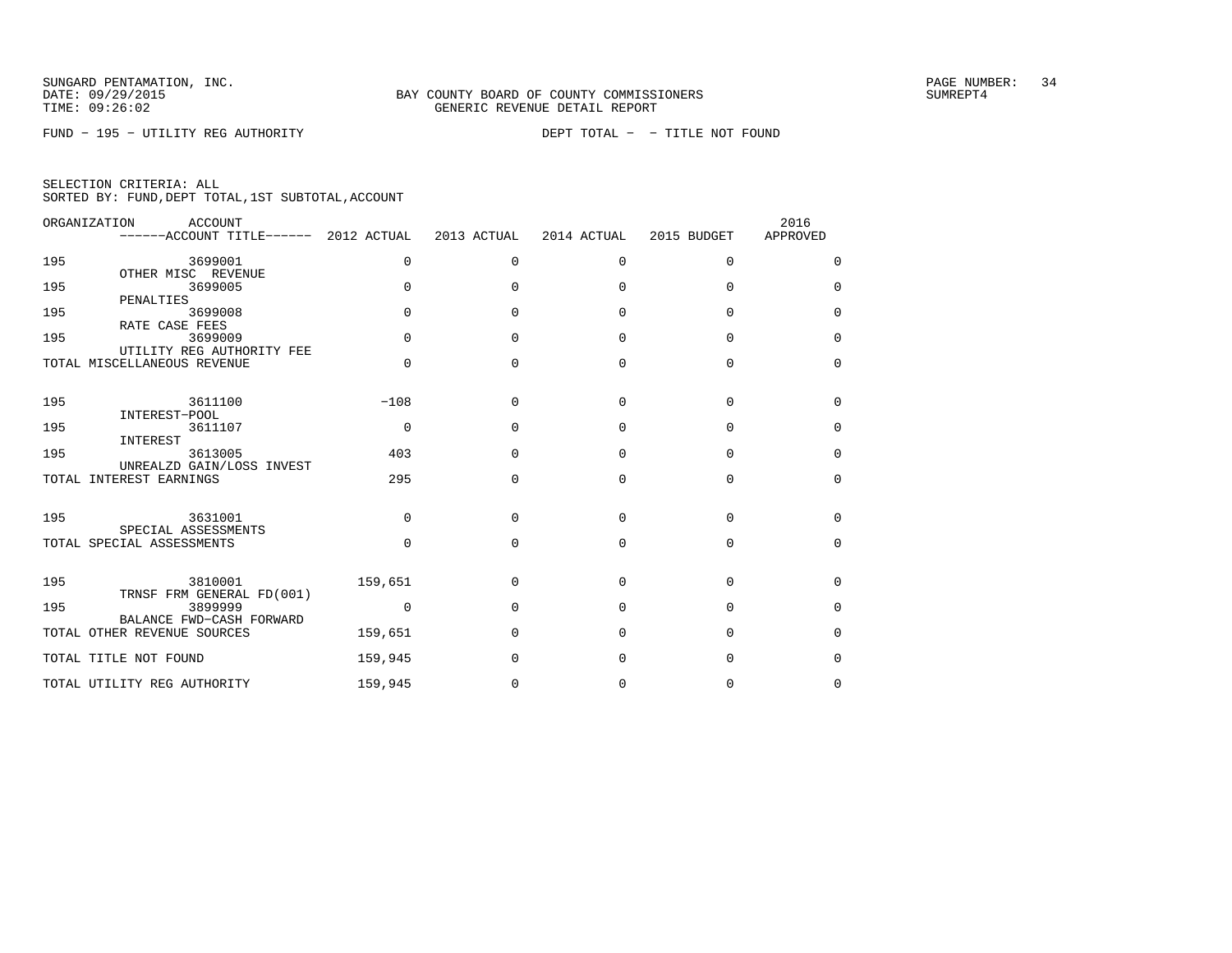FUND − 302 − WATER SYSTEM 2000 BND PRJ DEPT TOTAL − − TITLE NOT FOUND

|  | SELECTION CRITERIA: ALL |  |                                                    |  |
|--|-------------------------|--|----------------------------------------------------|--|
|  |                         |  | SORTED BY: FUND, DEPT TOTAL, 1ST SUBTOTAL, ACCOUNT |  |

| ORGANIZATION | ACCOUNT<br>------ACCOUNT TITLE------ 2012 ACTUAL                  | 2013 ACTUAL | 2014 ACTUAL | 2015 BUDGET | 2016<br>APPROVED |
|--------------|-------------------------------------------------------------------|-------------|-------------|-------------|------------------|
| 302          | 3611100<br>INTEREST-POOL                                          |             |             |             |                  |
| 302          | 3613005<br>UNREALZD GAIN/LOSS INVEST                              |             |             |             |                  |
|              | TOTAL INTEREST EARNINGS                                           |             |             |             |                  |
| 302          | 3810001                                                           |             |             |             |                  |
| 302          | TRNSF FRM GENERAL FD(001)<br>3810401<br>TRNSF FRM WATER SYS (401) |             |             |             |                  |
| 302          | 3811401<br>TRNSF FRM WTR IMPACT FEES                              |             |             |             |                  |
| 302          | 3899998<br>BALANCE FWD-BOND PROCEEDS                              |             |             |             |                  |
|              | TOTAL OTHER REVENUE SOURCES                                       |             |             |             |                  |
|              | TOTAL TITLE NOT FOUND                                             |             |             |             |                  |
|              | TOTAL WATER SYSTEM 2000 BND PRJ                                   |             |             |             |                  |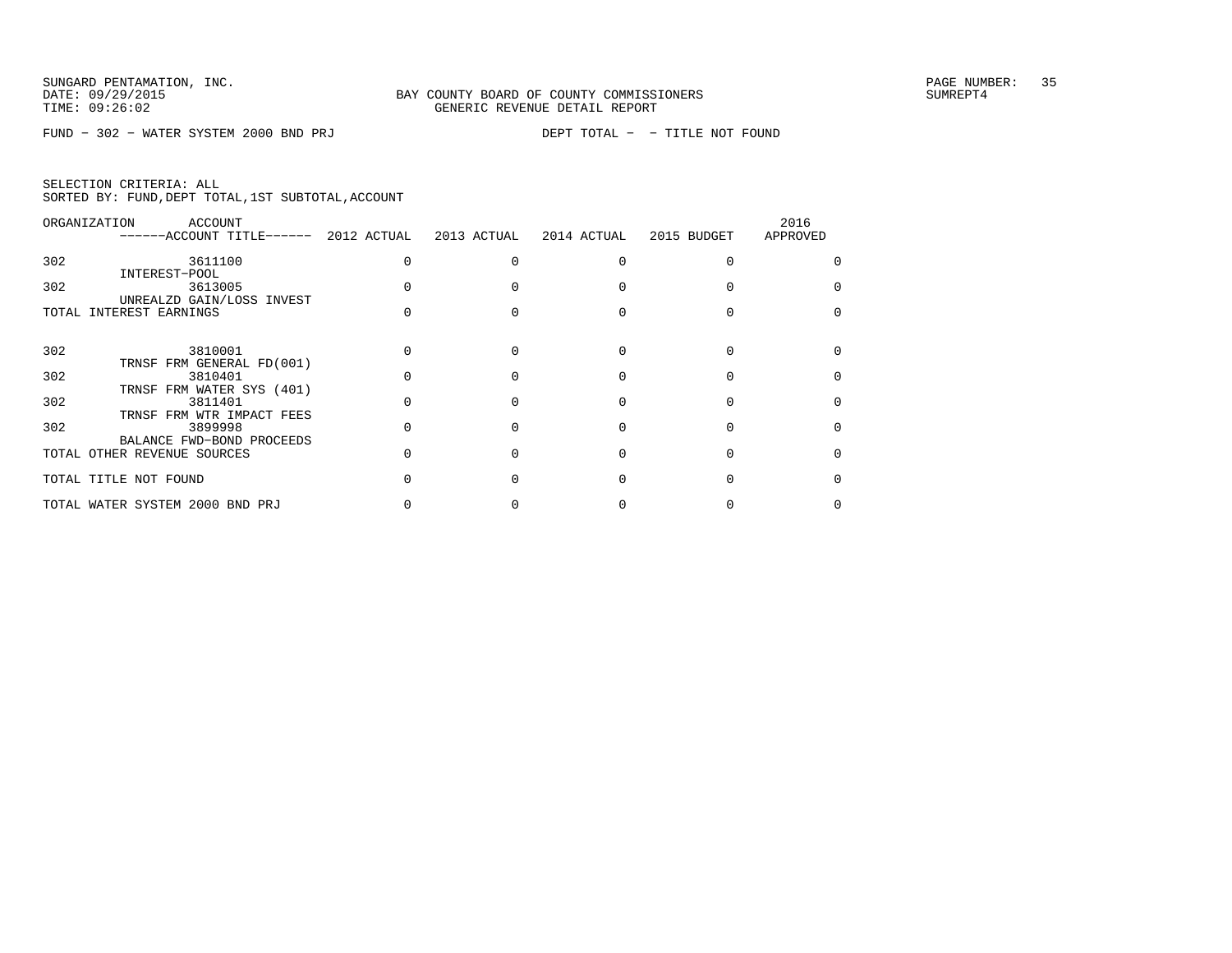FUND − 303 − SALES TX REV BONDS 2002 DEPT TOTAL − − TITLE NOT FOUND

|     | ACCOUNT<br>ORGANIZATION<br>------ACCOUNT TITLE------ | 2012 ACTUAL | 2013 ACTUAL | 2014 ACTUAL | 2015 BUDGET | 2016<br>APPROVED |
|-----|------------------------------------------------------|-------------|-------------|-------------|-------------|------------------|
| 303 | 3611100                                              |             |             |             |             |                  |
|     | INTEREST-POOL                                        |             |             |             |             |                  |
| 303 | 3613005                                              |             |             |             |             |                  |
|     | UNREALZD GAIN/LOSS INVEST                            |             |             |             |             |                  |
|     | TOTAL INTEREST EARNINGS                              |             |             |             |             |                  |
|     |                                                      |             |             |             |             |                  |
|     | TOTAL TITLE NOT FOUND                                |             |             |             |             | 0                |
|     |                                                      |             |             |             |             |                  |
|     | TOTAL SALES TX REV BONDS 2002                        |             |             |             |             |                  |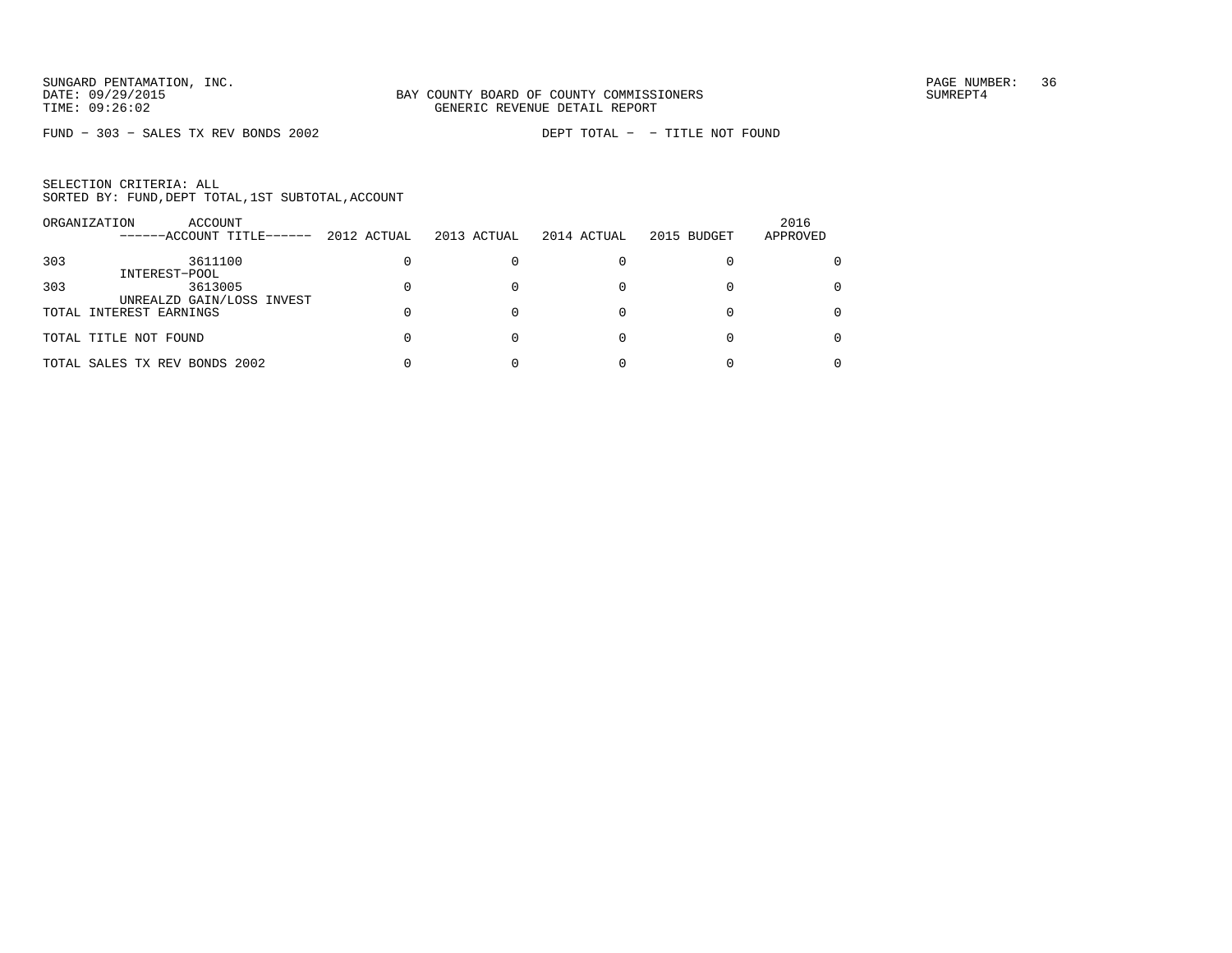FUND − 304 − JAIL 2006 BOND PROJ DEPT TOTAL − − TITLE NOT FOUND

|  | SELECTION CRITERIA: ALL |  |                                                    |  |
|--|-------------------------|--|----------------------------------------------------|--|
|  |                         |  | SORTED BY: FUND, DEPT TOTAL, 1ST SUBTOTAL, ACCOUNT |  |

|     | ORGANIZATION<br>ACCOUNT<br>------ACCOUNT TITLE------     | 2012 ACTUAL | 2013 ACTUAL | 2014 ACTUAL | 2015 BUDGET | 2016<br>APPROVED |
|-----|----------------------------------------------------------|-------------|-------------|-------------|-------------|------------------|
| 304 | 3611100                                                  |             |             |             |             |                  |
| 304 | INTEREST-POOL<br>3613005                                 |             |             |             |             |                  |
|     | UNREALZD GAIN/LOSS INVEST<br>TOTAL INTEREST EARNINGS     |             |             |             |             |                  |
|     |                                                          |             |             |             |             |                  |
| 304 | 3810001<br>TRNSF FRM GENERAL FD(001)                     |             |             |             |             |                  |
| 304 | 3899998                                                  |             |             |             |             |                  |
|     | BALANCE FWD-BOND PROCEEDS<br>TOTAL OTHER REVENUE SOURCES |             |             |             |             |                  |
|     | TOTAL TITLE NOT FOUND                                    |             |             |             |             |                  |
|     | TOTAL JAIL 2006 BOND PROJ                                |             |             |             |             |                  |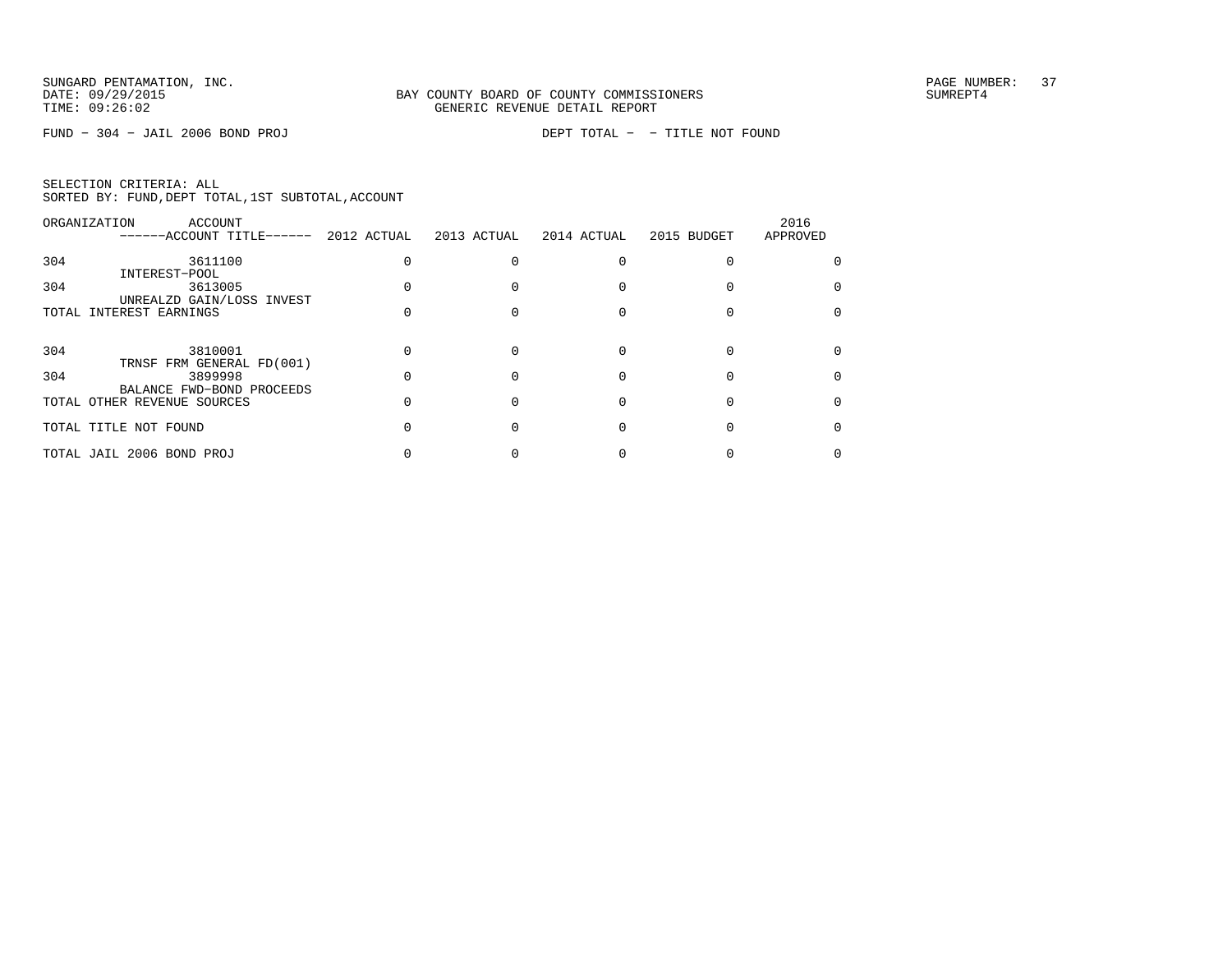FUND − 305 − CAPITAL IMPRV BONDS 2007 DEPT TOTAL − − TITLE NOT FOUND

| SELECTION CRITERIA: ALL |  |  |                                                    |  |
|-------------------------|--|--|----------------------------------------------------|--|
|                         |  |  | SORTED BY: FUND, DEPT TOTAL, 1ST SUBTOTAL, ACCOUNT |  |

|     | ORGANIZATION<br>ACCOUNT<br>------ACCOUNT TITLE------     | 2012 ACTUAL 2013 ACTUAL | 2014 ACTUAL | 2015 BUDGET | 2016<br>APPROVED |
|-----|----------------------------------------------------------|-------------------------|-------------|-------------|------------------|
| 305 | 3611100<br>INTEREST-POOL                                 |                         |             |             |                  |
| 305 | 3613005<br>UNREALZD GAIN/LOSS INVEST                     |                         |             |             |                  |
|     | TOTAL INTEREST EARNINGS                                  |                         |             |             |                  |
| 305 | 3840010                                                  |                         |             |             |                  |
| 305 | <b>BOND PROCEEDS</b><br>3899998                          |                         |             |             |                  |
|     | BALANCE FWD-BOND PROCEEDS<br>TOTAL OTHER REVENUE SOURCES |                         |             |             |                  |
|     | TOTAL TITLE NOT FOUND                                    |                         |             |             |                  |
|     | TOTAL CAPITAL IMPRV BONDS 2007                           |                         |             |             |                  |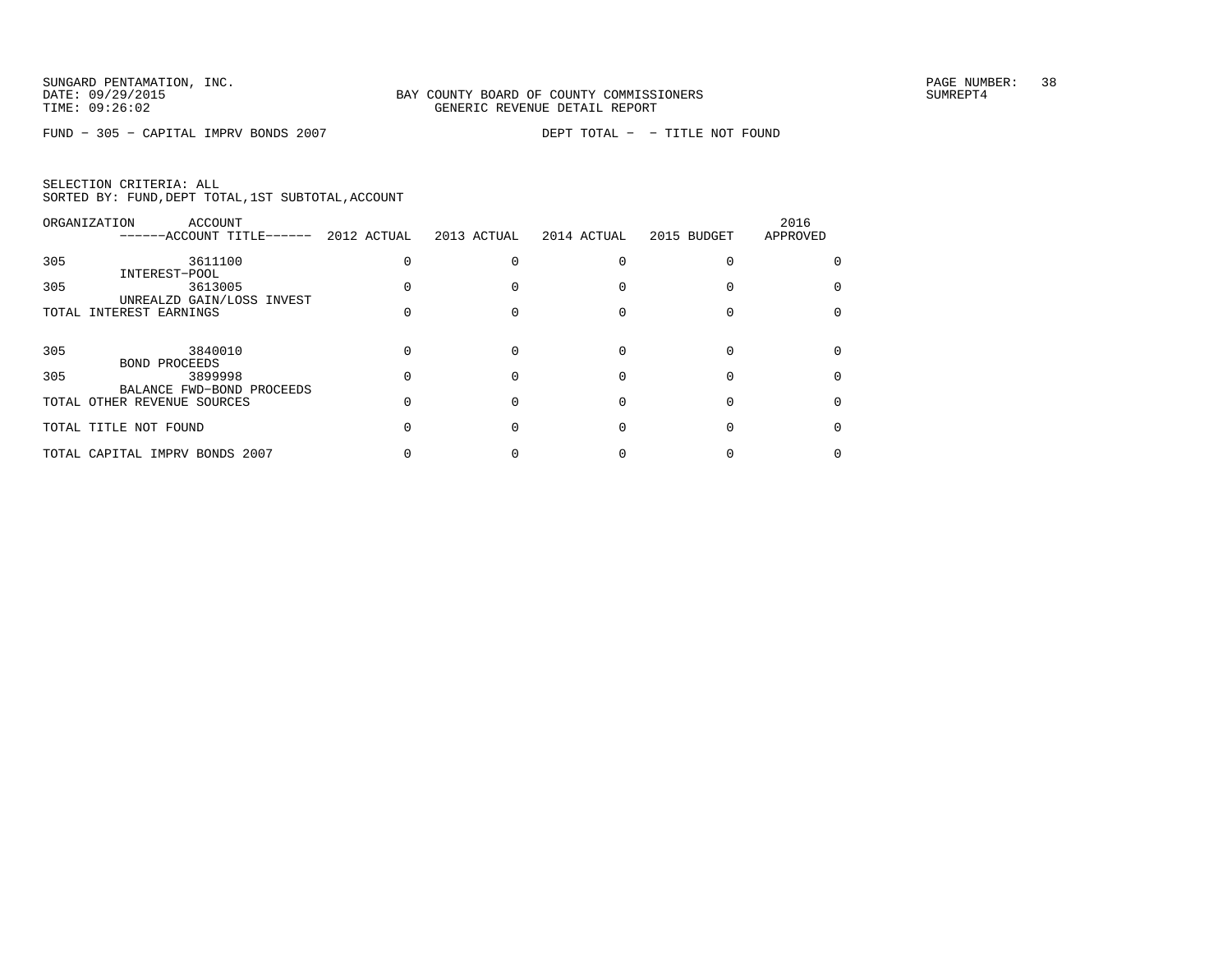FUND − 380 − CEDAR GROVE GENERAL FUND DEPT TOTAL − − TITLE NOT FOUND

| SELECTION CRITERIA: ALL |  |  |                                                    |  |
|-------------------------|--|--|----------------------------------------------------|--|
|                         |  |  | SORTED BY: FUND, DEPT TOTAL, 1ST SUBTOTAL, ACCOUNT |  |

|     | ORGANIZATION<br>ACCOUNT<br>$----ACCOUNT$ TITLE $----$ 2012 ACTUAL |             | 2013 ACTUAL | 2014 ACTUAL  | 2015 BUDGET | 2016<br>APPROVED |
|-----|-------------------------------------------------------------------|-------------|-------------|--------------|-------------|------------------|
| 380 | 3111000                                                           | 0           | $\Omega$    | $\Omega$     | $\mathbf 0$ | 0                |
| 380 | AD VALOREM TAXES<br>3112000                                       | $\Omega$    | $\Omega$    | $\Omega$     | $\Omega$    | $\Omega$         |
| 380 | AD VALOREM TAXES-DELIN.<br>3124101                                | $\mathbf 0$ | 0           | <sup>0</sup> | $\Omega$    | 0                |
|     | LOCAL OPT GAS TAX/1ST-4TH<br>TOTAL TAXES                          | $\Omega$    | O           | $\Omega$     | $\Omega$    | $\Omega$         |
| 380 | 3231001<br>FRANCHISE FEES                                         | $\Omega$    | $\Omega$    | $\Omega$     | $\Omega$    | 0                |
|     | TOTAL FRANCHISE FEES                                              | 0           | $\Omega$    | $\Omega$     | $\Omega$    | $\mathbf 0$      |
| 380 | 3351200<br>ST REV SHARING PROCEEDS                                | 0           | $\Omega$    | $\Omega$     | $\Omega$    | 0                |
| 380 | 3351400<br>LICENSES-MOBILE HOME                                   | $\Omega$    | $\Omega$    | $\Omega$     | $\Omega$    | $\mathbf 0$      |
| 380 | 3351800<br>SALES TAX-LCL GOV/1/2 CEN                              | $\Omega$    | O           | $\Omega$     | $\Omega$    | 0                |
|     | TOTAL INTERGOVERNMENTAL REVENUE                                   | $\Omega$    | $\Omega$    | $\Omega$     | $\Omega$    | $\Omega$         |
| 380 | 3699001<br>OTHER MISC REVENUE                                     | $\Omega$    | O           | $\Omega$     | $\Omega$    | $\Omega$         |
|     | TOTAL MISCELLANEOUS REVENUE                                       | $\Omega$    | $\Omega$    | $\Omega$     | $\Omega$    | 0                |
| 380 | 3611100<br>INTEREST-POOL                                          | 0           | 0           | $\Omega$     | $\Omega$    | 0                |
| 380 | 3613005<br>UNREALZD GAIN/LOSS INVEST                              | $\Omega$    | O           | $\Omega$     | $\Omega$    | $\mathbf 0$      |
|     | TOTAL INTEREST EARNINGS                                           | $\Omega$    | $\Omega$    | $\Omega$     | $\Omega$    | $\mathbf 0$      |
| 380 | 3810001<br>TRNSF FRM GENERAL FD(001)                              | 0           | $\Omega$    | $\Omega$     | $\Omega$    | 0                |
|     | TOTAL OTHER REVENUE SOURCES                                       | $\Omega$    | $\Omega$    | $\Omega$     | $\Omega$    | $\mathbf 0$      |
|     | TOTAL TITLE NOT FOUND                                             | $\Omega$    | O           | $\Omega$     | $\Omega$    | 0                |
|     | TOTAL CEDAR GROVE GENERAL FUND                                    | $\Omega$    | 0           | 0            | 0           | $\Omega$         |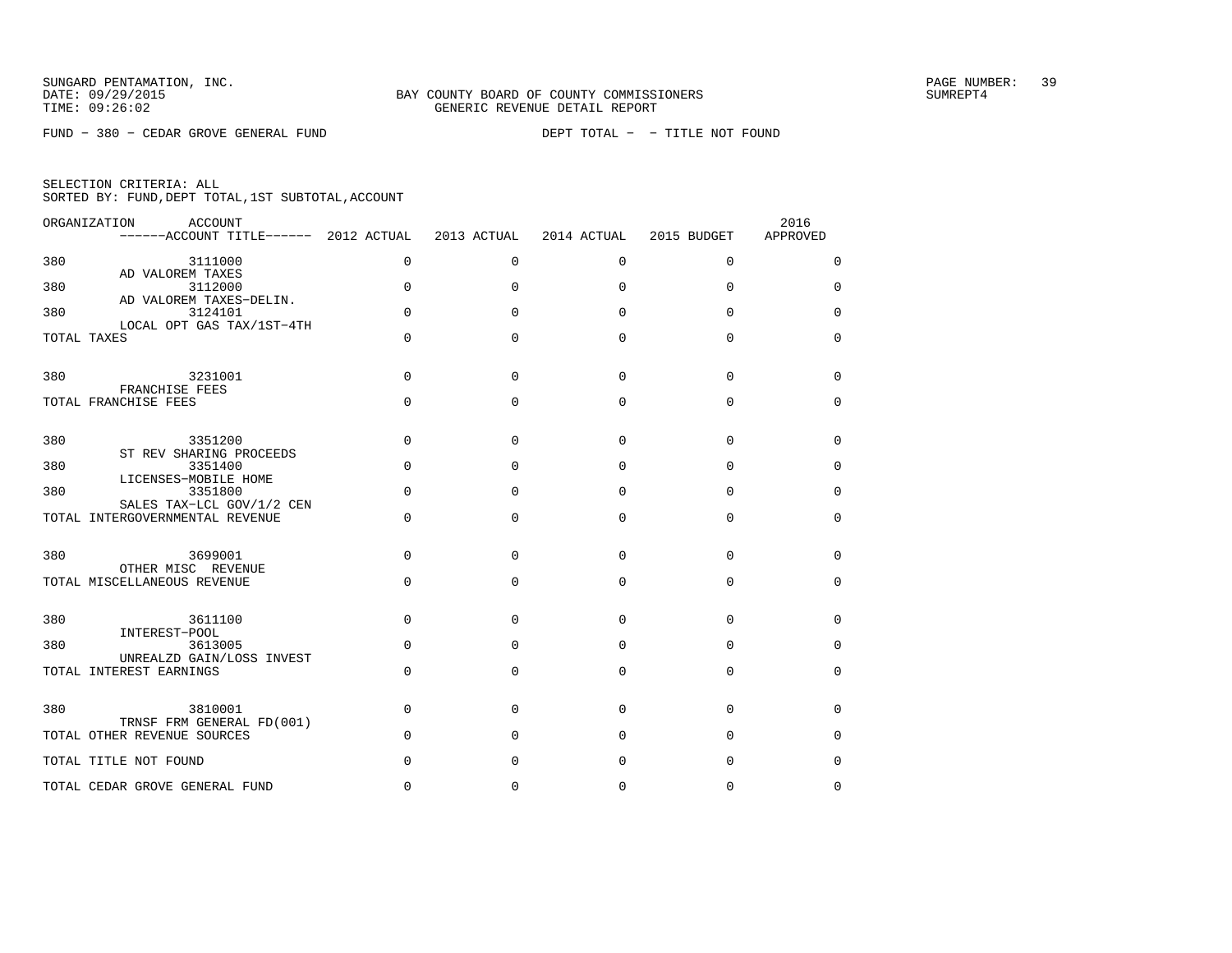FUND − 381 − CEDAR GROVE WATER FUND DEPT TOTAL − − TITLE NOT FOUND

|  | SELECTION CRITERIA: ALL |  |                                                    |  |
|--|-------------------------|--|----------------------------------------------------|--|
|  |                         |  | SORTED BY: FUND, DEPT TOTAL, 1ST SUBTOTAL, ACCOUNT |  |

|     | ORGANIZATION<br>ACCOUNT<br>------ACCOUNT TITLE------ 2012 ACTUAL |              | 2013 ACTUAL  | 2014 ACTUAL  | 2015 BUDGET | 2016<br>APPROVED |
|-----|------------------------------------------------------------------|--------------|--------------|--------------|-------------|------------------|
| 381 | 3429014                                                          | $\Omega$     | $\mathbf 0$  | $\mathbf 0$  | $\mathbf 0$ | $\Omega$         |
| 381 | CHRG FOR SRV-PLAN REV/ENG<br>3433022<br>UTILITY FEE-RETAIL WATER | $\Omega$     | $\Omega$     | $\Omega$     | $\Omega$    | $\Omega$         |
| 381 | 3433025<br>WATER FEES-METER                                      | $\Omega$     | $\cap$       | $\Omega$     | $\Omega$    | $\Omega$         |
| 381 | 3436100<br>CHRGS FOR SERVICE-WTR/SWR                             | $\Omega$     | $\cap$       | $\Omega$     | $\Omega$    | $\Omega$         |
|     | TOTAL CHARGES FOR SERVICES                                       | $\Omega$     | $\Omega$     | $\Omega$     | $\Omega$    | $\Omega$         |
| 381 | 3699001                                                          | $\Omega$     | $\Omega$     | $\Omega$     | $\Omega$    | $\Omega$         |
| 381 | OTHER MISC REVENUE<br>3699005<br>PENALTIES                       | <sup>0</sup> | $\Omega$     | $\Omega$     | $\Omega$    | $\Omega$         |
|     | TOTAL MISCELLANEOUS REVENUE                                      | $\Omega$     | $\Omega$     | $\Omega$     | $\Omega$    | 0                |
| 381 | 3611100                                                          | $\Omega$     | $\Omega$     | 0            | $\Omega$    | $\Omega$         |
| 381 | INTEREST-POOL<br>3613005                                         | $\Omega$     | $\Omega$     | $\Omega$     | $\Omega$    | $\Omega$         |
|     | UNREALZD GAIN/LOSS INVEST<br>TOTAL INTEREST EARNINGS             | $\Omega$     | $\Omega$     | $\Omega$     | $\Omega$    | $\Omega$         |
| 381 | 3632305                                                          | $\Omega$     | $\Omega$     | $\Omega$     | $\Omega$    | $\Omega$         |
|     | IMPACT FEES-WATER<br>TOTAL SPECIAL ASSESSMENTS                   | $\Omega$     | $\Omega$     | $\Omega$     | $\Omega$    | $\Omega$         |
| 381 | 3810424                                                          | $\Omega$     | $\Omega$     | <sup>0</sup> | $\Omega$    | $\Omega$         |
|     | TRNSF FRM CG RET WTR/WW<br>TOTAL OTHER REVENUE SOURCES           | <sup>n</sup> | <sup>n</sup> | <sup>0</sup> | $\Omega$    | <sup>0</sup>     |
|     | TOTAL TITLE NOT FOUND                                            | O            | <sup>0</sup> | $\Omega$     | $\Omega$    | $\Omega$         |
|     | TOTAL CEDAR GROVE WATER FUND                                     | <sup>n</sup> | $\Omega$     | $\Omega$     | $\Omega$    | $\Omega$         |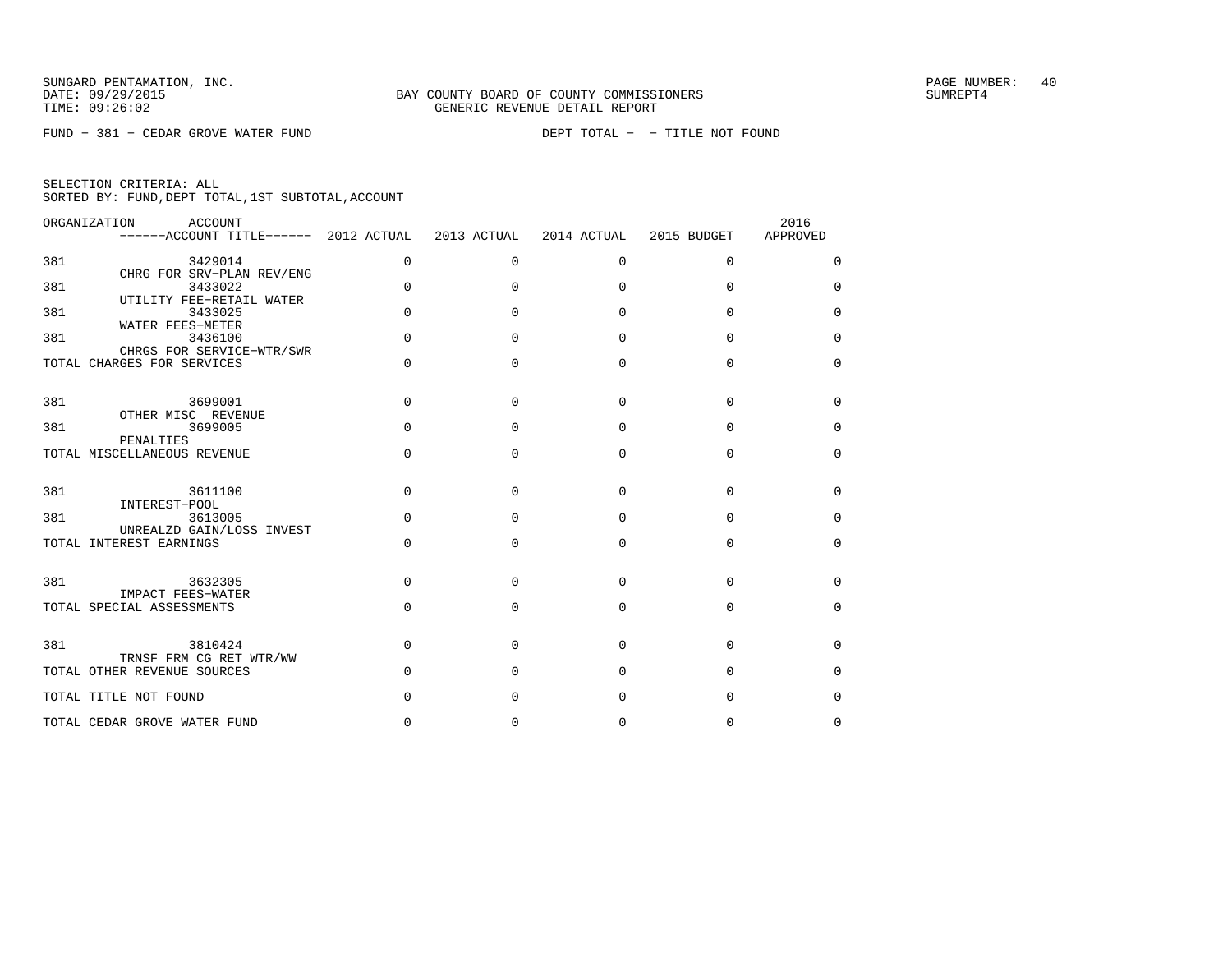FUND − 382 − CEDAR GROVE SEWER FUND DEPT TOTAL − − TITLE NOT FOUND

|     | ORGANIZATION<br>ACCOUNT<br>------ACCOUNT TITLE------ 2012 ACTUAL |          | 2013 ACTUAL  | 2014 ACTUAL  | 2015 BUDGET | 2016<br>APPROVED |
|-----|------------------------------------------------------------------|----------|--------------|--------------|-------------|------------------|
| 382 | 3435040<br>UTILITY FEE-RETAIL SEWER                              | 0        | $\Omega$     | $\Omega$     | $\Omega$    | $\Omega$         |
| 382 | 3436100<br>CHRGS FOR SERVICE-WTR/SWR                             | $\Omega$ | U            | $\cap$       | $\cap$      | $\Omega$         |
|     | TOTAL CHARGES FOR SERVICES                                       | $\Omega$ | U            | $\cap$       | $\Omega$    | $\Omega$         |
| 382 | 3699001<br>OTHER MISC REVENUE                                    | $\Omega$ | <sup>n</sup> | $\cap$       | $\cap$      | $\Omega$         |
| 382 | 3699005<br>PENALTIES                                             | $\Omega$ | <sup>n</sup> | <sup>n</sup> | $\Omega$    | $\Omega$         |
|     | TOTAL MISCELLANEOUS REVENUE                                      | $\Omega$ | <sup>n</sup> | $\cap$       | $\cap$      | $\Omega$         |
| 382 | 3611100<br>INTEREST-POOL                                         | $\Omega$ | <sup>n</sup> | $\cap$       | $\cap$      | $\Omega$         |
| 382 | 3613005<br>UNREALZD GAIN/LOSS INVEST                             | $\Omega$ | U            | $\Omega$     | $\Omega$    | $\Omega$         |
|     | TOTAL INTEREST EARNINGS                                          | $\Omega$ | <sup>n</sup> | $\cap$       | $\cap$      | $\Omega$         |
| 382 | 3632307<br><b>IMPACT FEES-SEWER</b>                              | $\Omega$ | <sup>n</sup> | $\cap$       | $\cap$      | $\Omega$         |
|     | TOTAL SPECIAL ASSESSMENTS                                        | $\Omega$ | <sup>n</sup> | $\cap$       | $\Omega$    | $\Omega$         |
| 382 | 3810424                                                          | $\Omega$ | n            | $\cap$       | $\cap$      | $\Omega$         |
| 382 | TRNSF FRM CG RET WTR/WW<br>3899999<br>BALANCE FWD-CASH FORWARD   | $\Omega$ | U            | <sup>n</sup> | U           | $\Omega$         |
|     | TOTAL OTHER REVENUE SOURCES                                      | U        |              | $\cap$       | U           | $\Omega$         |
|     | TOTAL TITLE NOT FOUND                                            | 0        | O            | <sup>0</sup> | $\Omega$    | $\Omega$         |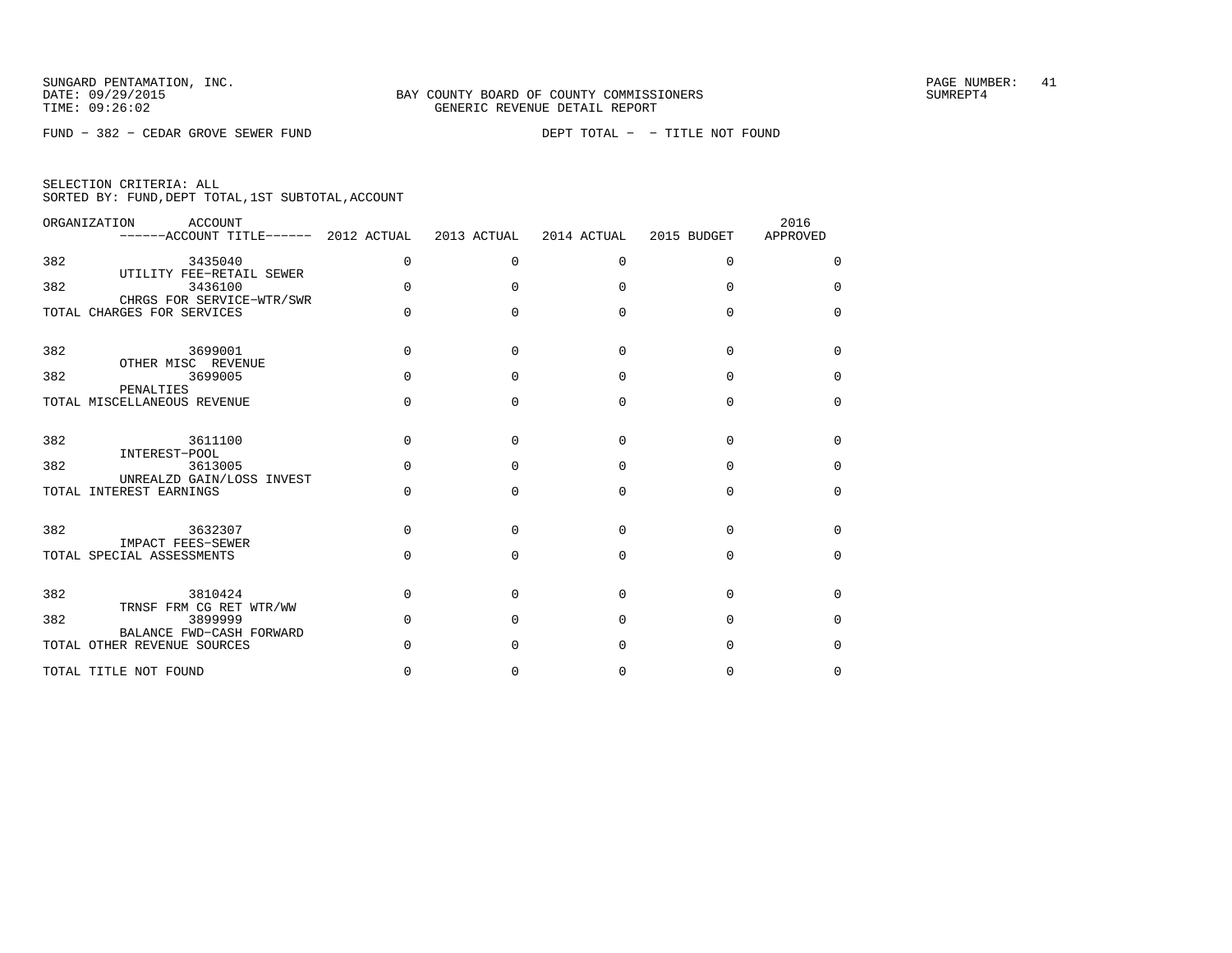FUND − 382 − CEDAR GROVE SEWER FUND DEPT TOTAL − 0382 − CEDAR GROVE SEWER

|      | ORGANIZATION<br>ACCOUNT<br>------ACCOUNT TITLE------ | 2012 ACTUAL | 2013 ACTUAL | 2014 ACTUAL | 2015 BUDGET | 2016<br>APPROVED |
|------|------------------------------------------------------|-------------|-------------|-------------|-------------|------------------|
| 0382 | 3899999<br>BALANCE FWD-CASH FORWARD                  |             |             |             |             |                  |
|      | TOTAL OTHER REVENUE SOURCES                          |             |             |             |             | 0                |
|      | TOTAL CEDAR GROVE SEWER                              |             |             |             |             |                  |
|      | TOTAL CEDAR GROVE SEWER FUND                         |             |             |             |             |                  |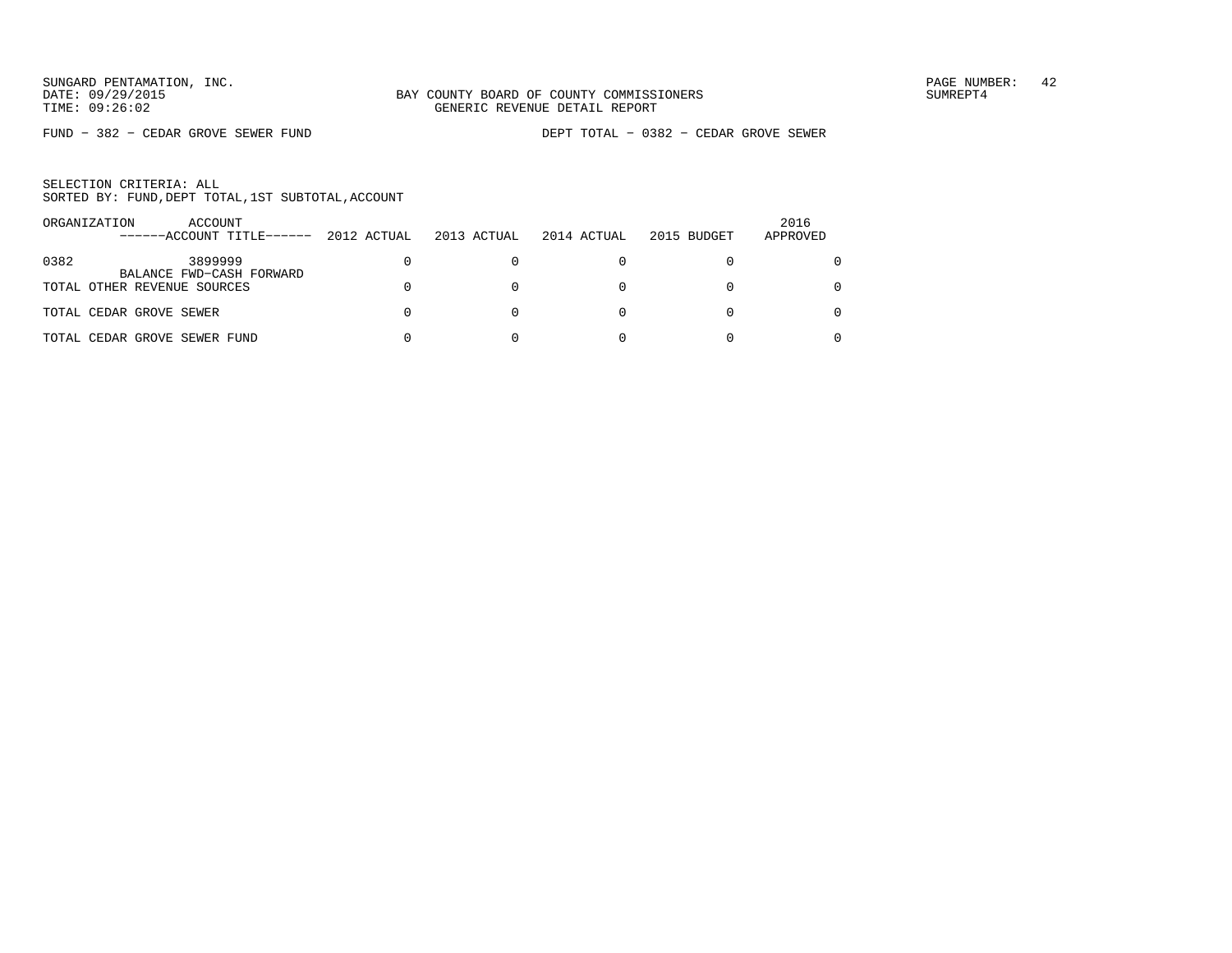FUND − 383 − CEDAR GROVE CRA DEPT TOTAL − − TITLE NOT FOUND

|  | SELECTION CRITERIA: ALL |                                                    |  |
|--|-------------------------|----------------------------------------------------|--|
|  |                         | SORTED BY: FUND, DEPT TOTAL, 1ST SUBTOTAL, ACCOUNT |  |

| ORGANIZATION | <b>ACCOUNT</b><br>------ACCOUNT TITLE------ 2012 ACTUAL  | 2013 ACTUAL | 2014 ACTUAL | 2015 BUDGET | 2016<br>APPROVED |
|--------------|----------------------------------------------------------|-------------|-------------|-------------|------------------|
| 383          | 3115001                                                  |             |             |             |                  |
| 383          | TIF-CORE CRA<br>3115002                                  |             |             |             |                  |
| TOTAL TAXES  | TIF-BRANNONVILLE CRA                                     |             |             |             |                  |
| 383          | 3611100                                                  |             |             |             |                  |
| 383          | INTEREST-POOL<br>3613005                                 |             |             |             |                  |
| TOTAL        | UNREALZD GAIN/LOSS INVEST<br>INTEREST EARNINGS           |             |             |             |                  |
| 383          | 3810001                                                  |             |             |             |                  |
|              | TRNSF FRM GENERAL FD(001)<br>TOTAL OTHER REVENUE SOURCES |             |             |             |                  |
|              | TOTAL TITLE NOT FOUND                                    |             |             |             |                  |
|              | TOTAL CEDAR GROVE CRA                                    |             |             |             |                  |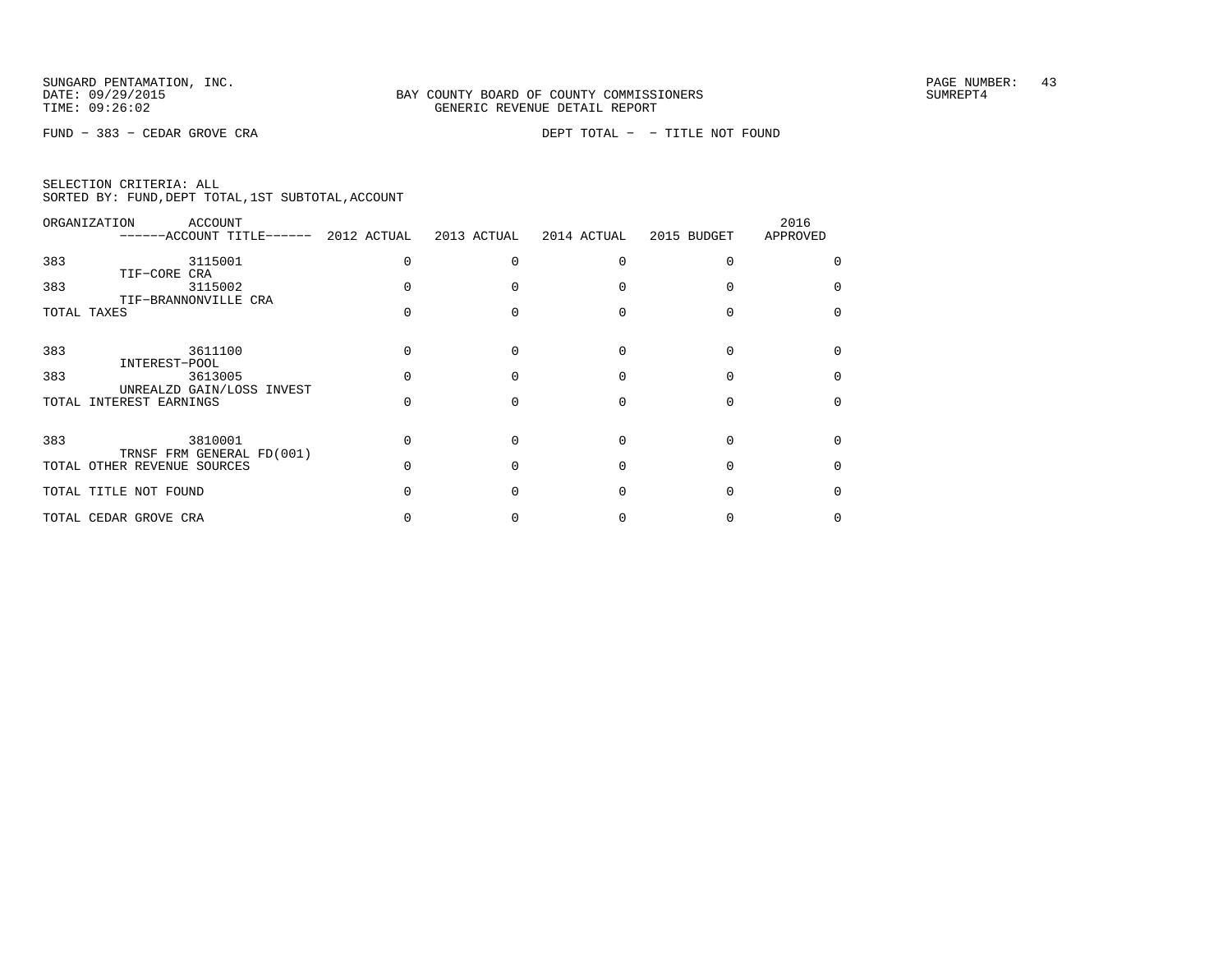FUND − 401 − WATER SYSTEM REVENUE FUND DEPT TOTAL − − TITLE NOT FOUND

| SELECTION CRITERIA: ALL |  |                                                 |  |
|-------------------------|--|-------------------------------------------------|--|
|                         |  | SORTED BY: FUND,DEPT TOTAL,1ST SUBTOTAL,ACCOUNT |  |

|     | ORGANIZATION<br><b>ACCOUNT</b><br>------ACCOUNT TITLE------ 2012 ACTUAL |             | 2013 ACTUAL  | 2014 ACTUAL | 2015 BUDGET | 2016<br>APPROVED |
|-----|-------------------------------------------------------------------------|-------------|--------------|-------------|-------------|------------------|
| 401 | 3312003                                                                 | $\mathbf 0$ | $\Omega$     | $\Omega$    | $\Omega$    | $\Omega$         |
| 401 | FED GRANT-EPA<br>3340001                                                | $\mathbf 0$ | $\Omega$     | $\Omega$    | $\Omega$    | $\mathbf 0$      |
| 401 | STATE GRANTS<br>3344908<br>ST GRANT-NW FL WTR MGT                       | $\mathbf 0$ | 0            | 1,571,269   | $\Omega$    | $\mathbf 0$      |
| 401 | 3347906<br>ST GRANT-FISH & WILDLIFE                                     | $\mathbf 0$ | 0            | 0           | $\Omega$    | $\Omega$         |
|     | TOTAL INTERGOVERNMENTAL REVENUE                                         | $\mathbf 0$ | $\mathbf 0$  | 1,571,269   | $\Omega$    | $\Omega$         |
| 401 | 3433005                                                                 | 7,745,042   | 8,138,893    | 7,371,924   | 8,099,352   | 8,149,241        |
| 401 | UTILITY FEE-TREATED WATER<br>3433007                                    | 7,021,133   | 7,155,255    | 7,717,518   | 6,988,585   | 6,874,114        |
| 401 | UTILITY FEE-TRTD WTR PCB<br>3433010                                     | 614,091     | 618,143      | 638,193     | 657,150     | 602,313          |
| 401 | UTILITY FEE-RAW WATER<br>3433025                                        | 0           | 0            | 0           | 0           | 0                |
| 401 | WATER FEES-METER<br>3435060<br>CHRGS FOR SERV-RTL WSTWTR                | $\mathbf 0$ | $\Omega$     | $\Omega$    | $\Omega$    | $\Omega$         |
| 401 | 3436100<br>CHRGS FOR SERVICE-WTR/SWR                                    | $\Omega$    | <sup>0</sup> | $\Omega$    | $\Omega$    | $\Omega$         |
|     | TOTAL CHARGES FOR SERVICES                                              | 15,380,267  | 15,912,290   | 15,727,634  | 15,745,087  | 15,625,668       |
| 401 | 3640010                                                                 | 4,300       | 2,250        | $\Omega$    | $\Omega$    | $\Omega$         |
| 401 | SALE OF FIXED ASSETS<br>3659010                                         | 2,429       | 633          | 2,104       | $\Omega$    | $\Omega$         |
| 401 | SALE OF SURPLUS OR SCRAP<br>3660007                                     | 907         | $\Omega$     | 862         | $\Omega$    | $\Omega$         |
| 401 | CONTRIB-OTHER GOVT UNITS<br>3699001<br>OTHER MISC REVENUE               | 8,924       | $\Omega$     | 26          | $\Omega$    | $\Omega$         |
| 401 | 3699005<br>PENALTIES                                                    | 15,631      | 79,752       | 53,526      | $\Omega$    | 50,000           |
| 401 | 3699012<br>INSURANCE PROCEEDS                                           | $\mathbf 0$ | 11,205       | 0           | $\Omega$    | $\mathbf 0$      |
|     | TOTAL MISCELLANEOUS REVENUE                                             | 32,192      | 93,841       | 56,519      | 0           | 50,000           |
| 401 | 3611100                                                                 | 143,532     | 172,465      | 129,793     | $\Omega$    | 120,000          |
| 401 | INTEREST-POOL<br>3611107                                                | $\mathbf 0$ | 0            | 14,135      | $\Omega$    | 10,000           |
| 401 | INTEREST<br>3613005                                                     | 19,875      | 12,871       | $-39,036$   | $\Omega$    | 0                |
|     | UNREALZD GAIN/LOSS INVEST<br>TOTAL INTEREST EARNINGS                    | 163,407     | 185,336      | 104,892     | $\Omega$    | 130,000          |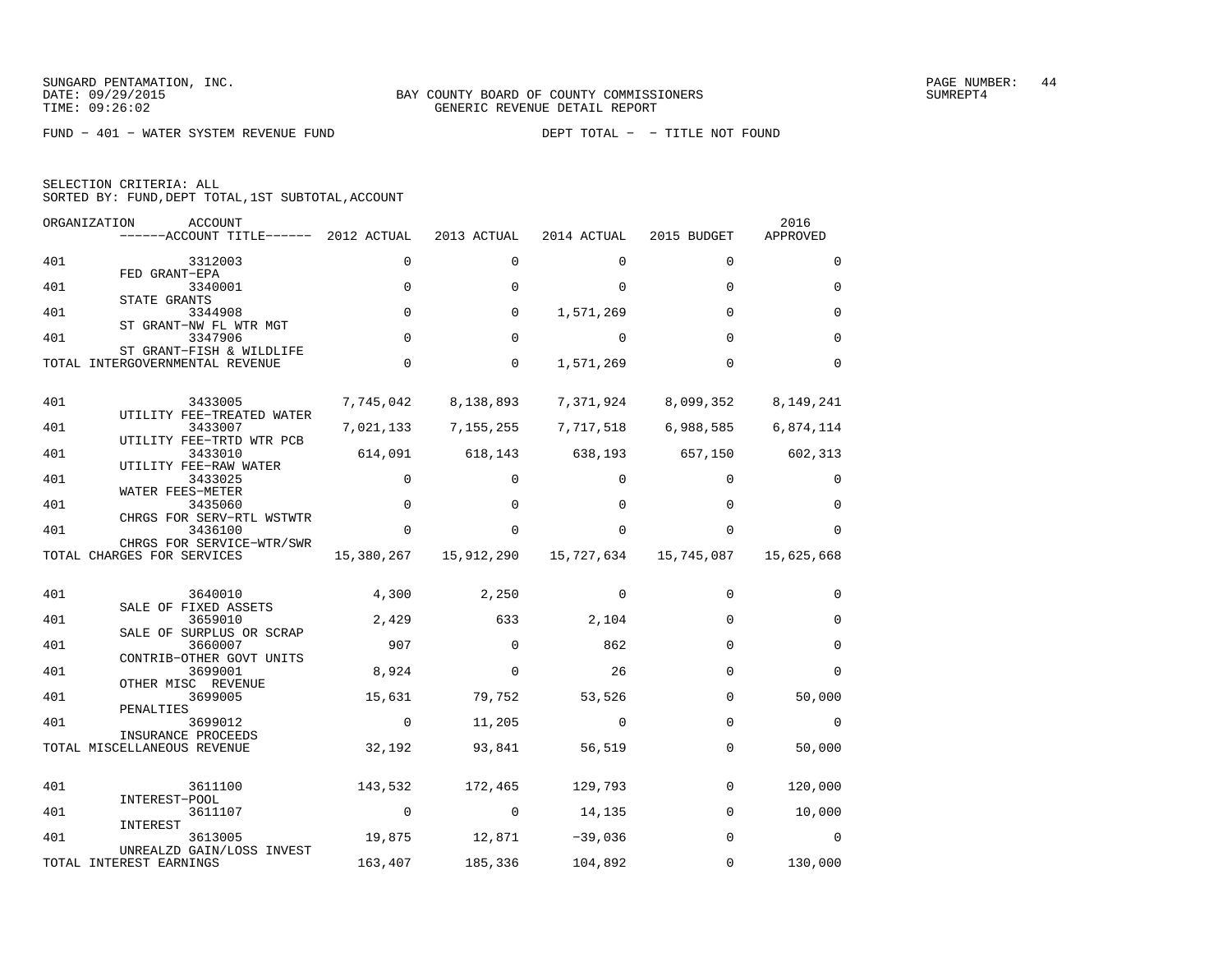FUND − 401 − WATER SYSTEM REVENUE FUND DEPT TOTAL − − TITLE NOT FOUND

| SELECTION CRITERIA: ALL |  |  |                                                    |  |
|-------------------------|--|--|----------------------------------------------------|--|
|                         |  |  | SORTED BY: FUND, DEPT TOTAL, 1ST SUBTOTAL, ACCOUNT |  |

|       | ORGANIZATION<br><b>ACCOUNT</b><br>------ACCOUNT TITLE------ 2012 ACTUAL |            | 2013 ACTUAL | 2014 ACTUAL | 2015 BUDGET  | 2016<br>APPROVED |
|-------|-------------------------------------------------------------------------|------------|-------------|-------------|--------------|------------------|
| 401   | 3631001                                                                 | 272,510    | 126,701     | 88,465      | 0            | <sup>0</sup>     |
|       | SPECIAL ASSESSMENTS                                                     |            |             |             |              |                  |
| 401   | 3632304                                                                 |            |             | 22,490      |              | $\Omega$         |
|       | IMPACT FEES-WTR/LAKE MRL                                                |            |             |             |              |                  |
| 401   | 3632305                                                                 | 372,569    | 495,249     | 438,406     | 383,000      | 388,485          |
|       | IMPACT FEES-WATER                                                       |            |             |             |              |                  |
| TOTAL | SPECIAL ASSESSMENTS                                                     | 645,078    | 621,950     | 549,361     | 383,000      | 388,485          |
| 401   | 3810420                                                                 |            | 0           | $\Omega$    | $\Omega$     | $\Omega$         |
|       | TRNSF FRM RETAIL WTR(420)                                               |            |             |             |              |                  |
| 401   | 3810425                                                                 |            | 42,040      |             | $\Omega$     | $\Omega$         |
|       | TRNSF FRM INDUS WSTE (425)                                              |            |             |             |              |                  |
| 401   | 3840005                                                                 | $\Omega$   | 0           | $\Omega$    | $\Omega$     | $\Omega$         |
|       | <b>LOAN PROCEEDS</b>                                                    |            |             |             |              |                  |
| 401   | 3840010                                                                 |            | $\Omega$    | $\Omega$    | <sup>n</sup> | $\Omega$         |
|       | <b>BOND PROCEEDS</b>                                                    |            |             |             |              |                  |
| 401   | 3898010                                                                 |            | 0           | 0           | 152,345      | 152,410          |
|       | CONTRIBUTION-STONE/ARZONA                                               |            |             |             |              |                  |
| 401   | 3899996                                                                 |            |             | $\Omega$    | $\Omega$     | $\Omega$         |
|       | RESERVE RELEASE                                                         |            |             |             |              |                  |
| 401   | 3899999                                                                 |            | 0           | 0           | 8,700,000    | 12,120,000       |
|       | BALANCE FWD-CASH FORWARD                                                |            |             |             |              |                  |
|       | TOTAL OTHER REVENUE SOURCES                                             |            | 42,040      | 0           | 8,852,345    | 12, 272, 410     |
|       | TOTAL TITLE NOT FOUND                                                   | 16,220,945 | 16,855,457  | 18,009,674  | 24,980,432   | 28, 466, 563     |
|       | TOTAL WATER SYSTEM REVENUE FUND                                         | 16,220,945 | 16,855,457  | 18,009,674  | 24,980,432   | 28,466,563       |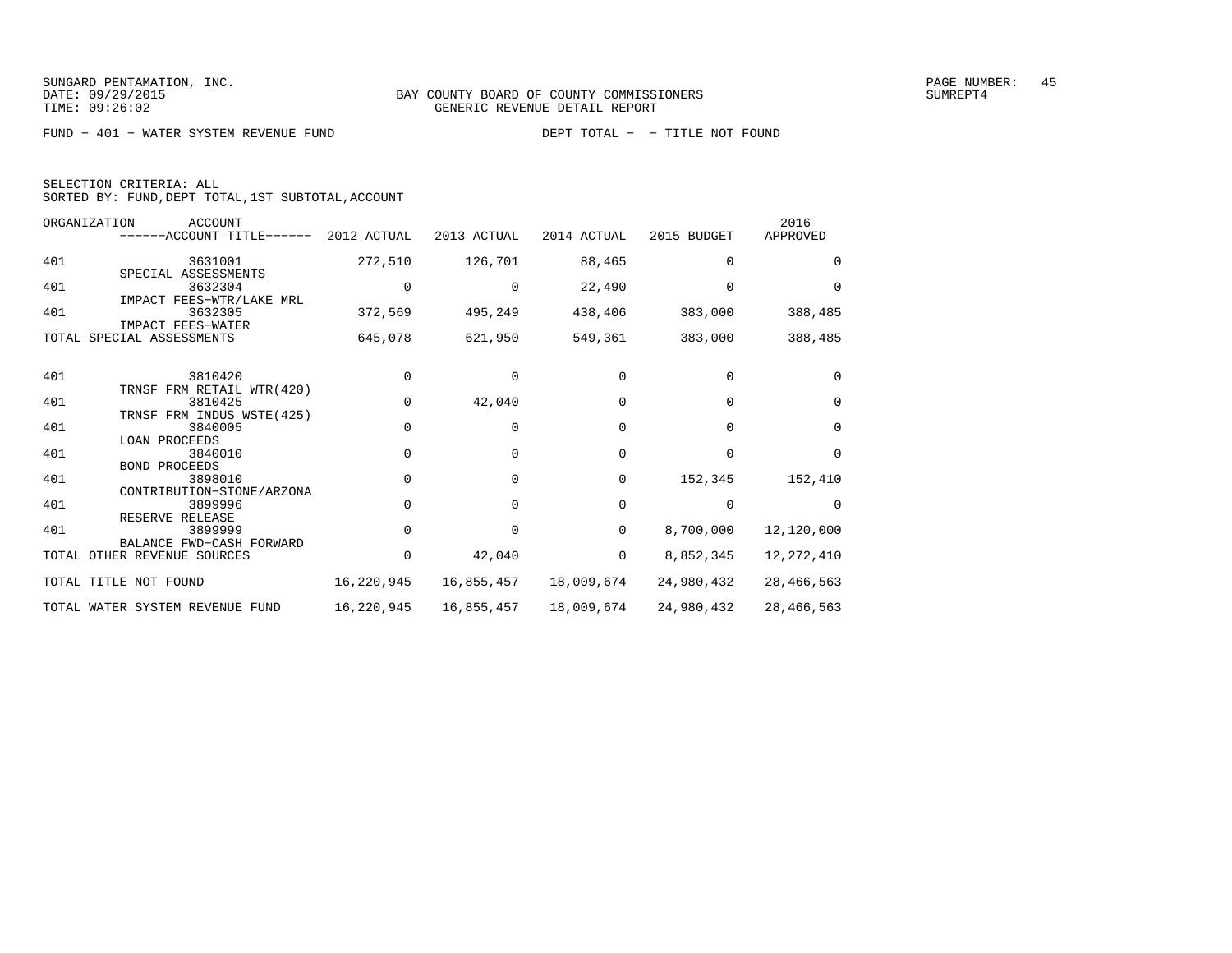FUND − 420 − RETAIL WATER & WASTEWATER DEPT TOTAL − − TITLE NOT FOUND

| SELECTION CRITERIA: ALL |                                                    |
|-------------------------|----------------------------------------------------|
|                         | SORTED BY: FUND, DEPT TOTAL, 1ST SUBTOTAL, ACCOUNT |

|     | ORGANIZATION<br>ACCOUNT<br>------ACCOUNT TITLE------ 2012 ACTUAL |                | 2013 ACTUAL | 2014 ACTUAL       | 2015 BUDGET             | 2016<br>APPROVED |
|-----|------------------------------------------------------------------|----------------|-------------|-------------------|-------------------------|------------------|
| 420 | 3343106<br>ST GRANT-FLA ENTERPRISE                               | $\Omega$       | $\Omega$    | $\Omega$          | $\Omega$                | $\Omega$         |
| 420 | 3343108<br>ST GRANT-FL ENTP/AFRL PRJ                             | $\Omega$       | $\Omega$    | $\Omega$          | $\Omega$                | $\Omega$         |
|     | TOTAL INTERGOVERNMENTAL REVENUE                                  | $\Omega$       | $\Omega$    | $\Omega$          | $\Omega$                | $\Omega$         |
| 420 | 3429014                                                          | 1,860          | 1,920       | 3,120             | 3,420                   | 3,420            |
| 420 | CHRG FOR SRV-PLAN REV/ENG<br>3433022                             | 1,780,539      | 1,885,695   | 2,352,445         | 2,486,000               | 2,844,499        |
|     | UTILITY FEE-RETAIL WATER                                         |                |             |                   |                         |                  |
| 420 | 3433025<br>WATER FEES-METER                                      | 39,265         | 55,845      | 55,400            | 56,000                  | 56,000           |
| 420 | 3433027<br>UTILITY FEES-TANKERS                                  | $\Omega$       | 10          | $\Omega$          | $\Omega$                | $\Omega$         |
| 420 | 3435005                                                          | $\mathbf 0$    | $\Omega$    | $\Omega$          | $\Omega$                | $\mathbf{0}$     |
| 420 | CHRGS FOR SRV-PARKER<br>3435007                                  | 28,736         | 18,558      | 26,130            | 19,533                  | 19,532           |
| 420 | CHRGS FOR SRV-MEX BCH<br>3435009                                 | 2,794          | 2,794       | 3,048             | 3,045                   | $\mathbf 0$      |
|     | CHRGS FOR SRV-COURT HOUSE                                        |                |             |                   |                         |                  |
| 420 | 3435010<br>CHRGS FOR SRV-PARKS&REC                               | 2,794          | 2,794       | 3,048             | 3,045                   | 3,045            |
| 420 | 3435011<br>CHRGS FOR SRV-RDS&BRDGS                               | $\Omega$       | 1,016       | 3,048             | 3,045                   | 3,045            |
| 420 | 3435030                                                          | 187,333        | 187,333     | 187,333           | 187,333                 | 187,333          |
| 420 | UTILITY FEE-MEX BCH DEBT<br>3435031                              | 15,714         | 15,714      | 15,714            | 15,714                  | 15,714           |
| 420 | UTILITY FEE-MEX BCH R&R<br>3435032                               | 28,100         | 28,100      | 28,100            | 28,100                  | 28,100           |
|     | UTILITY FEE-MEX BCH RATE                                         |                |             |                   |                         |                  |
| 420 | 3435040<br>UTILITY FEE-RETAIL SEWER                              | 2,466,726      | 2,683,899   | 3,095,260         | 4,764,497               | 4,208,999        |
| 420 | 3435045                                                          | 168,137        | 208,003     | 204,113           | 135,711                 | 184,248          |
| 420 | UTILITY FEE-WHLSLE/MEX BC<br>3435047                             | 572,884        | 626,219     | 814,656           | 975,601                 | 308,292          |
| 420 | UTILITY FEE-WHLSLE/TYNDLL<br>3435049                             | 61,457         | 61,457      | 61,457            | 61,457 61,457           |                  |
|     | UTILITY FEE-R&R/TYNDALL                                          |                |             |                   |                         |                  |
| 420 | 3435050<br>UTILITY FEE-TXS/TYNDALL                               | 12,394         | 13,223      | 16,589            | 21,768                  | 7,719            |
| 420 | 3435052                                                          | 46,792         | 34,917      | 14,818            | 13,483                  | 13,483           |
| 420 | UTILITY FEE-REUSE TYNDALL<br>3435053                             | $\overline{0}$ | 10,116      | 13,488            | $\overline{0}$          | $\Omega$         |
| 420 | UTILITY FEE-MAINT & DEPRC<br>3435055                             | 377,369        | 377,369     |                   | 377,369 377,374 377,374 |                  |
|     | CAP RESERVATION/TYNDALL                                          |                |             |                   |                         |                  |
| 420 | 3435057<br>CHRGS FOR SRV-AWT STAFF                               | 848,178        |             | 942,092 1,316,960 | 1,697,600               | 1,579,585        |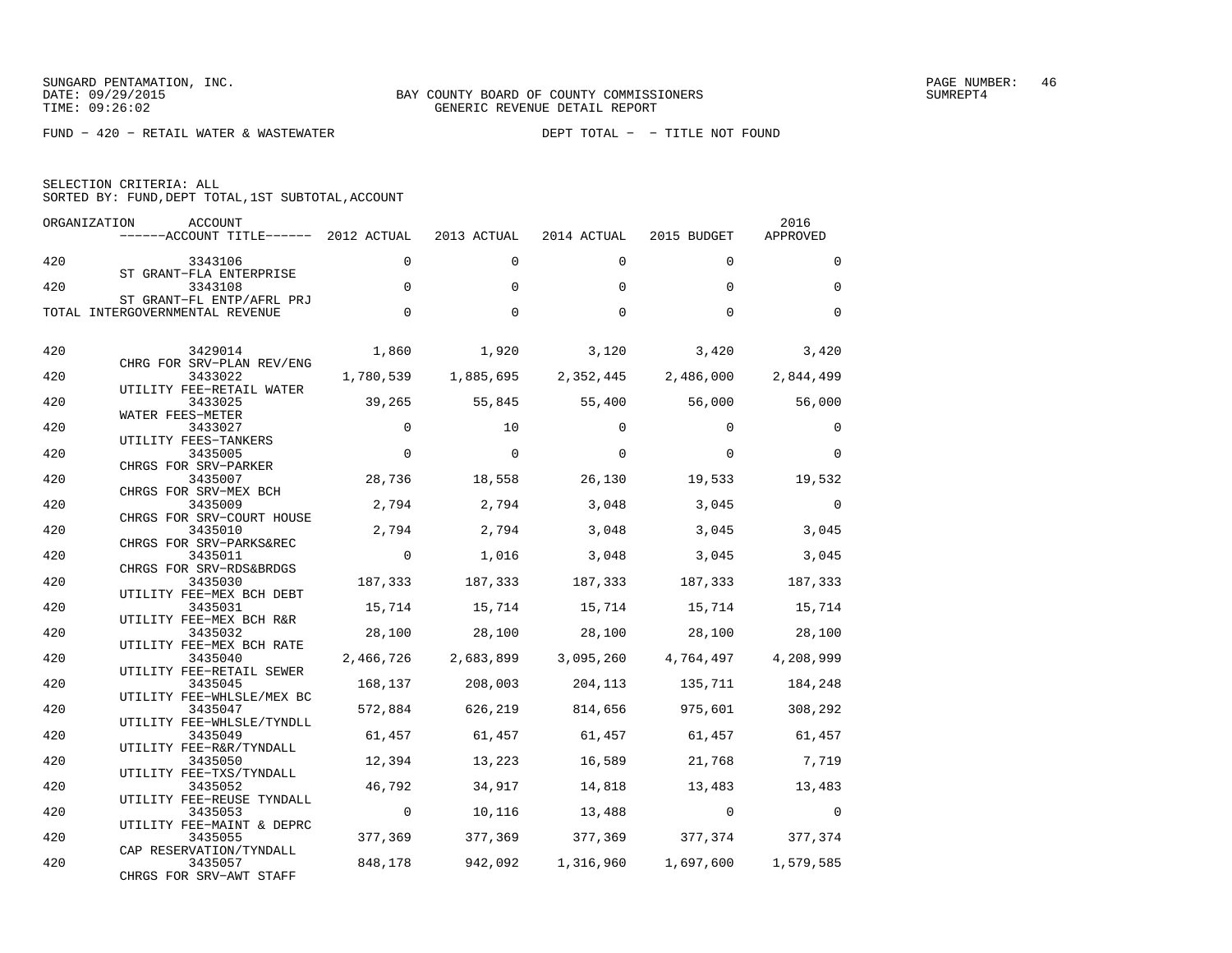| SELECTION CRITERIA: ALL |  |                                                    |  |
|-------------------------|--|----------------------------------------------------|--|
|                         |  | SORTED BY: FUND, DEPT TOTAL, 1ST SUBTOTAL, ACCOUNT |  |

|     | ORGANIZATION<br>ACCOUNT<br>------ACCOUNT TITLE------ 2012 ACTUAL 2013 ACTUAL 2014 ACTUAL 2015 BUDGET |             |                |                         |                                                    | 2016<br>APPROVED |
|-----|------------------------------------------------------------------------------------------------------|-------------|----------------|-------------------------|----------------------------------------------------|------------------|
| 420 | 3436100                                                                                              |             |                | 24, 147 30, 580 28, 868 | 30,000 30,000                                      |                  |
|     | CHRGS FOR SERVICE-WTR/SWR<br>TOTAL CHARGES FOR SERVICES                                              |             |                |                         | 6,665,218 7,187,654 8,620,965 10,882,726 9,931,845 |                  |
| 420 | 3631050<br>R & M SEWER ESCROW                                                                        | $\mathbf 0$ | $\Omega$       | $\Omega$                | $\Omega$                                           | $\Omega$         |
| 420 | 3659010                                                                                              | $\mathbf 0$ | $\Omega$       | $\Omega$                | $\Omega$                                           | $\mathbf 0$      |
| 420 | SALE OF SURPLUS OR SCRAP<br>3660001                                                                  | $\mathbf 0$ | $\mathbf 0$    | $\Omega$                | $\Omega$                                           | $\mathbf 0$      |
| 420 | CONTRIBUTIONS-PRIVATE SRC<br>3660007                                                                 | $\mathbf 0$ | 118,551        | $\Omega$                | 0                                                  | 157,363          |
| 420 | CONTRIB-OTHER GOVT UNITS<br>3699001                                                                  | 38,875      | 34,371         | 39,940                  |                                                    | 50,000 40,000    |
| 420 | OTHER MISC REVENUE<br>3699005                                                                        | 70,590      | 71,478         | 86,664 70,000           |                                                    | 110,000          |
|     | PENALTIES<br>TOTAL MISCELLANEOUS REVENUE 109,465 224,400 126,604 120,000                             |             |                |                         |                                                    | 307,363          |
| 420 | 3611100                                                                                              |             |                |                         | $19,946$ $27,284$ $13,156$ $25,000$ $10,000$       |                  |
| 420 | INTEREST-POOL<br>3613005                                                                             | 6,316       | 3,162          | $-7,472$                | $\overline{0}$                                     | $\mathbf 0$      |
|     | UNREALZD GAIN/LOSS INVEST<br>TOTAL INTEREST EARNINGS                                                 | 26,262      | 30,447         |                         | 5,685 25,000                                       | 10,000           |
| 420 | 3632303                                                                                              |             | $1,655$ 0      | 1,103                   | $\sim$ 0 $\sim$ 0 $\sim$ 0 $\sim$                  | $\mathbf 0$      |
| 420 | IMPACT FEES-WTR/RIVER CMP<br>3632304                                                                 | 18,688      | 18,000         | 9,000                   | 4,000                                              | 4,120            |
| 420 | IMPACT FEES-WTR/LAKE MRL<br>3632305                                                                  |             | 71,023 84,651  | 71,273                  | 45,000                                             | 46,350           |
| 420 | IMPACT FEES-WATER<br>3632307                                                                         | 170,883     | 152,154        | 127,766                 | 76,000                                             | 45,000           |
| 420 | IMPACT FEES-SEWER<br>3632308                                                                         | 3,498       | $\overline{0}$ | 2,332                   | $\Omega$                                           | $\Omega$         |
| 420 | IMPACT FEES-SWR/RIVER CMP<br>3632309                                                                 |             |                | 66,818 120,000 65,000   | 151,273                                            | $\mathbf 0$      |
|     | IMPACT FEES-SWR/LAKE MRL<br>TOTAL SPECIAL ASSESSMENTS                                                |             |                |                         | 332,566 374,805 276,475 276,273                    | 95,470           |
| 420 | 3810401                                                                                              | $\Omega$    | $\Omega$       | $\Omega$                | $\Omega$                                           | $\Omega$         |
| 420 | TRNSF FRM WATER SYS (401)<br>3810425                                                                 | $\mathbf 0$ | 178,330        | $\Omega$                | $\Omega$                                           | 0                |
| 420 | TRNSF FRM INDUS WSTE(425)<br>3840005                                                                 | $\mathbf 0$ | $\mathbf 0$    | $\Omega$                | 0                                                  | 0                |
| 420 | LOAN PROCEEDS<br>3840010<br><b>BOND PROCEEDS</b>                                                     | $\Omega$    | $\Omega$       | 0                       | $\Omega$                                           | $\Omega$         |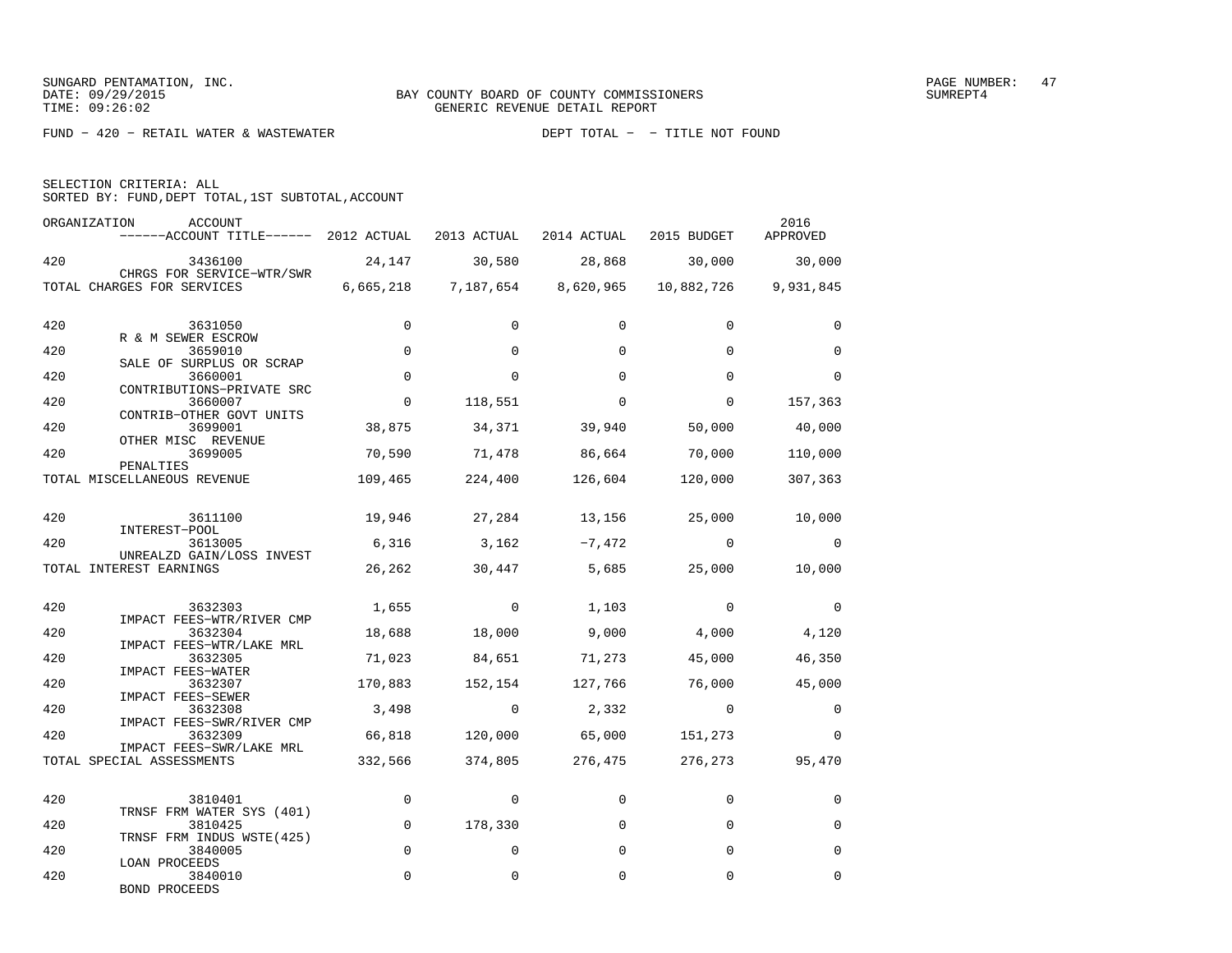FUND − 420 − RETAIL WATER & WASTEWATER DEPT TOTAL − − TITLE NOT FOUND

|     | <b>ACCOUNT</b><br>ORGANIZATION  |             |             |             |             | 2016       |
|-----|---------------------------------|-------------|-------------|-------------|-------------|------------|
|     | ------ACCOUNT TITLE------       | 2012 ACTUAL | 2013 ACTUAL | 2014 ACTUAL | 2015 BUDGET | APPROVED   |
| 420 | 3897001                         |             |             |             |             | $\Omega$   |
|     | CAPITAL CONTRIB-OTHER           |             |             |             |             |            |
| 420 | 3899996                         |             |             | 0           | 1,200,000   | 530,000    |
|     | RESERVE RELEASE                 |             |             |             |             |            |
| 420 | 3899997                         |             |             |             |             | $\Omega$   |
|     | BAL FWD-IMPACT FEES             |             |             |             |             |            |
| 420 | 3899998                         |             |             |             |             | $\Omega$   |
|     | BALANCE FWD-BOND PROCEEDS       |             |             |             |             |            |
| 420 | 3899999                         |             |             | $\Omega$    | $\Omega$    | 800,000    |
|     | BALANCE FWD-CASH FORWARD        |             |             |             |             |            |
|     | TOTAL OTHER REVENUE SOURCES     |             | 178,330     | 0           | 1,200,000   | 1,330,000  |
|     | TOTAL TITLE NOT FOUND           | 7,133,510   | 7,995,636   | 9,029,729   | 12,503,999  | 11,674,678 |
|     | TOTAL RETAIL WATER & WASTEWATER | 7,133,510   | 7,995,636   | 9,029,729   | 12,503,999  | 11,674,678 |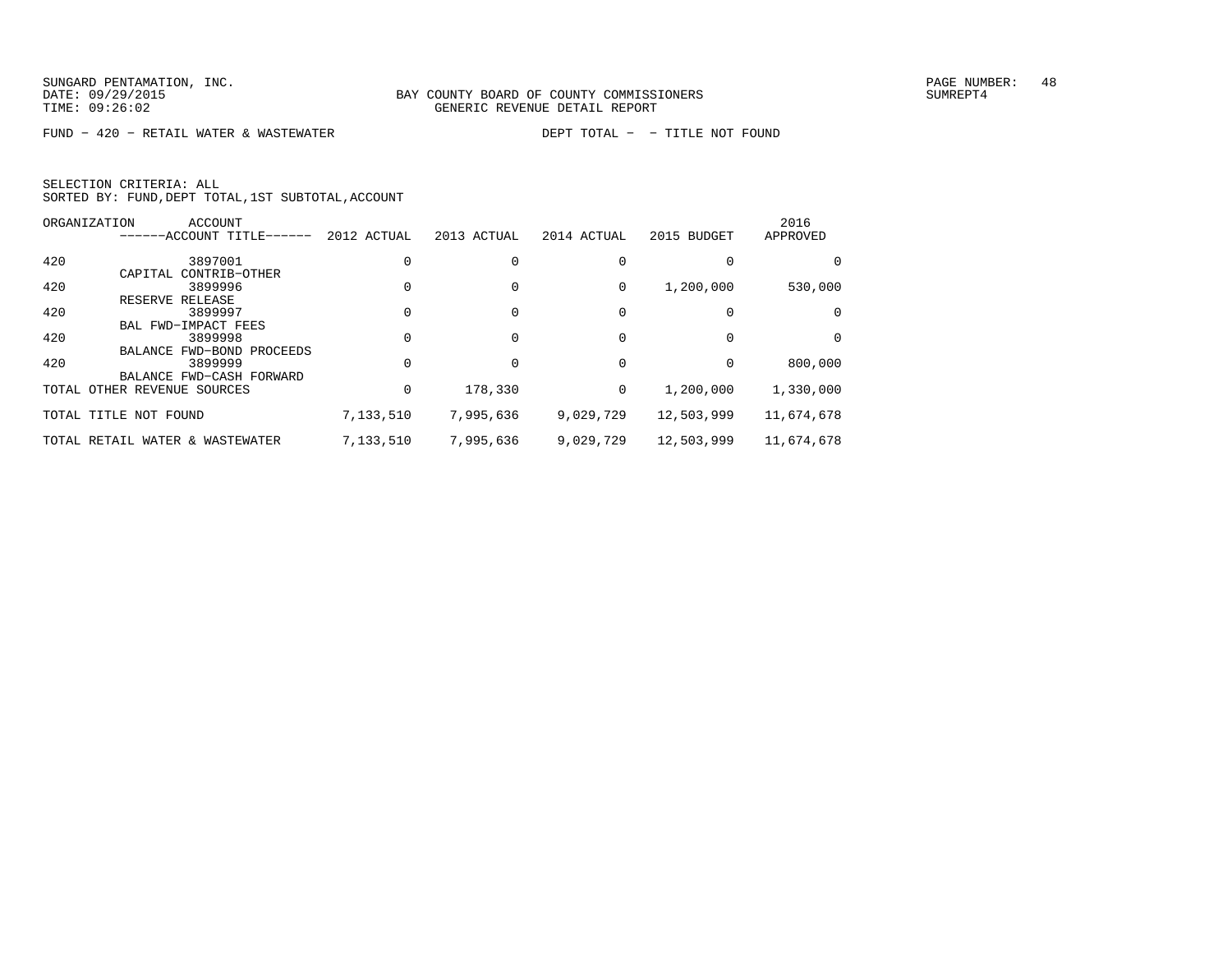FUND − 424 − CEDAR GRV−RETAIL WTR & WW DEPT TOTAL − − TITLE NOT FOUND

| ORGANIZATION<br><b>ACCOUNT</b><br>------ACCOUNT TITLE------ 2012 ACTUAL |             | 2013 ACTUAL | 2014 ACTUAL | 2015 BUDGET | 2016<br>APPROVED |
|-------------------------------------------------------------------------|-------------|-------------|-------------|-------------|------------------|
| 424<br>3429014                                                          | $\mathbf 0$ | $\mathbf 0$ | 0           | $\mathbf 0$ | 0                |
| CHRG FOR SRV-PLAN REV/ENG<br>424<br>3433022                             | 0           | $\Omega$    | $\Omega$    | $\mathbf 0$ | 0                |
| UTILITY FEE-RETAIL WATER<br>424<br>3433025                              | 0           | $\Omega$    | $\Omega$    | $\Omega$    | $\Omega$         |
| WATER FEES-METER<br>424<br>3435040                                      | $\Omega$    | $\Omega$    | $\Omega$    | $\Omega$    | 0                |
| UTILITY FEE-RETAIL SEWER<br>424<br>3436100                              | $\Omega$    | $\Omega$    | $\Omega$    | $\Omega$    | $\Omega$         |
| CHRGS FOR SERVICE-WTR/SWR<br>TOTAL CHARGES FOR SERVICES                 | 0           | $\Omega$    | $\Omega$    | $\Omega$    | 0                |
|                                                                         |             |             |             |             |                  |
| 424<br>3699001<br>OTHER MISC REVENUE                                    | $\Omega$    | $\Omega$    | $\Omega$    | $\Omega$    | $\Omega$         |
| 424<br>3699005<br>PENALTIES                                             | $\Omega$    | $\Omega$    | $\Omega$    | $\Omega$    | $\mathbf 0$      |
| TOTAL MISCELLANEOUS REVENUE                                             | 0           | $\Omega$    | $\Omega$    | $\mathbf 0$ | 0                |
| 424<br>3611100<br>INTEREST-POOL                                         | $\Omega$    | $\Omega$    | $\Omega$    | $\Omega$    | $\Omega$         |
| 424<br>3613005                                                          | 0           | $\Omega$    | $\Omega$    | $\Omega$    | $\mathbf 0$      |
| UNREALZD GAIN/LOSS INVEST<br>TOTAL INTEREST EARNINGS                    | $\Omega$    | $\Omega$    | $\Omega$    | $\Omega$    | 0                |
| 424<br>3632305                                                          | $\mathbf 0$ | $\Omega$    | $\Omega$    | $\Omega$    | 0                |
| IMPACT FEES-WATER                                                       |             |             |             |             |                  |
| 424<br>3632307<br><b>IMPACT FEES-SEWER</b>                              | 0           | $\Omega$    | $\Omega$    | 0           | 0                |
| TOTAL SPECIAL ASSESSMENTS                                               | 0           | $\mathbf 0$ | $\Omega$    | $\Omega$    | 0                |
| 424<br>3810382<br>TRNSF FRM CEDAR GRV SWR                               | $\mathbf 0$ | $\Omega$    | $\Omega$    | $\Omega$    | 0                |
| 424<br>3840010                                                          | $\mathbf 0$ | $\Omega$    | $\Omega$    | $\Omega$    | $\Omega$         |
| <b>BOND PROCEEDS</b><br>424<br>3899999                                  | 0           | $\Omega$    | $\Omega$    | $\Omega$    | $\mathbf 0$      |
| BALANCE FWD-CASH FORWARD<br>TOTAL OTHER REVENUE SOURCES                 | 0           | $\Omega$    | $\Omega$    | $\mathbf 0$ | 0                |
| TOTAL TITLE NOT FOUND                                                   | $\Omega$    | $\Omega$    | $\Omega$    | $\Omega$    | $\Omega$         |
| TOTAL CEDAR GRV-RETAIL WTR & WW                                         | $\Omega$    | $\Omega$    | $\Omega$    | $\Omega$    | $\Omega$         |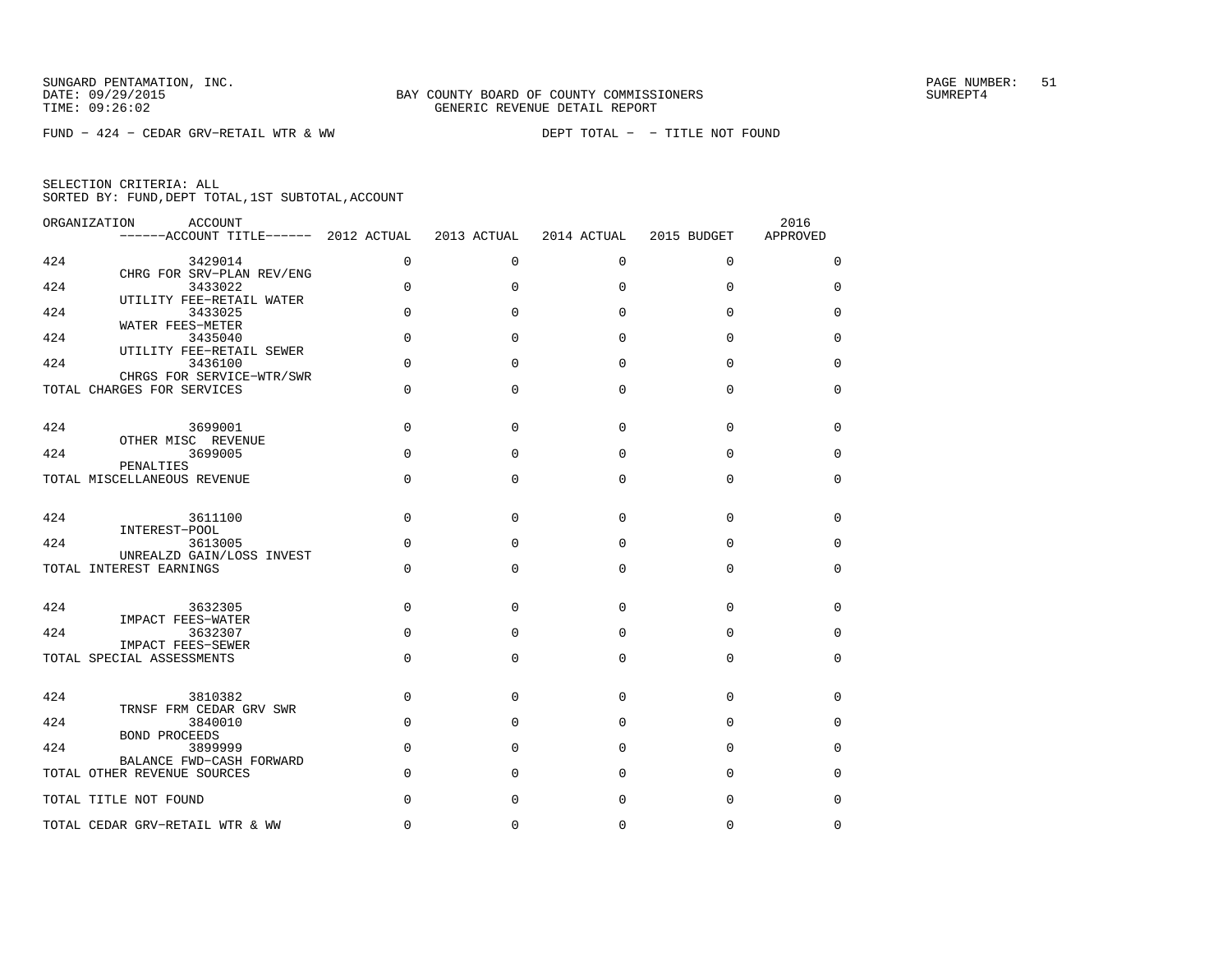FUND − 425 − INDUSTRIAL WASTEWATER DEPT TOTAL − − TITLE NOT FOUND

| SELECTION CRITERIA: ALL |  |  |                                                    |  |
|-------------------------|--|--|----------------------------------------------------|--|
|                         |  |  | SORTED BY: FUND, DEPT TOTAL, 1ST SUBTOTAL, ACCOUNT |  |

| ORGANIZATION<br>ACCOUNT     |                                                                                                                                                                                                                                                      |                                                                                              |                                                                  |                                                          | 2016                                                        |
|-----------------------------|------------------------------------------------------------------------------------------------------------------------------------------------------------------------------------------------------------------------------------------------------|----------------------------------------------------------------------------------------------|------------------------------------------------------------------|----------------------------------------------------------|-------------------------------------------------------------|
|                             |                                                                                                                                                                                                                                                      |                                                                                              |                                                                  |                                                          | APPROVED                                                    |
| 3412001                     | $\Omega$                                                                                                                                                                                                                                             | $\Omega$                                                                                     | $\Omega$                                                         | $\Omega$                                                 | $\Omega$                                                    |
| CHRGS FOR SERVICE           |                                                                                                                                                                                                                                                      |                                                                                              |                                                                  |                                                          |                                                             |
| 3435501                     |                                                                                                                                                                                                                                                      | $\Omega$                                                                                     | $\Omega$                                                         | $\Omega$                                                 | $\Omega$                                                    |
|                             |                                                                                                                                                                                                                                                      |                                                                                              |                                                                  |                                                          |                                                             |
|                             | 3, 162, 735                                                                                                                                                                                                                                          |                                                                                              | $\Omega$                                                         | $\Omega$                                                 | $\Omega$                                                    |
|                             |                                                                                                                                                                                                                                                      |                                                                                              |                                                                  |                                                          |                                                             |
|                             |                                                                                                                                                                                                                                                      |                                                                                              |                                                                  |                                                          | $\Omega$                                                    |
|                             |                                                                                                                                                                                                                                                      |                                                                                              |                                                                  |                                                          |                                                             |
|                             |                                                                                                                                                                                                                                                      |                                                                                              |                                                                  |                                                          | $\Omega$                                                    |
|                             |                                                                                                                                                                                                                                                      |                                                                                              |                                                                  |                                                          |                                                             |
| 3640010                     | $\Omega$                                                                                                                                                                                                                                             | $\Omega$                                                                                     | $\Omega$                                                         | $\Omega$                                                 | 0                                                           |
| SALE OF FIXED ASSETS        |                                                                                                                                                                                                                                                      |                                                                                              |                                                                  |                                                          |                                                             |
|                             | $\Omega$                                                                                                                                                                                                                                             | $\Omega$                                                                                     | $\Omega$                                                         | $\Omega$                                                 | $\Omega$                                                    |
|                             |                                                                                                                                                                                                                                                      |                                                                                              |                                                                  |                                                          |                                                             |
|                             |                                                                                                                                                                                                                                                      |                                                                                              |                                                                  |                                                          | $\Omega$                                                    |
| 3613005                     | 2,942                                                                                                                                                                                                                                                | 534                                                                                          | $\Omega$                                                         | $\Omega$                                                 | $\Omega$                                                    |
| UNREALZD GAIN/LOSS INVEST   |                                                                                                                                                                                                                                                      |                                                                                              |                                                                  |                                                          |                                                             |
| INTEREST EARNINGS<br>TOTAL  | 11,707                                                                                                                                                                                                                                               | 6,180                                                                                        | $\Omega$                                                         | $\Omega$                                                 | $\Omega$                                                    |
|                             |                                                                                                                                                                                                                                                      |                                                                                              |                                                                  |                                                          |                                                             |
| 3899999                     | $\Omega$                                                                                                                                                                                                                                             | $\Omega$                                                                                     | $\Omega$                                                         | $\Omega$                                                 | $\Omega$                                                    |
|                             |                                                                                                                                                                                                                                                      |                                                                                              |                                                                  |                                                          | $\Omega$                                                    |
|                             |                                                                                                                                                                                                                                                      |                                                                                              |                                                                  |                                                          |                                                             |
| TOTAL TITLE NOT FOUND       | 3,547,393                                                                                                                                                                                                                                            | 940,621                                                                                      | 0                                                                | $\Omega$                                                 | $\Omega$                                                    |
| TOTAL INDUSTRIAL WASTEWATER | 3,547,393                                                                                                                                                                                                                                            | 940,621                                                                                      | 0                                                                | $\Omega$                                                 | $\Omega$                                                    |
|                             | CHRGS FOR SRV-3% ADMIN<br>3435505<br>CHRGS FOR SRV-STONE<br>3435512<br>CHRGS FOR SRV-ARIZONA CHM<br>TOTAL CHARGES FOR SERVICES<br>TOTAL MISCELLANEOUS REVENUE<br>3611100<br>INTEREST-POOL<br>BALANCE FWD-CASH FORWARD<br>TOTAL OTHER REVENUE SOURCES | ------ACCOUNT TITLE------ 2012 ACTUAL<br>94,882<br>278,069<br>3,535,686<br>8,765<br>$\Omega$ | 2013 ACTUAL<br>872,528<br>61,913<br>934,442<br>5,646<br>$\Omega$ | 2014 ACTUAL<br>$\Omega$<br>0<br>$\Omega$<br><sup>0</sup> | 2015 BUDGET<br>$\Omega$<br>$\Omega$<br>$\Omega$<br>$\Omega$ |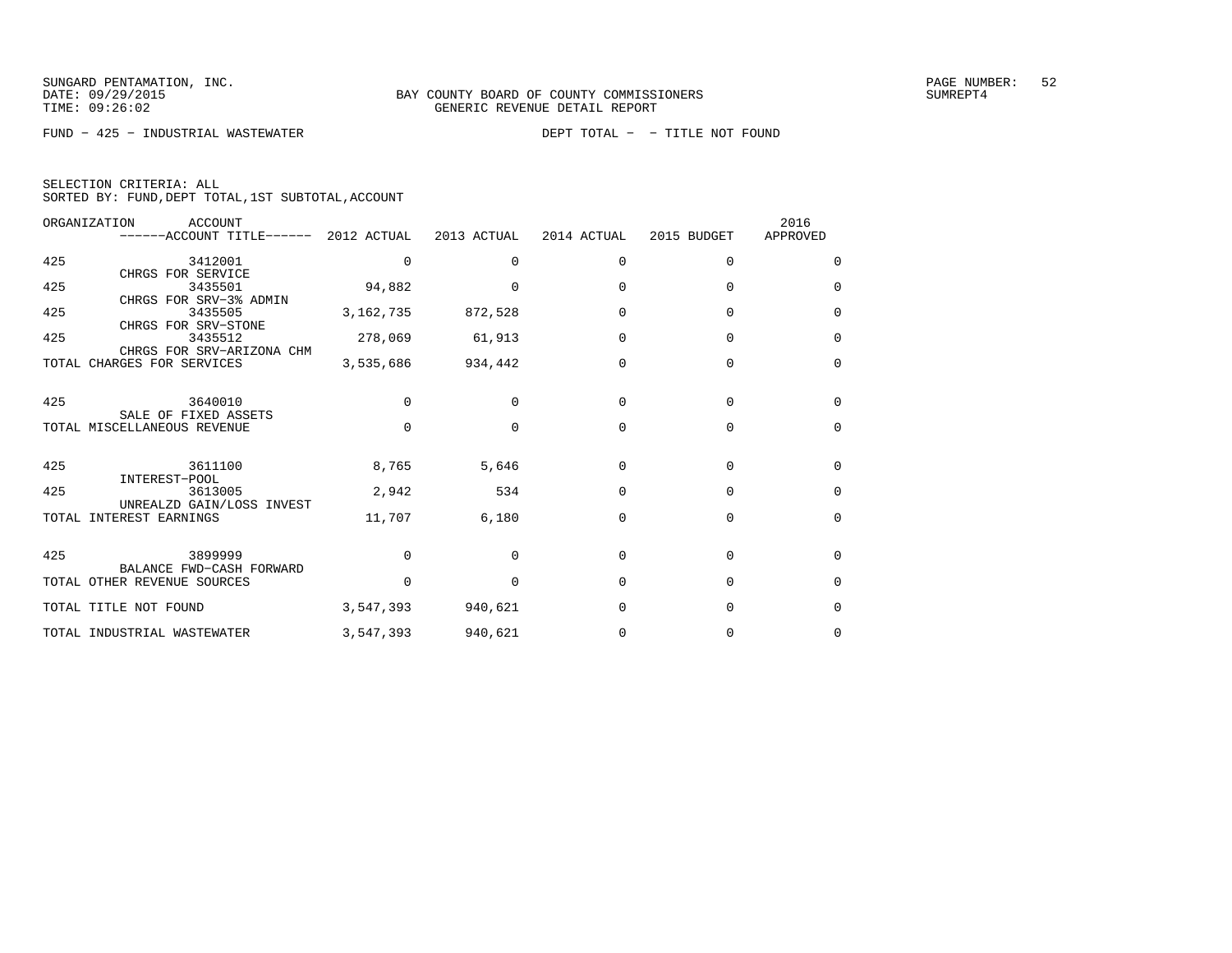FUND − 430 − SOLID WASTE FUND DEPT TOTAL − − TITLE NOT FOUND

| SELECTION CRITERIA: ALL |  |  |  |                                                    |  |  |
|-------------------------|--|--|--|----------------------------------------------------|--|--|
|                         |  |  |  | SORTED BY: FUND, DEPT TOTAL, 1ST SUBTOTAL, ACCOUNT |  |  |
|                         |  |  |  |                                                    |  |  |

|     | ORGANIZATION<br><b>ACCOUNT</b><br>------ACCOUNT TITLE------ 2012 ACTUAL |             | 2013 ACTUAL  | 2014 ACTUAL  | 2015 BUDGET | 2016<br>APPROVED |
|-----|-------------------------------------------------------------------------|-------------|--------------|--------------|-------------|------------------|
| 430 | 3290010                                                                 | 1,400       | 2,100        | 3,000        | 2,500       | 2,500            |
|     | LICENSE & PERMIT/SOLID WS<br>TOTAL LICENSES AND PERMITS                 | 1,400       | 2,100        | 3,000        | 2,500       | 2,500            |
| 430 | 3312306<br>FED GRANT-HURRICANE IVAN                                     | $\Omega$    | $\Omega$     | $\Omega$     | $\Omega$    | $\Omega$         |
| 430 | 3343410                                                                 | $\Omega$    | $\Omega$     | $\Omega$     | $\Omega$    | $\Omega$         |
|     | ST GRANT-SM CAP GENERATOR<br>TOTAL INTERGOVERNMENTAL REVENUE            | $\Omega$    | $\Omega$     | $\Omega$     | $\Omega$    | $\Omega$         |
| 430 | 3434005                                                                 | $\mathbf 0$ | $\Omega$     | 401,198      | $\Omega$    | $\Omega$         |
| 430 | FEES-OUT OF COUNTY<br>3434010<br>FEES-TIPPING                           | 7,920,240   | 8,385,397    | 8,545,599    | 9,266,000   | 8,920,501        |
| 430 | 3434015                                                                 | 575,275     | 644,824      | 700,275      | 1,128,000   | 1,161,840        |
| 430 | INCINERATOR-SPECIALTY WST<br>3434505                                    | $\Omega$    | $\Omega$     | $\Omega$     | $\Omega$    | $\Omega$         |
| 430 | CHRGS-FL POWER ENRGY SALE<br>3434510                                    | $\Omega$    | $\Omega$     | $\Omega$     | $\Omega$    | $\Omega$         |
| 430 | CHRGS-FL POWER CAPACITY<br>3434515                                      | 1,334,223   | 2,385,065    | 3,202,099    | 1,920,000   | 1,920,000        |
| 430 | CHRGS-ELECTRICITY SALES<br>3437005                                      | 351,775     | 401,217      | 354,029      | 450,000     | 450,000          |
|     | CHRGS FOR SRV-METAL EXTRC<br>TOTAL CHARGES FOR SERVICES                 | 10,181,512  | 11,816,503   | 13,203,199   | 12,764,000  | 12,452,341       |
| 430 | 3620002<br>LEASE-CITY TRNSF STATION                                     | $\Omega$    | $\Omega$     | $\mathbf{0}$ | $\Omega$    | $\Omega$         |
| 430 | 3640010                                                                 | 1,100       | 47,953       | 6,990        | 25,000      | 25,000           |
| 430 | SALE OF FIXED ASSETS<br>3659010                                         | 23,647      | 21,082       | 33,833       | 35,000      | 35,000           |
| 430 | SALE OF SURPLUS OR SCRAP<br>3660001                                     | 315,000     | $\Omega$     | $\Omega$     | $\Omega$    | $\Omega$         |
| 430 | CONTRIBUTIONS-PRIVATE SRC<br>3670001                                    | $\Omega$    | $\Omega$     | $\Omega$     | $\cap$      | $\Omega$         |
| 430 | GAIN/LOSS ON SALE INVSTMT<br>3699001                                    | 5,969       | 2,256        | 2,360        | 157,500     | 157,500          |
| 430 | OTHER MISC REVENUE<br>3699005                                           | 6,140       | 9,925        | 33,685       | 25,000      | 25,000           |
| 430 | PENALTIES<br>3699012                                                    | 15,544,598  | 32, 475, 145 | 9,588,567    | $\Omega$    | $\Omega$         |
|     | INSURANCE PROCEEDS<br>TOTAL MISCELLANEOUS REVENUE                       | 15,896,454  | 32,556,362   | 9,665,434    | 242,500     | 242,500          |
| 430 | 3611100<br>INTEREST-POOL                                                | 70,760      | 65,957       | 43,159       | 100,000     | 30,000           |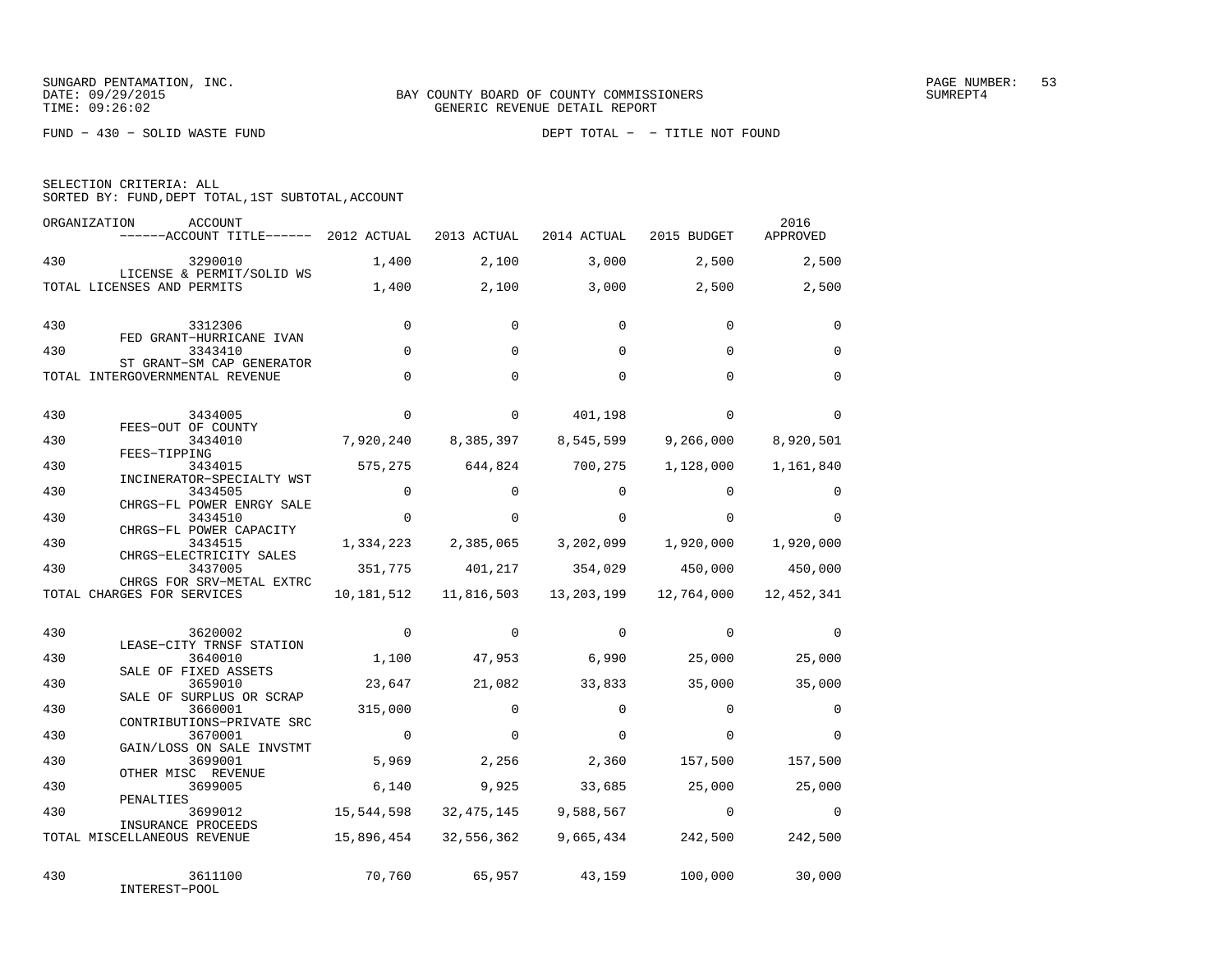FUND − 430 − SOLID WASTE FUND DEPT TOTAL − − TITLE NOT FOUND

| SELECTION CRITERIA: ALL |  |  |                                                    |  |
|-------------------------|--|--|----------------------------------------------------|--|
|                         |  |  | SORTED BY: FUND, DEPT TOTAL, 1ST SUBTOTAL, ACCOUNT |  |

|     | ORGANIZATION<br>ACCOUNT<br>------ACCOUNT TITLE------   | 2012 ACTUAL  | 2013 ACTUAL  | 2014 ACTUAL | 2015 BUDGET | 2016<br>APPROVED |
|-----|--------------------------------------------------------|--------------|--------------|-------------|-------------|------------------|
| 430 | 3613005                                                | 24,590       | 8,424        | $-22.947$   |             | 0                |
|     | UNREALZD GAIN/LOSS INVEST<br>TOTAL INTEREST EARNINGS   | 95,349       | 74,381       | 20,213      | 100,000     | 30,000           |
| 430 | 3899995<br>RESERVE RELEASE-CASH FWD                    |              |              |             |             | 0                |
| 430 | 3899996                                                |              |              |             |             | 0                |
| 430 | RESERVE RELEASE<br>3899999<br>BALANCE FWD-CASH FORWARD |              |              | 0           | 7,000,000   | 4,909,709        |
|     | TOTAL OTHER REVENUE SOURCES                            |              |              | 0           | 7,000,000   | 4,909,709        |
|     | TOTAL TITLE<br>NOT FOUND                               | 26, 174, 715 | 44,449,345   | 22,891,846  | 20,109,000  | 17,637,050       |
|     | TOTAL SOLID WASTE FUND                                 | 26, 174, 715 | 44, 449, 345 | 22,891,846  | 20,109,000  | 17,637,050       |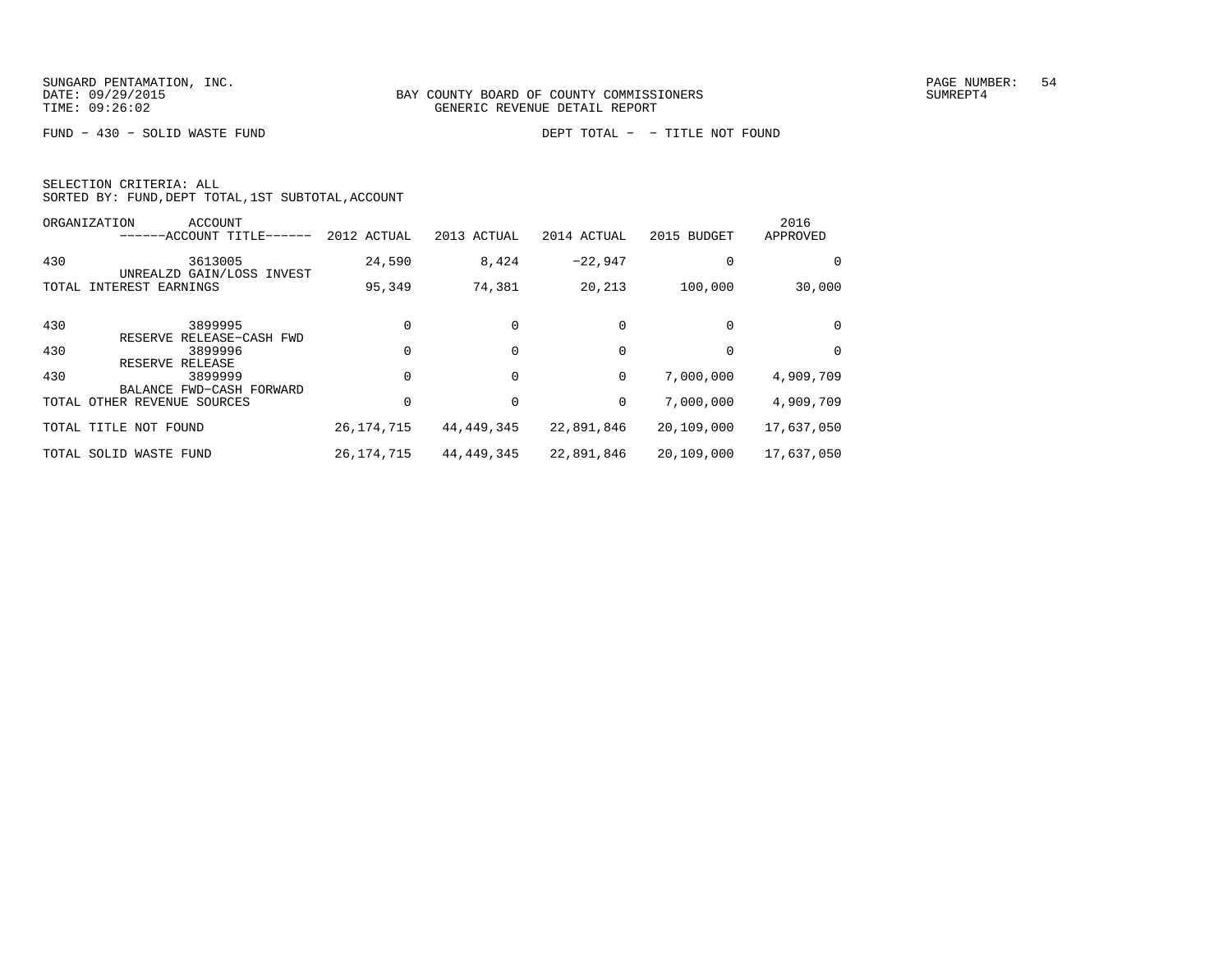FUND − 440 − BUILDERS SERVICES DEPT TOTAL − − TITLE NOT FOUND

|  | SELECTION CRITERIA: ALL                            |  |  |
|--|----------------------------------------------------|--|--|
|  | SORTED BY: FUND, DEPT TOTAL, 1ST SUBTOTAL, ACCOUNT |  |  |

|     | ORGANIZATION<br>ACCOUNT<br>------ACCOUNT TITLE------ 2012 ACTUAL |                | 2013 ACTUAL    | 2014 ACTUAL 2015 BUDGET |                           | 2016<br>APPROVED |
|-----|------------------------------------------------------------------|----------------|----------------|-------------------------|---------------------------|------------------|
| 440 | 3210001                                                          | 23,055         | 25,005         | 23,020                  | 25,650                    | 25,650           |
| 440 | LICENSES-PROF/OCCUPATIONL<br>3220001<br>BUILDING PERMITS         | 829,511        | 731,969        | 1,087,251               | 855,000                   | 855,000          |
| 440 | 3220020<br>BLDG INSPECTION-PCB                                   | $\Omega$       | 56,518         | 28,709                  | $\Omega$                  | $\Omega$         |
| 440 | 3220021<br>BLDG INSPECTION-LYNN HVN                              | 43,126         | 8,318          | 15,394                  | 12,350                    | 12,350           |
| 440 | 3290015<br>BEACH PERMITS                                         | $\overline{0}$ | $\Omega$       | $\Omega$                | $\Omega$                  | $\Omega$         |
| 440 | 3290017<br>PLAN/SITE REVIEW FEE                                  | 55             | $\Omega$       | $\Omega$                | $\Omega$                  | $\Omega$         |
|     | TOTAL LICENSES AND PERMITS                                       | 895,748        | 821,810        |                         | 1,154,373 893,000 893,000 |                  |
| 440 | 3413000<br>CHRGS ADMIN FEES                                      | 9,989          | 10,051         | 10,878                  | 9,500                     | 9,500            |
| 440 | 3425005<br>FEES-FIRE INSPECTIONS                                 | 19,368         | 21,988         | 23,124                  | 19,000                    | 19,000           |
| 440 | 3429019<br>CHRG FOR SRV-PLAN REV PCB                             | 37,480         | 45,358         | 31,635                  | 11,400                    | 11,400           |
| 440 | 3429020<br>CHRG FOR SRV-PLAN REV-L H                             | 5,890          | 3,862          | $\overline{0}$          | 3,800                     | 3,800            |
| 440 | 3490001<br>OTHER CHARGES FOR SERVICE                             | $\overline{0}$ | 4,800          | 11,140                  | $\overline{0}$            | $\mathbf 0$      |
|     | TOTAL CHARGES FOR SERVICES                                       | 72,726         | 86,059         | 76,777                  | 43,700                    | 43,700           |
| 440 | 3540005<br>FINES-CODE ENFORCEMENT                                | 473            | 1,574          | 230                     | 1,140                     | 1,140            |
|     | TOTAL FINES & FORFEITS                                           | 473            | 1,574          | 230                     | 1,140                     | 1,140            |
| 440 | 3640010<br>SALE OF FIXED ASSETS                                  | 24,525         | 500            | 19,500                  | $\Omega$                  | $\mathbf 0$      |
| 440 | 3699001<br>OTHER MISC REVENUE                                    | 15,769         | 11,836         | 17,152                  | $\Omega$                  | $\Omega$         |
| 440 | 3699012<br>INSURANCE PROCEEDS                                    | $\overline{0}$ | $\bigcirc$     | $\Omega$                | $\Omega$                  | $\Omega$         |
| 440 | 3699022<br>DPR SURCHARGE RETAINED                                | 4,005          | 4,360          | 4,720                   | 2,000                     | 2,000            |
|     | TOTAL MISCELLANEOUS REVENUE                                      | 44,299         | 16,696         | 41,371                  | 2,000                     | 2,000            |
| 440 | 3611100<br>INTEREST-POOL                                         | 16,078         | 17,404         |                         | 12,654 14,250             | 10,000           |
| 440 | 3611120<br>INTEREST-NOTES RECEIVABLE                             | 134,465        |                | 112,240 6,035           | $\overline{0}$            | 6,000            |
| 440 | 3613005<br>UNREALZD GAIN/LOSS INVEST                             | 9,470          | $2,124$ -6,516 |                         | $\Omega$                  | $\Omega$         |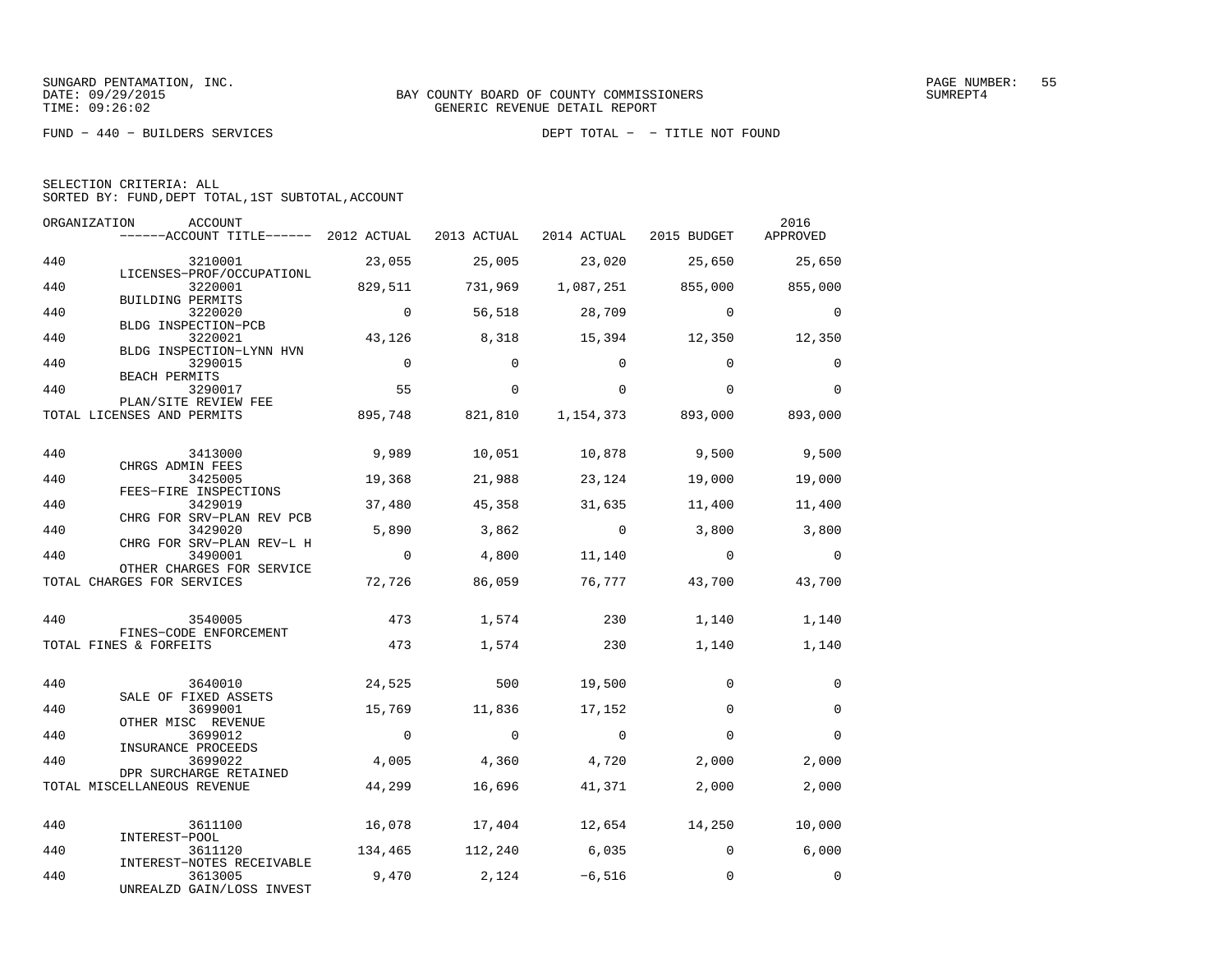FUND − 440 − BUILDERS SERVICES DEPT TOTAL − − TITLE NOT FOUND

|     | <b>ACCOUNT</b><br>ORGANIZATION<br>------ACCOUNT TITLE------ | 2012 ACTUAL | 2013 ACTUAL | 2014 ACTUAL | 2015 BUDGET | 2016<br>APPROVED |
|-----|-------------------------------------------------------------|-------------|-------------|-------------|-------------|------------------|
|     | TOTAL INTEREST EARNINGS                                     | 160,013     | 131,768     | 12,173      | 14,250      | 16,000           |
| 440 | 3810001<br>TRNSF FRM GENERAL FD(001)                        | 50,000      |             |             |             | 0                |
| 440 | 3810401<br>TRNSF FRM WATER SYS (401)                        |             | 0           |             |             | 0                |
| 440 | 3810501<br>TRNSF FRM INTRNL SVC(501)                        | 0           | 0           |             |             | $\Omega$         |
| 440 | 3899999                                                     |             | 0           | 0           | 4,500,000   | 4,000,000        |
|     | BALANCE FWD-CASH FORWARD<br>TOTAL OTHER REVENUE SOURCES     | 50,000      |             | 0           | 4,500,000   | 4,000,000        |
|     | TOTAL TITLE NOT FOUND                                       | 1,223,259   | 1,057,906   | 1,284,925   | 5,454,090   | 4,955,840        |
|     | TOTAL BUILDERS SERVICES                                     | 1,223,259   | 1,057,906   | 1,284,925   | 5,454,090   | 4,955,840        |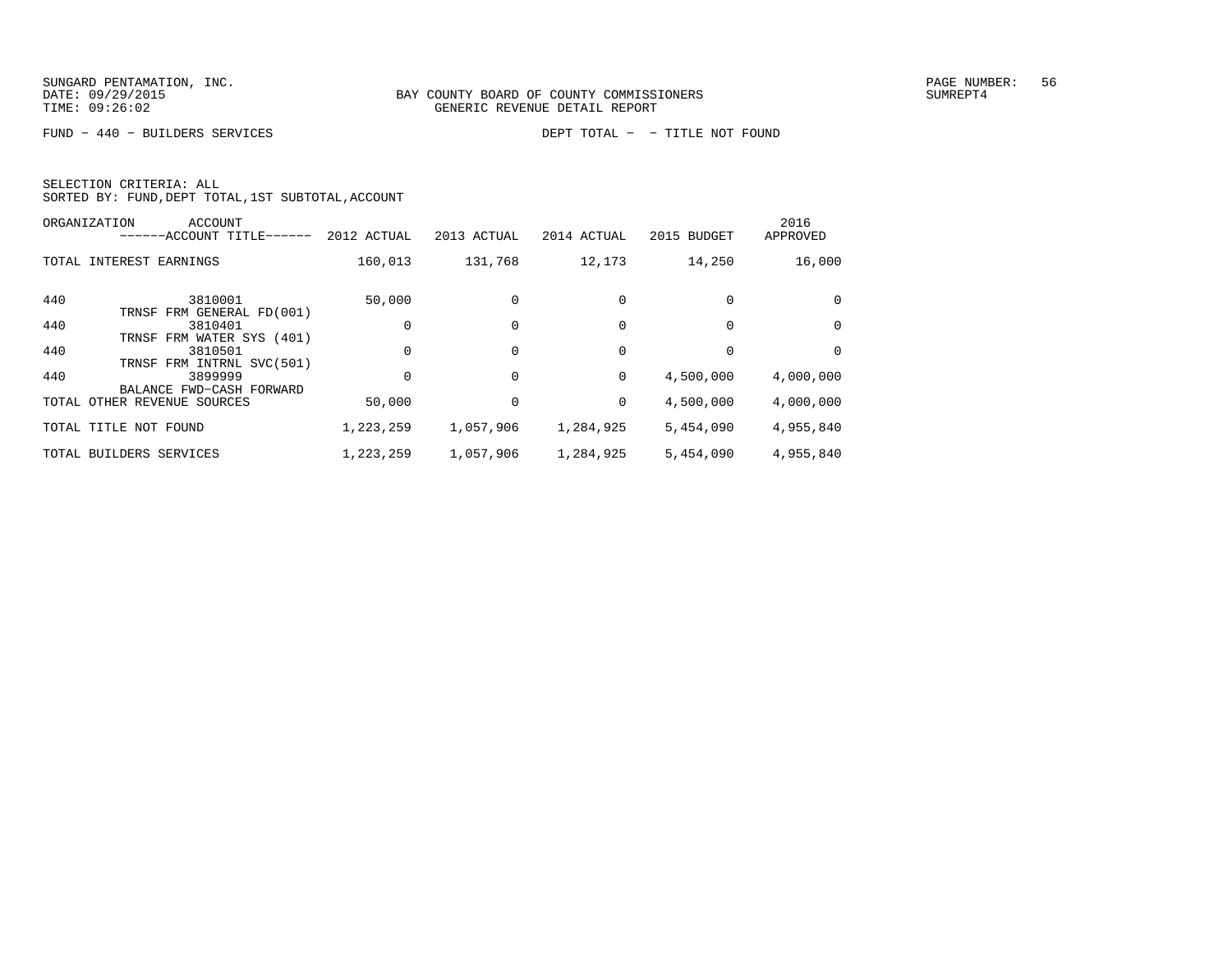FUND − 450 − EMERG MEDICAL SVCS DEPT TOTAL − − TITLE NOT FOUND

|  | SELECTION CRITERIA: ALL |                                                    |  |
|--|-------------------------|----------------------------------------------------|--|
|  |                         | SORTED BY: FUND, DEPT TOTAL, 1ST SUBTOTAL, ACCOUNT |  |

|     | ORGANIZATION<br>ACCOUNT<br>------ACCOUNT TITLE------              | 2012 ACTUAL    | 2013 ACTUAL | 2014 ACTUAL | 2015 BUDGET | 2016<br>APPROVED |
|-----|-------------------------------------------------------------------|----------------|-------------|-------------|-------------|------------------|
| 450 | 3340001                                                           | $\mathbf 0$    | $\mathbf 0$ | 0           | 0           | $\Omega$         |
| 450 | STATE GRANTS<br>3342007                                           | $\mathbf 0$    | $\Omega$    | 30,925      | $\Omega$    | 30,925           |
|     | ST GRANT-EMERGENCY MANGMT<br>TOTAL INTERGOVERNMENTAL REVENUE      | $\mathbf 0$    | $\mathbf 0$ | 30,925      | 0           | 30,925           |
| 450 | 3412001<br>CHRGS FOR SERVICE                                      | $\mathbf 0$    | 0           | 6,792,288   | 7,500,000   | 6,792,288        |
| 450 | 3426001<br>CHRG FOR SRV-EMS                                       | $\mathsf 0$    | 0           | 28,689      | $\mathbf 0$ | 28,689           |
| 450 | 3426005                                                           | 0              | $\mathbf 0$ | 0           | $\mathbf 0$ | $\Omega$         |
| 450 | CHRG FOR SRV-DEBT COLLECT<br>3490001<br>OTHER CHARGES FOR SERVICE | $\mathbf 0$    | $\mathbf 0$ | 1,500       | 0           | 1,500            |
|     | TOTAL CHARGES FOR SERVICES                                        | $\overline{0}$ | $\mathbf 0$ | 6,822,477   | 7,500,000   | 6,822,477        |
| 450 | 3660007<br>CONTRIB-OTHER GOVT UNITS                               | $\mathbf 0$    | 0           | 157,480     | 0           | 157,480          |
| 450 | 3699001                                                           | $\mathsf 0$    | 0           | 402         | 0           | 402              |
| 450 | OTHER MISC REVENUE<br>3699012                                     | $\mathbf 0$    | 0           | 26,894      | 0           | 0                |
|     | INSURANCE PROCEEDS<br>TOTAL MISCELLANEOUS REVENUE                 | $\mathbf 0$    | $\mathbf 0$ | 184,776     | $\mathbf 0$ | 157,882          |
| 450 | 3611100<br>INTEREST-POOL                                          | $\mathbf 0$    | 105         | 1,316       | $\Omega$    | 1,315            |
| 450 | 3613005                                                           | $\mathbf 0$    | $-1$        | $-232$      | $\Omega$    | $\mathbf 0$      |
|     | UNREALZD GAIN/LOSS INVEST<br>TOTAL INTEREST EARNINGS              | $\mathbf 0$    | 104         | 1,084       | 0           | 1,315            |
| 450 | 3840005<br><b>LOAN PROCEEDS</b>                                   | 0              | 0           | 0           | $\Omega$    | $\Omega$         |
| 450 | 3899999<br>BALANCE FWD-CASH FORWARD                               | $\mathsf 0$    | 0           | 0           | 0           | 700,000          |
|     | TOTAL OTHER REVENUE SOURCES                                       | $\mathsf 0$    | $\mathbf 0$ | 0           | $\mathbf 0$ | 700,000          |
|     | TOTAL TITLE NOT FOUND                                             | $\mathbf 0$    | 104         | 7,039,262   | 7,500,000   | 7,712,599        |
|     | TOTAL EMERG MEDICAL SVCS                                          | 0              | 104         | 7,039,262   | 7,500,000   | 7,712,599        |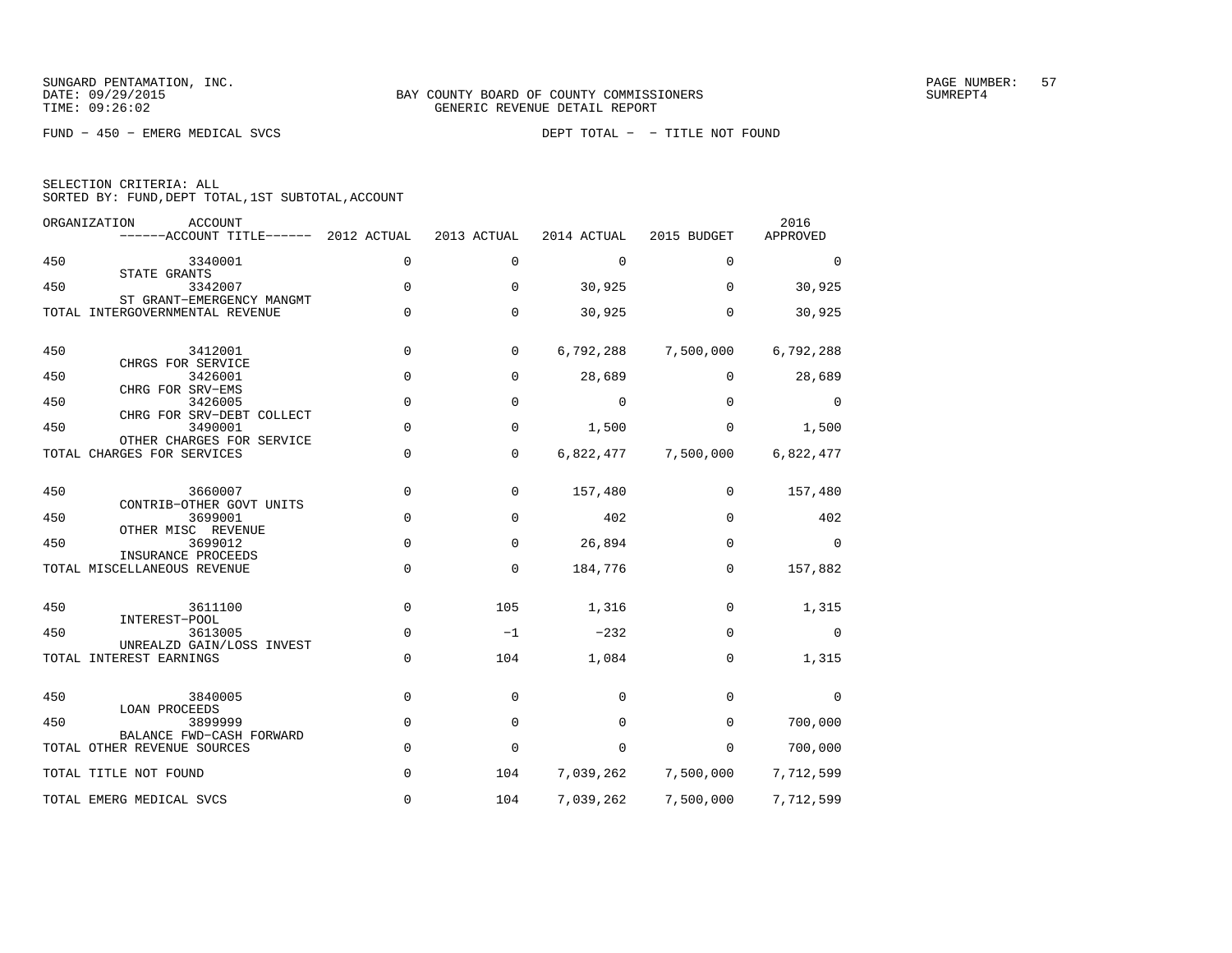FUND − 501 − INTERNAL SERVICE FUND DEPT TOTAL − − TITLE NOT FOUND

| SELECTION CRITERIA: ALL |  |  |                                                    |  |
|-------------------------|--|--|----------------------------------------------------|--|
|                         |  |  | SORTED BY: FUND. DEPT TOTAL. 1ST SUBTOTAL. ACCOUNT |  |

| ORGANIZATION | ACCOUNT<br>------ACCOUNT TITLE------ 2012 ACTUAL |                | 2013 ACTUAL             | 2014 ACTUAL | 2015 BUDGET                     | 2016<br>APPROVED |
|--------------|--------------------------------------------------|----------------|-------------------------|-------------|---------------------------------|------------------|
| 501          | 3412005                                          | 1,375,581      | 1,291,724               | 1,687,492   | 1,316,772                       | 1,112,400        |
| 501          | SALE OF GAS-DEPARTMENTS<br>3412010               | 2,309,982      | 2,169,732               | 1,695,798   | 2,386,382                       | 2,016,000        |
| 501          | SALE OF GAS-OUTSIDE AGNY<br>3412015              | $\mathbf 0$    | 0                       | $\Omega$    | $\mathbf 0$                     | 0                |
| 501          | SALE OF PARTS-DEPARTMENTS<br>3412020             | 128,060        |                         |             | 177,569 220,403 366,495 361,530 |                  |
| 501          | CHRGS FOR SRV-PURCHASING<br>3412025              | $\mathbf 0$    | 792                     | 72          | 800                             | 800              |
| 501          | OTHER INTERNAL SERVICES<br>3412030               | $\overline{0}$ | $\mathbf 0$             | $\Omega$    | $\Omega$                        | $\Omega$         |
| 501          | CHRGS FOR SRV-MECH MAINT<br>3412035              |                | 1, 150, 130 1, 160, 330 | 1,157,858   | 1,063,085                       | 1,743,965        |
| 501          | CHRGS FOR SRV-FACILITY MN<br>3412040             |                | 6,762 6,342             |             | 7,644 8,350 8,350               |                  |
| 501          | CHRGS FOR SRV-POSTAGE<br>3412550                 | $\mathbf 0$    | $\Omega$                | $\Omega$    | $\Omega$                        | 0                |
| 501          | CHRGS FOR SRV-LAB<br>3412553                     | $\mathbf 0$    | $\mathbf 0$             | 0           | $\mathbf 0$                     | $\mathbf 0$      |
| 501          | LAB CHRGS-TRANSPORTATION<br>3412555              | $\mathbf 0$    | $\Omega$                | $\Omega$    | $\Omega$                        | 0                |
| 501          | LAB CHRGS-WATER SYSTEM<br>3412557                | $\mathbf 0$    | $\mathbf 0$             | 0           | 0                               | $\mathbf 0$      |
| 501          | LAB CHRGS-RETAIL WTR/WW<br>3412560               | $\mathbf 0$    | $\mathbf 0$             | $\Omega$    | $\Omega$                        | $\mathbf 0$      |
| 501          | LAB CHRGS-AWT<br>3412565                         | $\mathbf 0$    | $\Omega$                | $\Omega$    | $\Omega$                        | $\Omega$         |
| 501          | LAB CHRGS-SOLID WASTE<br>3412570                 | $\mathbf 0$    | $\mathbf 0$             | $\Omega$    | $\Omega$                        | $\mathbf 0$      |
| 501          | LAB CHRGS-INDUSTRIAL WSTE<br>3412580             | $\mathbf 0$    | $\Omega$                | $\Omega$    | $\Omega$                        | $\Omega$         |
| 501          | LAB CHRGS-GENERAL FUND<br>3412599                | $\mathbf 0$    | $\mathbf 0$             | $\Omega$    | $\Omega$                        | $\Omega$         |
| 501          | LAB CHRGS-OUTSIDE USERS<br>3413001               | $\Omega$       | $\Omega$                | $\Omega$    | $\Omega$                        | $\Omega$         |
| 501          | CHRGS UTILITY ADMIN<br>3419002                   | 244            | 271                     | 232         | 5,843                           | $\Omega$         |
|              | COPIES<br>TOTAL CHARGES FOR SERVICES             | 4,970,759      | 4,806,760               | 4,769,498   | 5,147,727                       | 5,243,045        |
| 501          | 3640010                                          | 1,250          | 11,385                  | $\mathbf 0$ | $\mathbf 0$                     | 0                |
| 501          | SALE OF FIXED ASSETS<br>3659010                  | $\overline{0}$ | 0                       | $\Omega$    | $\Omega$                        | $\Omega$         |
| 501          | SALE OF SURPLUS OR SCRAP<br>3699001              | 5,620          | 25                      | $\Omega$    | $\Omega$                        | $\mathbf 0$      |
| 501          | OTHER MISC REVENUE<br>3699012                    | $\mathbf 0$    | $\Omega$                | $\Omega$    | $\Omega$                        | $\mathbf 0$      |
|              | INSURANCE PROCEEDS                               |                |                         |             |                                 |                  |
|              | TOTAL MISCELLANEOUS REVENUE                      | 6,870          | 11,410                  | $\Omega$    | $\Omega$                        | $\Omega$         |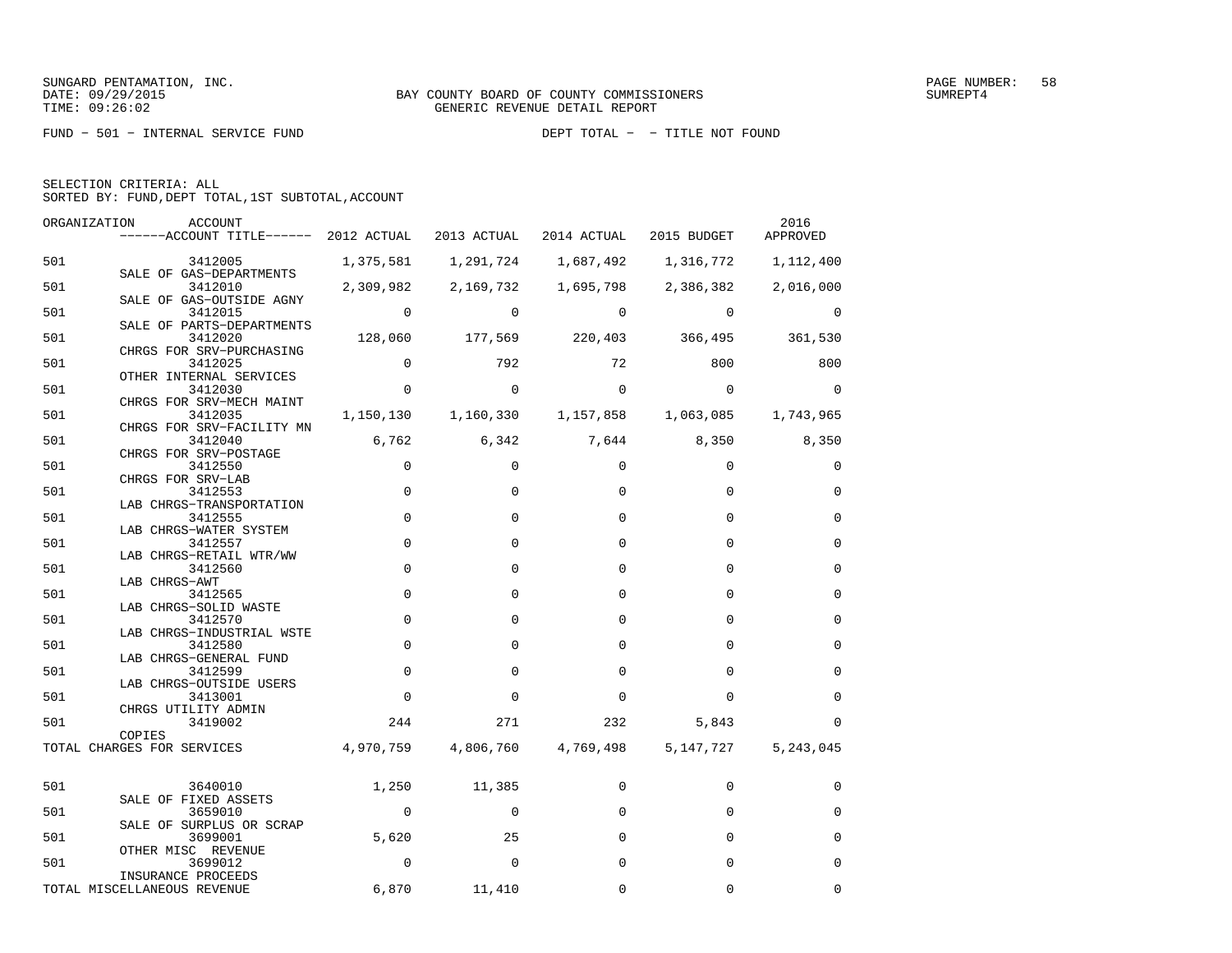FUND − 501 − INTERNAL SERVICE FUND DEPT TOTAL − − TITLE NOT FOUND

|       | ORGANIZATION<br>ACCOUNT<br>------ACCOUNT TITLE-<br>$------$ | 2012 ACTUAL | 2013 ACTUAL | 2014 ACTUAL | 2015 BUDGET | 2016<br>APPROVED |
|-------|-------------------------------------------------------------|-------------|-------------|-------------|-------------|------------------|
|       |                                                             |             |             |             |             |                  |
| 501   | 3611100                                                     | 2,908       | $-286$      | $-89$       | $\Omega$    | 0                |
| 501   | INTEREST-POOL<br>3613005                                    | 1,174       | 136         | 160         | $\Omega$    | $\Omega$         |
| TOTAL | UNREALZD GAIN/LOSS INVEST<br>INTEREST EARNINGS              | 4,082       | $-150$      | 71          | $\Omega$    | 0                |
| 501   | 3810001                                                     |             |             |             |             | $\Omega$         |
| 501   | TRNSF FRM GENERAL FD(001)<br>3899999                        |             |             | $\Omega$    | 44,000      | $\Omega$         |
|       | BALANCE FWD-CASH FORWARD<br>TOTAL OTHER REVENUE SOURCES     |             |             | 0           | 44,000      | $\Omega$         |
|       | TOTAL TITLE NOT FOUND                                       | 4,981,711   | 4,818,020   | 4,769,569   | 5,191,727   | 5,243,045        |
|       | TOTAL INTERNAL SERVICE FUND                                 | 4,981,711   | 4,818,020   | 4,769,569   | 5,191,727   | 5,243,045        |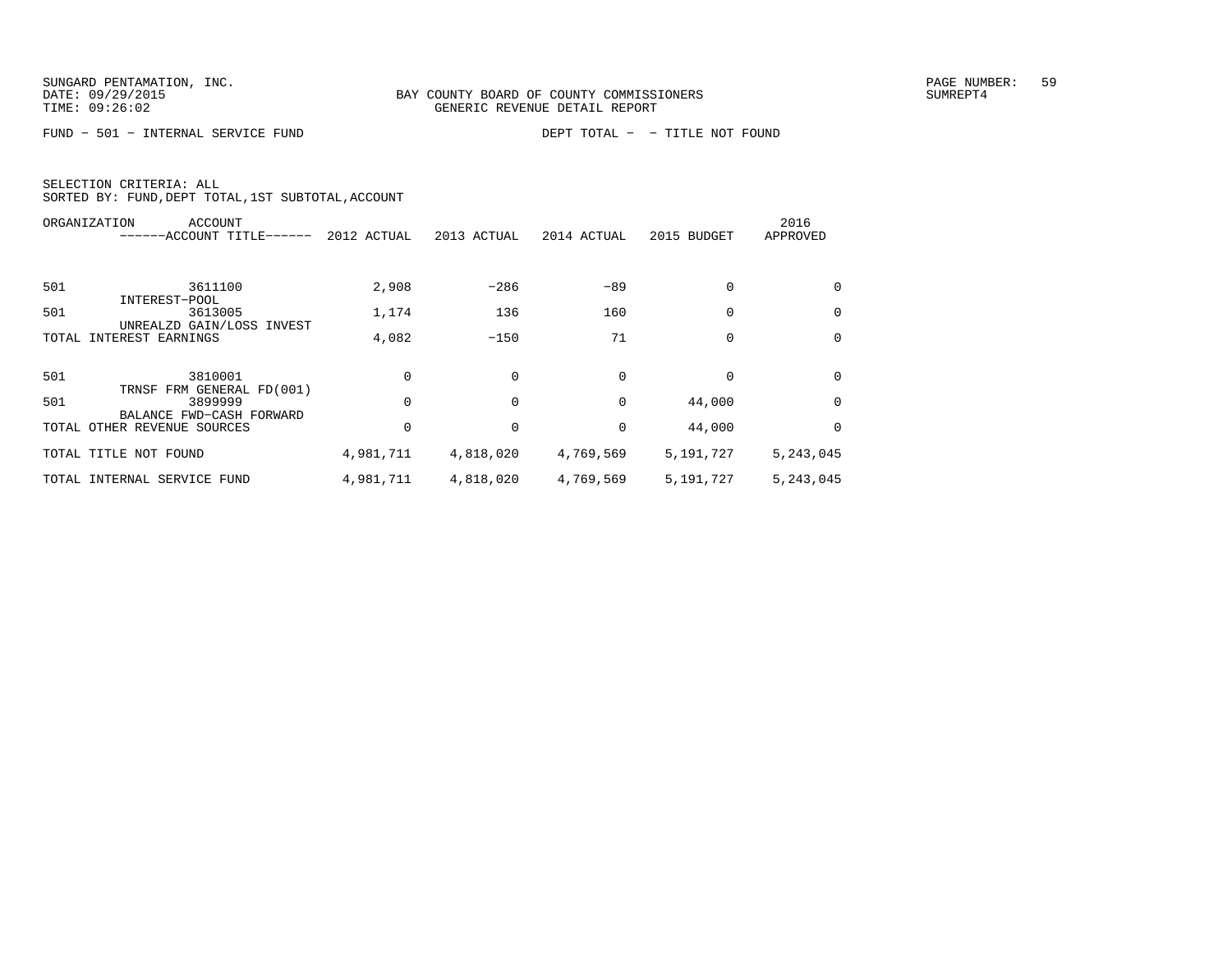| SELECTION CRITERIA: ALL                            |  |
|----------------------------------------------------|--|
| SORTED BY: FUND, DEPT TOTAL, 1ST SUBTOTAL, ACCOUNT |  |

|     | ORGANIZATION<br><b>ACCOUNT</b><br>---ACCOUNT TITLE------ | 2012 ACTUAL | 2013 ACTUAL | 2014 ACTUAL | 2015 BUDGET | 2016<br>APPROVED |
|-----|----------------------------------------------------------|-------------|-------------|-------------|-------------|------------------|
| 505 | 3412055<br>CHRGS FOR SRV-WORK COMP                       | 669,164     | 747,172     | 665,614     | 1,194,381   | 1,194,381        |
|     | TOTAL CHARGES FOR SERVICES                               | 669,164     | 747,172     | 665,614     | 1,194,381   | 1,194,381        |
| 505 | 3640010<br>SALE OF FIXED ASSETS                          | 0           | 0           | $\Omega$    | 0           | 0                |
| 505 | 3699001<br>OTHER MISC REVENUE                            | 31,728      | $\Omega$    | $\Omega$    | $\Omega$    | $\Omega$         |
| 505 | 3699004<br>REFUND PRIOR YR EXPENSE                       | 5,550       | $\Omega$    | 13,550      | $\Omega$    | $\Omega$         |
|     | TOTAL MISCELLANEOUS REVENUE                              | 37,278      | $\Omega$    | 13,550      | $\Omega$    | $\Omega$         |
| 505 | 3611100<br>INTEREST-POOL                                 | 24,764      | 26,999      | 13,597      | 18,824      | 10,000           |
| 505 | 3613005<br>UNREALZD GAIN/LOSS INVEST                     | 8,226       | 3,322       | $-7,685$    | $\Omega$    | $\Omega$         |
|     | TOTAL INTEREST EARNINGS                                  | 32,989      | 30,322      | 5,912       | 18,824      | 10,000           |
| 505 | 3810001<br>TRNSF FRM GENERAL FD(001)                     | $\mathbf 0$ | $\Omega$    | $\Omega$    | $\Omega$    | $\Omega$         |
| 505 | 3899996<br>RESERVE RELEASE                               | $\Omega$    | $\Omega$    | $\Omega$    | $\Omega$    | $\Omega$         |
| 505 | 3899999<br>BALANCE FWD-CASH FORWARD                      | $\Omega$    | $\Omega$    | $\Omega$    | $\Omega$    | $\Omega$         |
|     | TOTAL OTHER REVENUE SOURCES                              | $\Omega$    | $\Omega$    | $\Omega$    | $\Omega$    | $\Omega$         |
|     | TOTAL TITLE NOT FOUND                                    | 739,431     | 777,494     | 685,076     | 1,213,205   | 1,204,381        |
|     | TOTAL WORKERS COMPENSATION                               | 739,431     | 777,494     | 685,076     | 1,213,205   | 1,204,381        |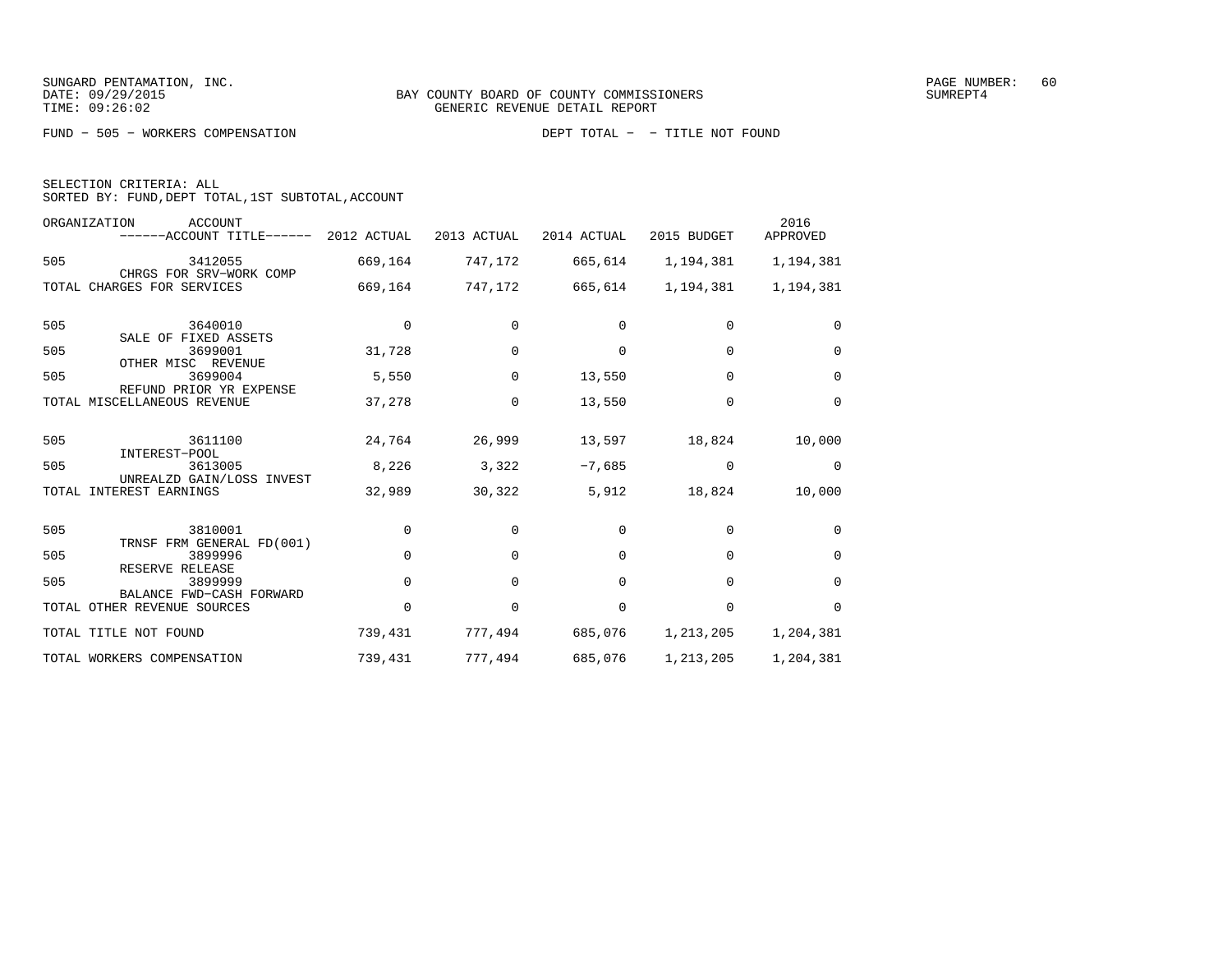FUND − 506 − INSURANCE FUND DEPT TOTAL − − TITLE NOT FOUND

|  | SELECTION CRITERIA: ALL |                                                    |  |
|--|-------------------------|----------------------------------------------------|--|
|  |                         | SORTED BY: FUND, DEPT TOTAL, 1ST SUBTOTAL, ACCOUNT |  |

|     | ORGANIZATION<br><b>ACCOUNT</b><br>------ACCOUNT TITLE------       | 2012 ACTUAL | 2013 ACTUAL | 2014 ACTUAL | 2015 BUDGET | 2016<br>APPROVED |
|-----|-------------------------------------------------------------------|-------------|-------------|-------------|-------------|------------------|
| 506 | 3412045                                                           | 2, 263, 734 | 2,427,867   | 2,645,364   | 2,845,684   | 3,420,573        |
| 506 | CHRGS FOR SRV-INSUR TRUST<br>3412050<br>CHRGS FOR SRV-INSR OTHERS | 38,319      | 30,459      | 30,411      | 30,411      | 5,413            |
|     | TOTAL CHARGES FOR SERVICES                                        | 2,302,052   | 2,458,326   | 2,675,775   | 2,876,095   | 3,425,986        |
| 506 | 3660001                                                           | $\Omega$    | 175,000     | 150,000     | $\Omega$    | $\Omega$         |
| 506 | CONTRIBUTIONS-PRIVATE SRC<br>3699001<br>OTHER MISC REVENUE        | $\Omega$    | 0           | 0           | $\Omega$    | $\Omega$         |
| 506 | 3699012<br>INSURANCE PROCEEDS                                     | $\Omega$    | $\Omega$    | $\Omega$    | $\Omega$    | $\Omega$         |
|     | TOTAL MISCELLANEOUS REVENUE                                       | $\Omega$    | 175,000     | 150,000     | $\Omega$    | $\Omega$         |
| 506 | 3611100                                                           | 298         | $-1, 243$   | $-707$      | $\Omega$    | $\Omega$         |
| 506 | INTEREST-POOL<br>3613005                                          | 179         | $-222$      | 572         | $\Omega$    | $\Omega$         |
|     | UNREALZD GAIN/LOSS INVEST<br>TOTAL INTEREST EARNINGS              | 477         | $-1,466$    | $-136$      | $\Omega$    | $\Omega$         |
| 506 | 3810001                                                           | 0           | $\Omega$    | $\Omega$    | $\Omega$    | $\Omega$         |
| 506 | TRNSF FRM GENERAL FD(001)<br>3899996                              | $\Omega$    | $\Omega$    | $\Omega$    | $\Omega$    | $\Omega$         |
| 506 | RESERVE RELEASE<br>3899999                                        | $\Omega$    | 0           | 0           | 250,000     | $\Omega$         |
|     | BALANCE FWD-CASH FORWARD<br>TOTAL OTHER REVENUE SOURCES           | $\Omega$    | 0           | 0           | 250,000     | $\Omega$         |
|     | TOTAL TITLE NOT FOUND                                             | 2,302,529   | 2,631,860   | 2,825,639   | 3,126,095   | 3,425,986        |
|     | TOTAL INSURANCE FUND                                              | 2,302,529   | 2,631,860   | 2,825,639   | 3,126,095   | 3,425,986        |